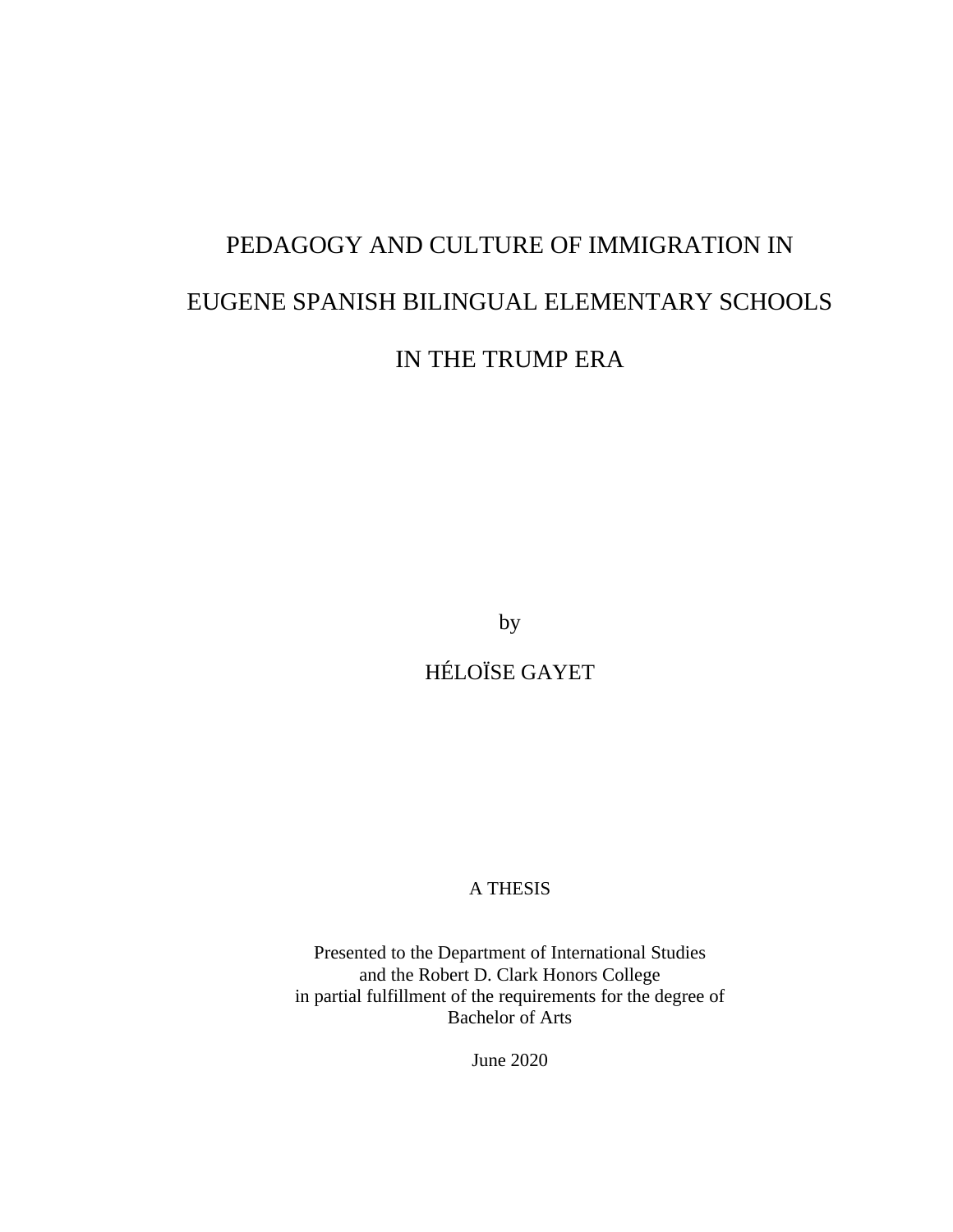## **An Abstract of the Thesis of**

Héloïse Gayet for the degree of Bachelor of Arts in the Department of International Studies to be taken June 2020

Title: Pedagogy and Culture of Immigration in Eugene Spanish Bilingual Elementary Schools in the Trump Era

> Approved: \_\_\_\_\_\_\_\_\_\_*Audrey Lucero, Ph.D.* Primary Thesis Advisor

This thesis explores the culture and pedagogy of immigration in Eugene, Oregon Spanish bilingual elementary schools in the Trump era. Under the administration of President Trump, immigration enforcement has become inhumane and deeply rooted in xenophobia. This has had serious implications for immigrants throughout the United States, especially immigrant children. In light of this, this study seeks to explore how Spanish bilingual elementary schools in Eugene, El Camino del Rio and Buena Vista, are cultivating safe and empowering spaces for immigrant Latinx youth and their families. At both elementary schools, there is a conscious effort to cherish and protect immigrants, which can be observed throughout their physical structures where posters and art exhibit pro-immigrant rhetoric, and in the individual support the teachers and staff provide to students and their families. Ultimately, I intend to show how the Spanish bilingual models of El Camino del Rio and Buena Vista create a community culture that actively seeks to protect their most vulnerable participants—immigrants.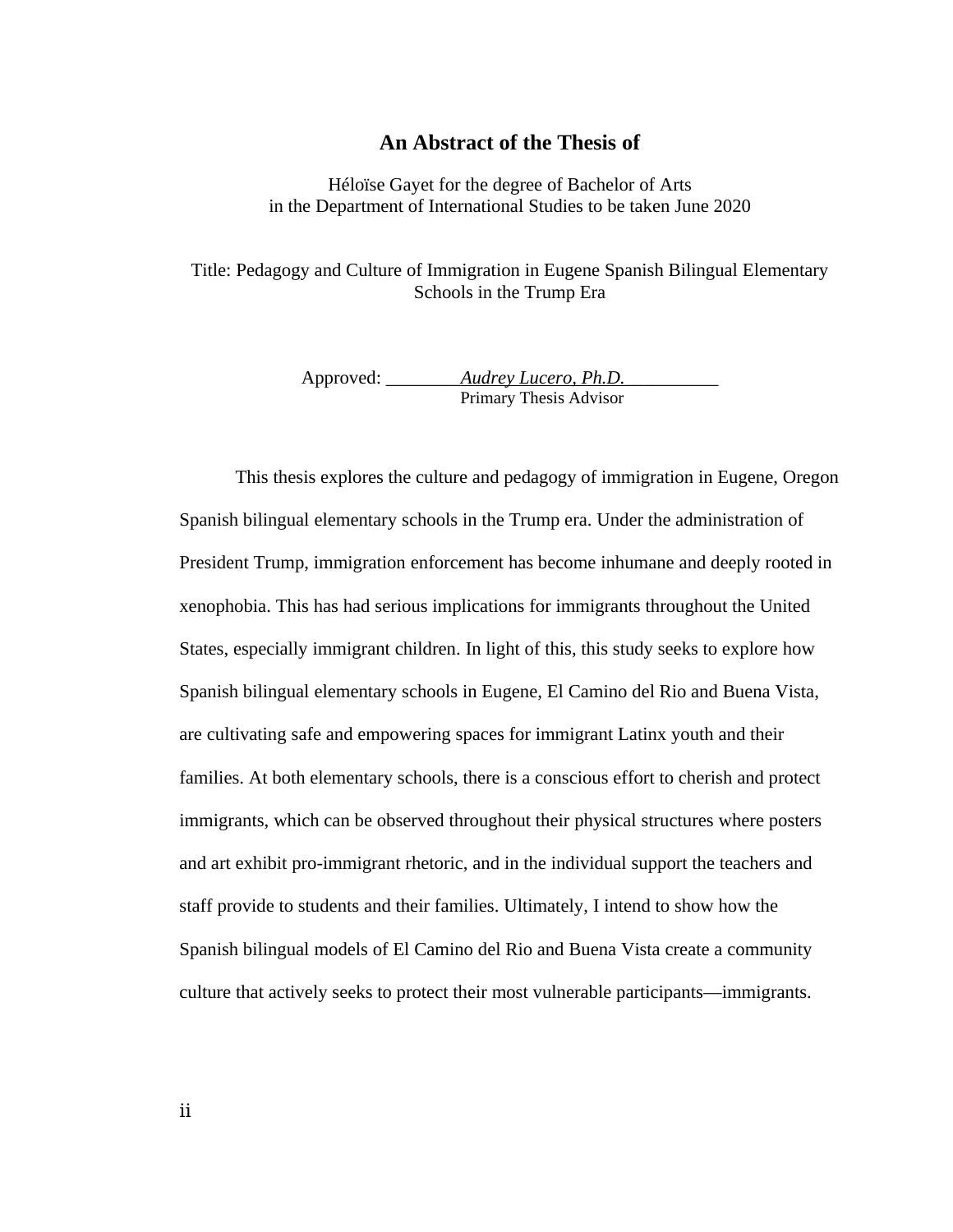## **Acknowledgements**

The greatest personal discovery I have made when completing this undergraduate thesis is that community support is one of the most essential components in finding motivation and pleasure when conducting research. For this reason, I am immensely grateful to my three Thesis Committee members, Dr. Audrey Lucero, Dr. Daphne Gallagher, Dr. Daniel Tichenor. Thank you to my primary thesis advisor, Dr. Audrey Lucero, for providing me with tremendous academic and personal guidance throughout this whole process. Her patience, optimism, and compassion positively shaped my entire thesis journey. Thank you to my CHC Representative, Dr. Daphne Gallagher, for quelling my anxieties on numerous occasions and having faith in my capabilities to complete this thesis. Because of her support, I was empowered to pursue a topic that I truly love. Finally, thank you to my second reader, Dr. Daniel Tichenor. Throughout my college experience, his expertise and caring nature have been greatly inspiring. I am very grateful for his support on this project.

A big thank you to my mom, dad, and older brother. To my mom, I am convinced that our relationship is my greatest source of strength. Your honesty, independence, and benevolence are glorious and I am deeply thankful to receive your unconditional love. Thank you for believing in me. To my dad, you are the embodiment of generosity, hard work, and perseverance. I am extremely grateful to be your daughter; thank you for your endless support. Finally, thank you to my older brother, Oscar. Being your sister is genuinely an honor. You have an incredible energy that inspires me on the daily. Thank you for showing me how to enjoy life.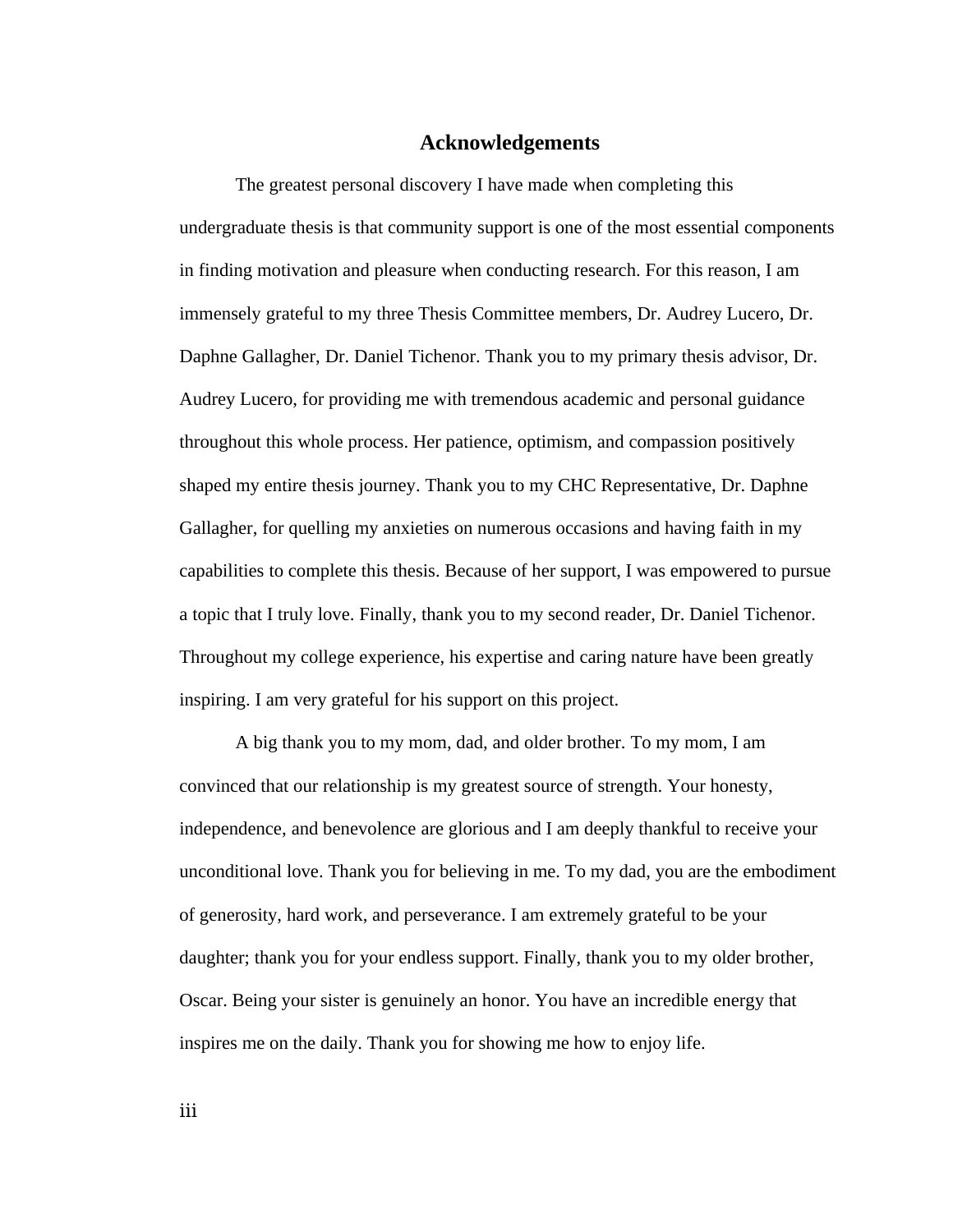While conducting this research, spirituality became a very important part of my life. It gave me a clear purpose and gave me the strength to ask deeper questions and ponder what matters in life. In many ways, it made my thesis journey much more meaningful and enjoyable. For this reason, I wish to extend a huge thank you to the Baha'i community. Thank you for being incredibly welcoming and loving. Special shout out to Cassidy Kenney, Lily LaChapelle, Tucker Engle, Ivy McClure, Lucas Hamilton, Andrei Eugenio, Pascale Rich, Logan McClain, Kyan Louie, Evan Shapiro, Ted Taylor, Jeanine Taylor, April Colgrove, Carmel Lakhani, and Vipul Lakhani. From the bottom of my heart, thank you for your friendship and guidance.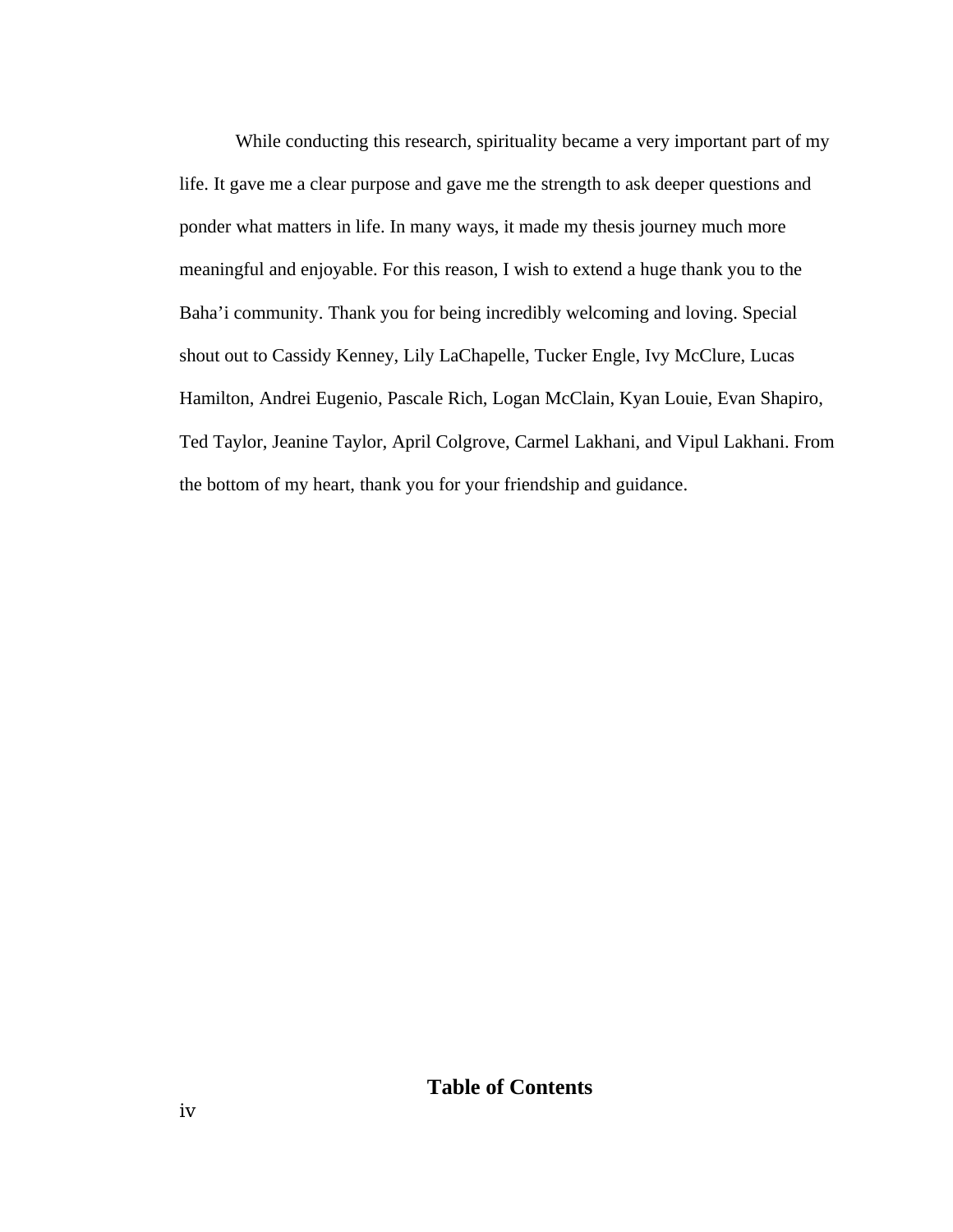| Introduction:               | 1  |
|-----------------------------|----|
| Context:                    | 2  |
| <b>Existing Literature:</b> | 5  |
| <b>Research Questions:</b>  | 12 |
| Methods:                    | 13 |
| Implications:               | 41 |
| Discussion:                 | 45 |
| Bibliography:               | 51 |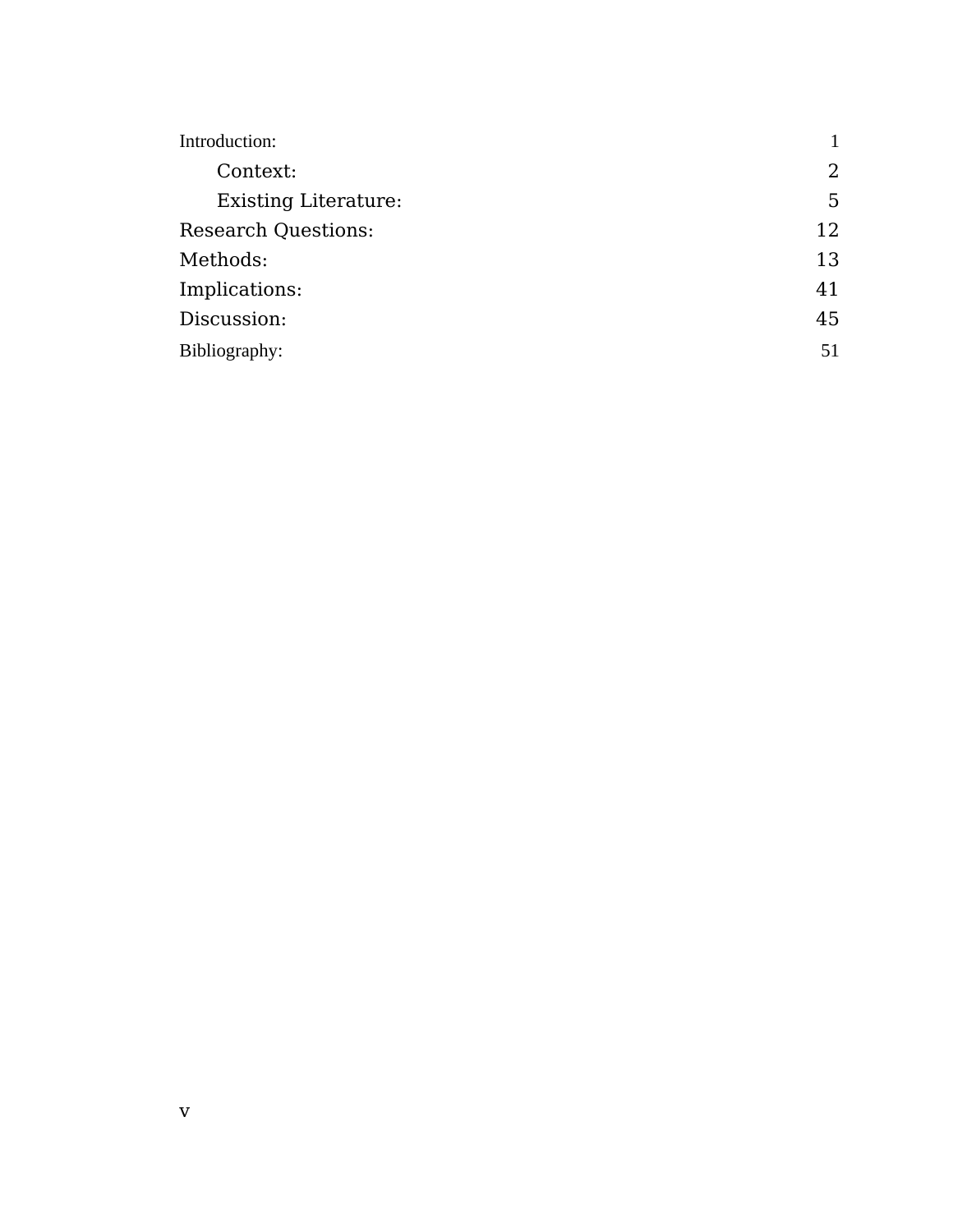## **Introduction:**

Throughout American history, the topic of immigration has remained one of the most contentious issues in society. For the past two decades, politicians have been attempting to negotiate a comprehensive immigration reform that would appeal to both parties. Yet, immense political barriers have rendered this effort unsuccessful. These barriers include "intraparty conflicts, elusive problem definition, difficult compromises, and unpopular outcomes" (Tichenor, 2016), which have caused previous presidential administrations to avoid addressing this flawed system. With the election of President Trump, US immigration policy has adopted principles of economic nationalism, creating major restrictions on migrants, refugees, and asylum-seekers. It is evident through President Trump's rhetoric and policies that there is an undertone of racism and xenophobia in his actions regarding immigration (Arce, 2019). There exist rare amounts of dignity and humanity in his reforms (Dickerson, 2019). As a result, immigrants of color, specifically those originating from South America, Central America, Middle East, Africa, and the Caribbean, are being excluded from communities and democratic practices because of their ethnicity and race. On top of this, the most vulnerable population, children, are experiencing intense, damaging ramifications from President Trump's immigration enforcement. The marginalization of immigrant communities of color in the United States in the Trump era has strongly informed the direction of my thesis.

My research aims to focus on *immigration pedagogy* in Spanish bilingual elementary schools in Eugene, Oregon. I define immigration pedagogy as an approach to teaching immigration, which can involve content but also culture and community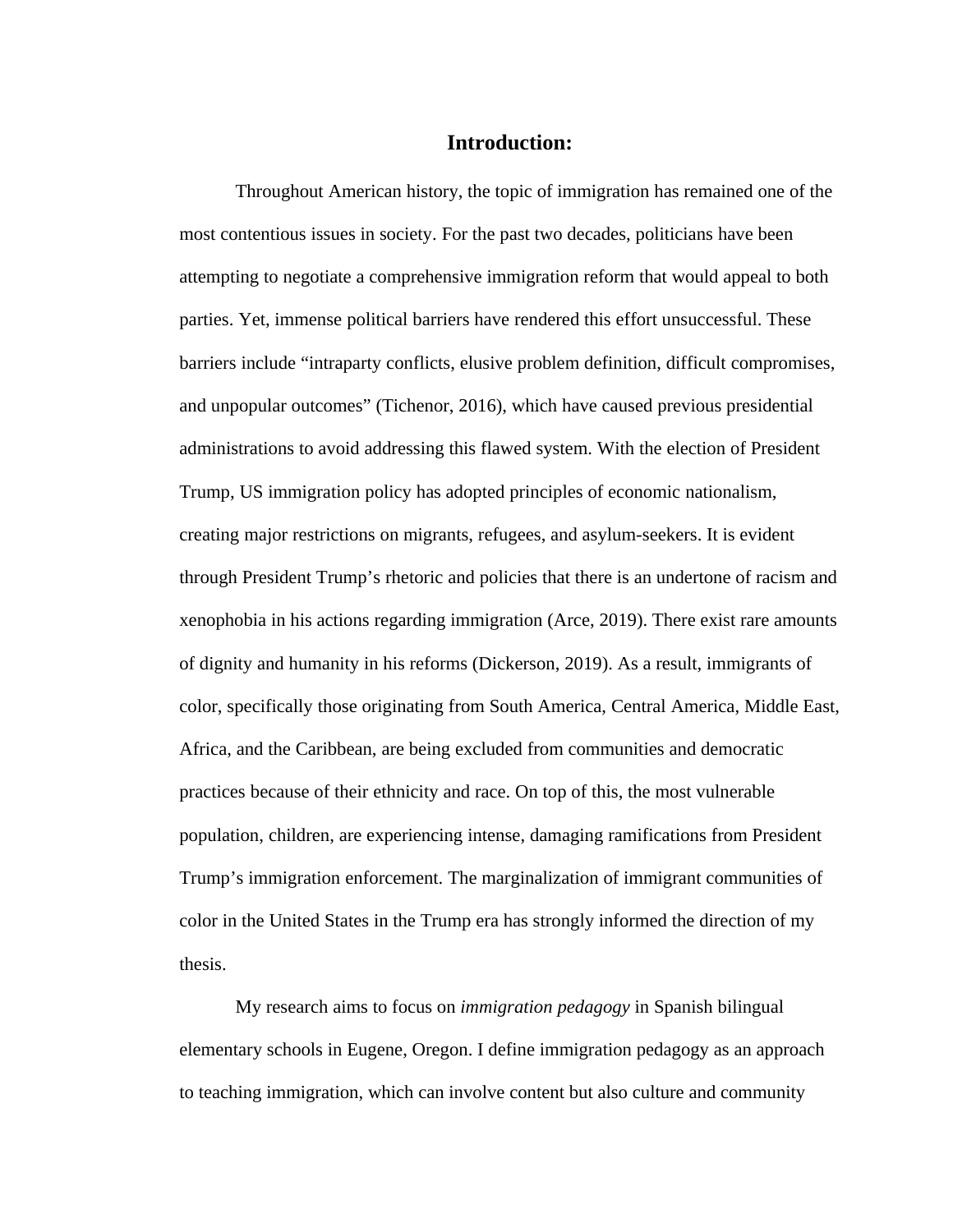structure in a classroom. I specifically explore to what extent teachers are explicitly and/ or implicitly educating their students about the current challenges facing immigrant communities of color within Eugene, and also nationally. In addition to that, I observe how teachers are cultivating communities in their classes that value inclusivity, multiculturalism, and activism. Importantly, I investigate the challenges and benefits for elementary teachers in Spanish bilingual schools to teach about immigration and delve into the reasons why they may not be including this topic in their curriculum.

## *Context:*

Since the outset of President Trump's presidential campaign in 2015, he promised the American public a crackdown on immigration, documented and undocumented. In various ways, he has delivered on this commitment. Within their first year, the Trump administration accomplished the following: banned nationals from eight majority-Muslim countries, reduced refugee admissions to the lowest level since the creation of the resettlement program in 1980, cancelled the Deferred Action for Childhood Arrivals (DACA), and increased the number of arrests of unauthorized immigrants in the U.S. interior (Pierce & Selee, 2017). Subsequently, in 2018 and 2019, restrictions on immigrants have only worsened. Early in July 2019, U.S. Representative Alexandria Ocasio-Cortez tweeted: "This administration has established concentration camps on the southern border of the United States for immigrants, where they are being brutalized with dehumanizing conditions and dying. This is not hyperbole. It is the conclusion of expert analysis". Numerous, ground-breaking reports have released information about these migrant detention centers, as the current administration calls

 $\overline{2}$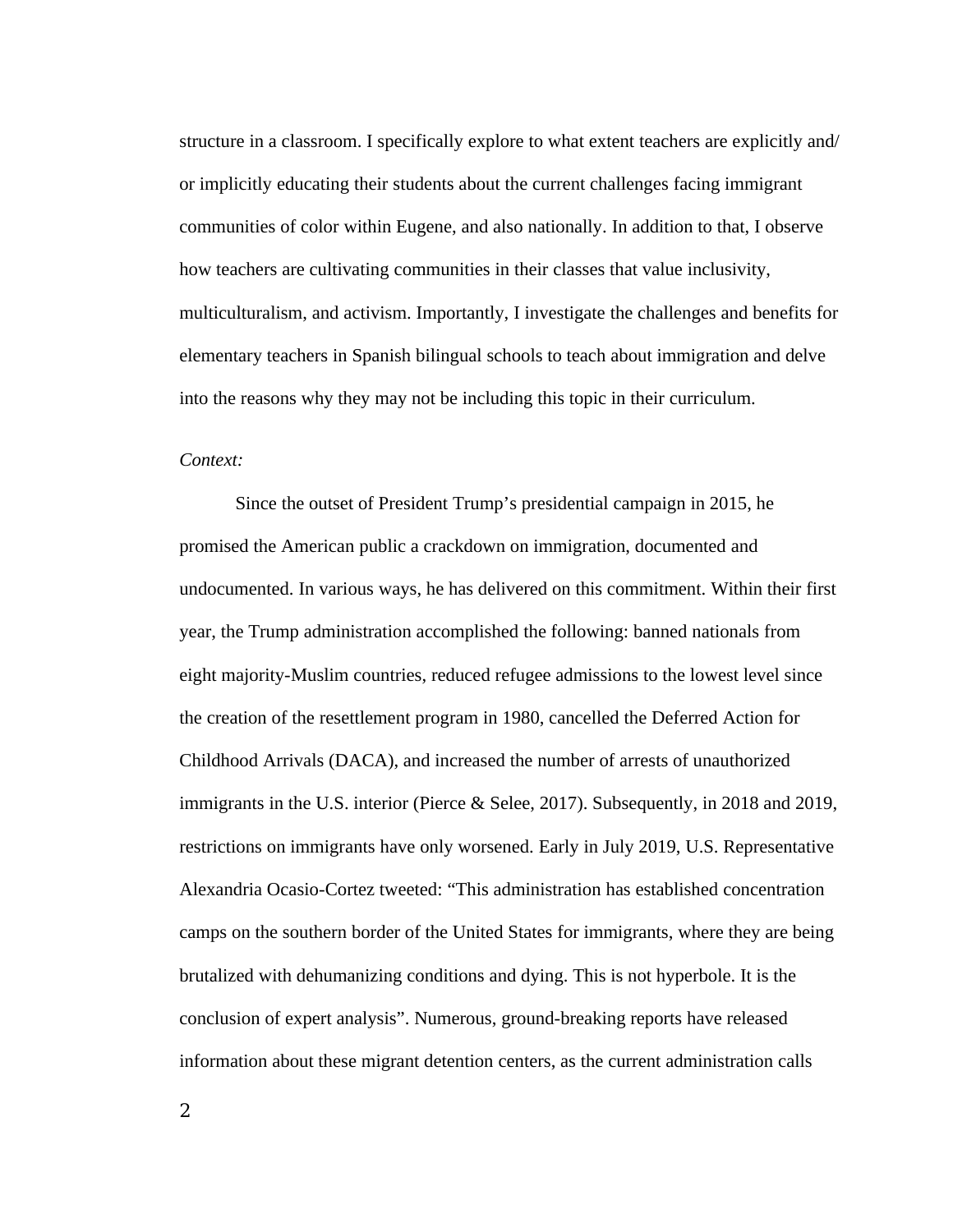them; there exist alarming overcrowding and inhumane conditions in these facilities, prompting a severe mental health crisis (Rayasam, 2019). On top of that, the United States administration has been committing another human rights violation: family separation. In mid-2018 President Donald Trump declared the end to his family separation policy that targets migrants at the U.S.- Mexico border. However, advocates claim that this practice continues to exist, for vague and unsustainable reasons (Roldan & Rocha). These severe limitations on documented and undocumented immigration, along with President Trump's harsh rhetoric on immigrants, have led to deplorable effects in communities throughout the United States.

To begin with, the immediate response of most immigrant families is to stay "under the radar" (Pierce, Bolter, & Selee, 2018, p.10). Mounting evidence indicates this type of reaction leads to major adverse consequences for immigrants. For example, there has been a decline in crime reporting, especially of domestic violence (Pierce, Bolter, & Selee, 2018). Ongoing threats of deportation and family separation make it less likely for immigrant victims to seek help. In addition, many families are forgoing assistance that would help them meet their basic needs (Pierce, Bolter, & Selee, 2018). Health coverage among immigrant children has significantly dropped; Hispanic children have seen the harshest rise in uninsured coverage—from 7.7% to 8.7% (Simmons-Duffin, 2019). On a psychological level, fear of deportation creates a state of toxicity that significantly impacts the mental health of individuals, especially that of children. The mere idea of being separated from a parent or caregiver can expose young kids to trauma and stress. To extend, "many young children also have a misunderstanding of legal status in general, often equating being an immigrant with 3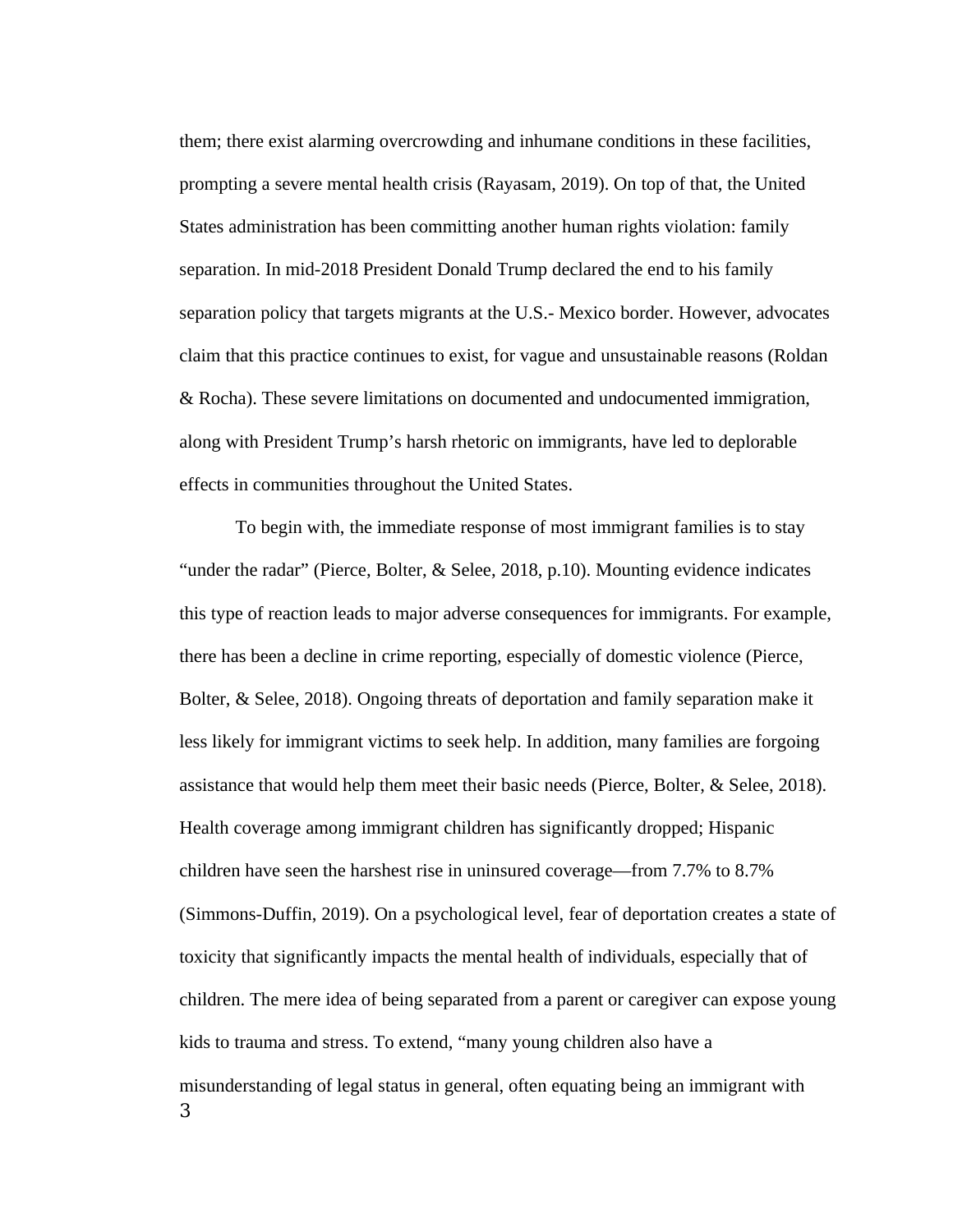being unauthorized. These children may believe that they or their authorized relatives are also in danger of being deported, further escalating fear" (Schochet, 2017, p.1). Over the course of time, the emotional well-being of children affected by the increased stress of immigration politics will be compromised. Chronic anxiety and persistent fear have been proven to create permanent changes in the brain architecture of individuals (National Scientific Council on Developing Child, 2010). The current fabrication of a more xenophobic, racist society under the Trump administration has led to irreversible consequences in the lives of millions, particularly among young immigrant children.

In the state of Oregon, roughly ten percent of all residents are foreign-born and over twelve percent of native-born residents have at least one immigrant parent (American Immigration Council, 2017). Out of the foreign-born population, approximately 43.2 percent were born in Latin America (Migration Policy Institute, 2018). This figure has informed my decision to focus my research on Spanish bilingual Eugene elementary schools, as they are more likely to assist immigrant families and students in the area. Immigrants are an integral part of communities throughout Oregon; one in eight workers in the state's labor force is an immigrant, which significantly strengthens the economy (American Immigration Council, 2017). It is important to note, however, that their value and contributions go far beyond economics. Just like throughout the country, documented and undocumented immigrant families are indispensable to the social and cultural fabric of Oregon. As my thesis research will take place in Eugene, it should be noted that there are no exact figures on how many immigrants live in the area. However, census data indicates that about 8.1 percent of the population is foreign-born (United States Census Bureau, 2019). Seemingly, Eugene 4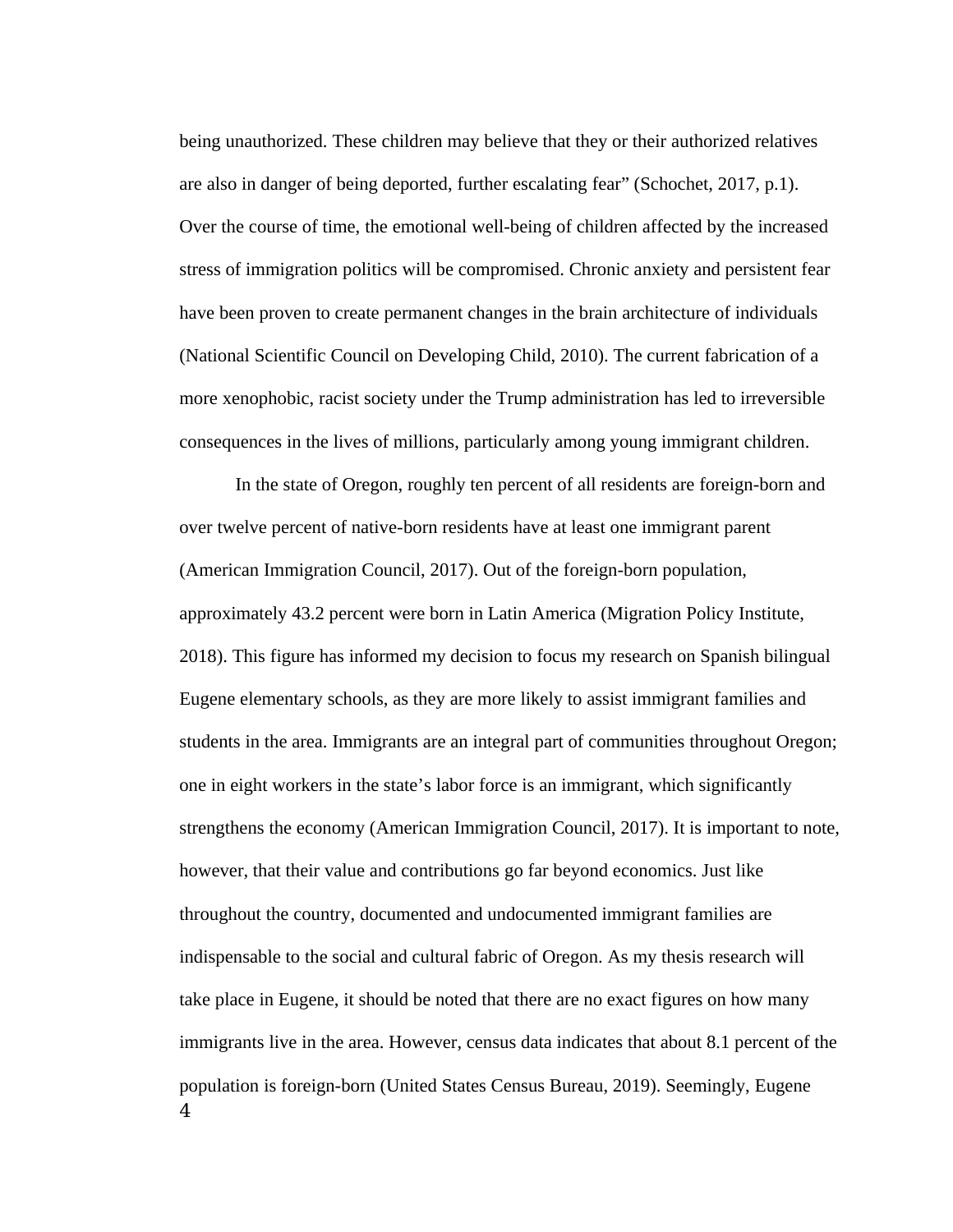and the state of Oregon are relatively safer for immigrants of color than other places across the nation; as a sanctuary city, it provides vital protections for undocumented immigrants. Although conducting research in this area may not be representative of most places in the nation, it will provide a unique perspective on how Spanish bilingual elementary school teachers in a predominantly white college town teach their students about immigration and provide support for their immigrant students and families.

#### *Existing Literature:*

Overall, there is limited scholarship about immigration pedagogy in elementary schools in the Trump era. Because this research is taking place three years after the inauguration of President Trump, it is difficult to find research that fully examines the various approaches teachers have taken and are currently taking to cultivate inclusive, safe classroom environments. Thus, I rely on relatively contemporary explorations of immigration pedagogy and scholarship focused on creating classrooms that value multiculturalism, intersectionality, and the empowerment of students of color.

As of January 2020, the Civil Rights Project, UCLA has been one of the only organizations that has conducted a national survey of teachers, administrators, and other school personnel to study the impact of immigration enforcement on teaching and learning in United States schools (Gándara & Ee, 2019). From across the country, there was a total of 5,400 responses; two-thirds of respondents testified that immigration enforcement impacted their school environment (Gándara & Ee, 2019). The Civil Rights Project at UCLA found that the most negatively impacted region in the nation is the South and that schools with higher percentages of immigrant students experience a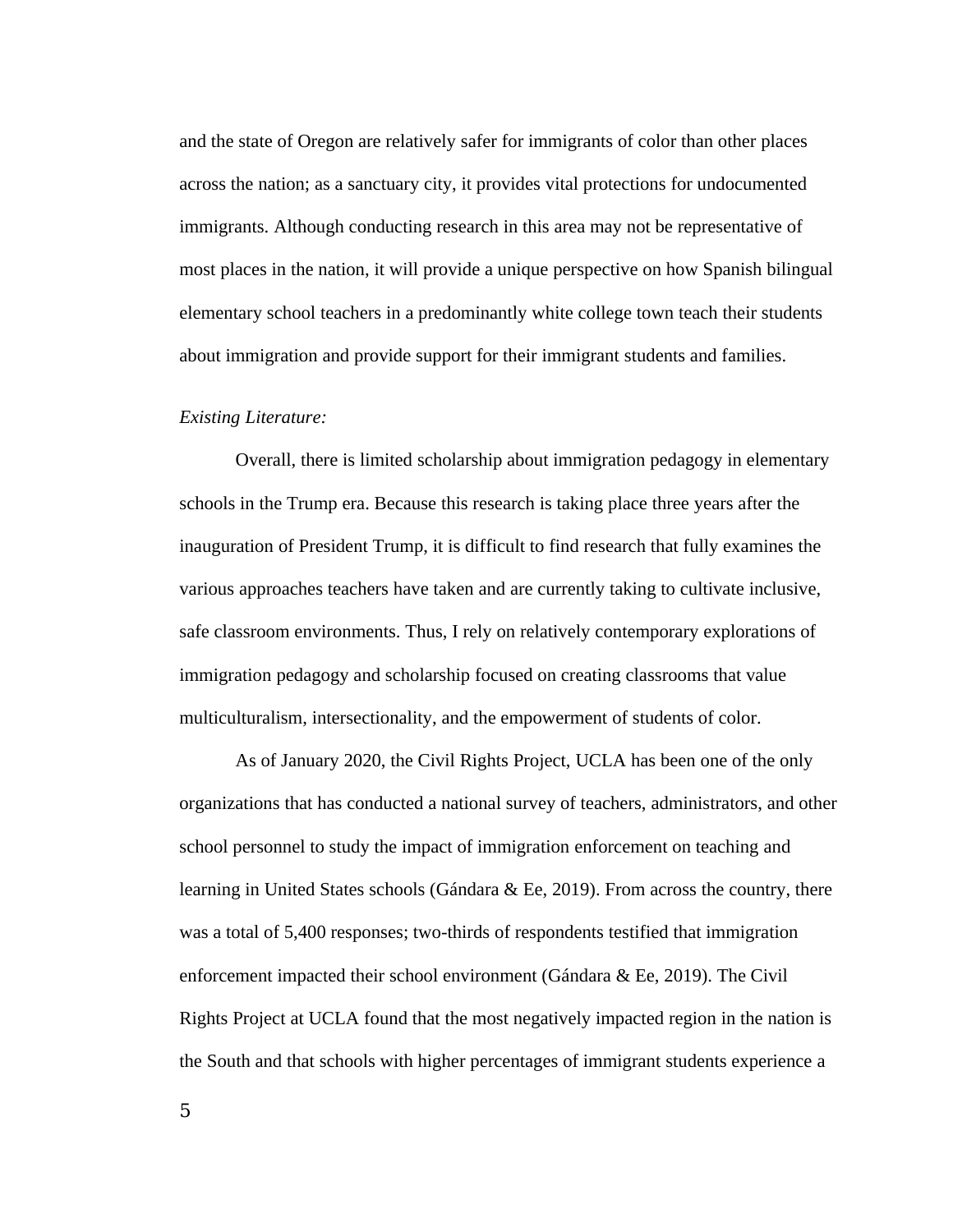greater impact. The majority of administrators surveyed found behavioral or emotional problems in immigrant students. Their definition of "immigrant students" "refers to students from immigrant families, both those born abroad and those born in the US. It is estimated that about 88% of children of immigrants are US born" (Gándara & Ee. 2019, p.1). Moreover, eighty-four percent of educators stated that students expressed concerns about immigration enforcement issues at their schools, leading to absenteeism and academic decline among immigrant students (Gándara & Ee, 2019). Many give up on school because they lose hope for a future for themselves. Immigration enforcement has also led parents to become less involved in their child's success at school. The fear of deportation has caused a large number of them to remain in their homes, increasing rates of homelessness and food insecurity. The Civil Rights Project concluded that "as long as these enforcement policies persist, the nation's most vulnerable students and schools will continue to suffer, through no fault of their own. This is the unintended consequence of a policy that did not take schools into account" (Gándara & Ee, 2019). This systematic attempt to understand the influence of President Trump's immigration policies in schools provides a concrete overview of the damaging consequences on students all of ages.

For educators, providing a welcoming immigration pedagogy in the classroom has proven to be an important method in empowering immigrant students against the draconian rhetoric and policies of the Trump administration. Author and teacher Fernando Rodríguez-Valls provides useful information on creating inclusive classrooms based on his experience as an immigrant teacher and instructor of immigrant students in his article "Pedagogy of the Immigrant: A Journey Towards Inclusive Classrooms". He 6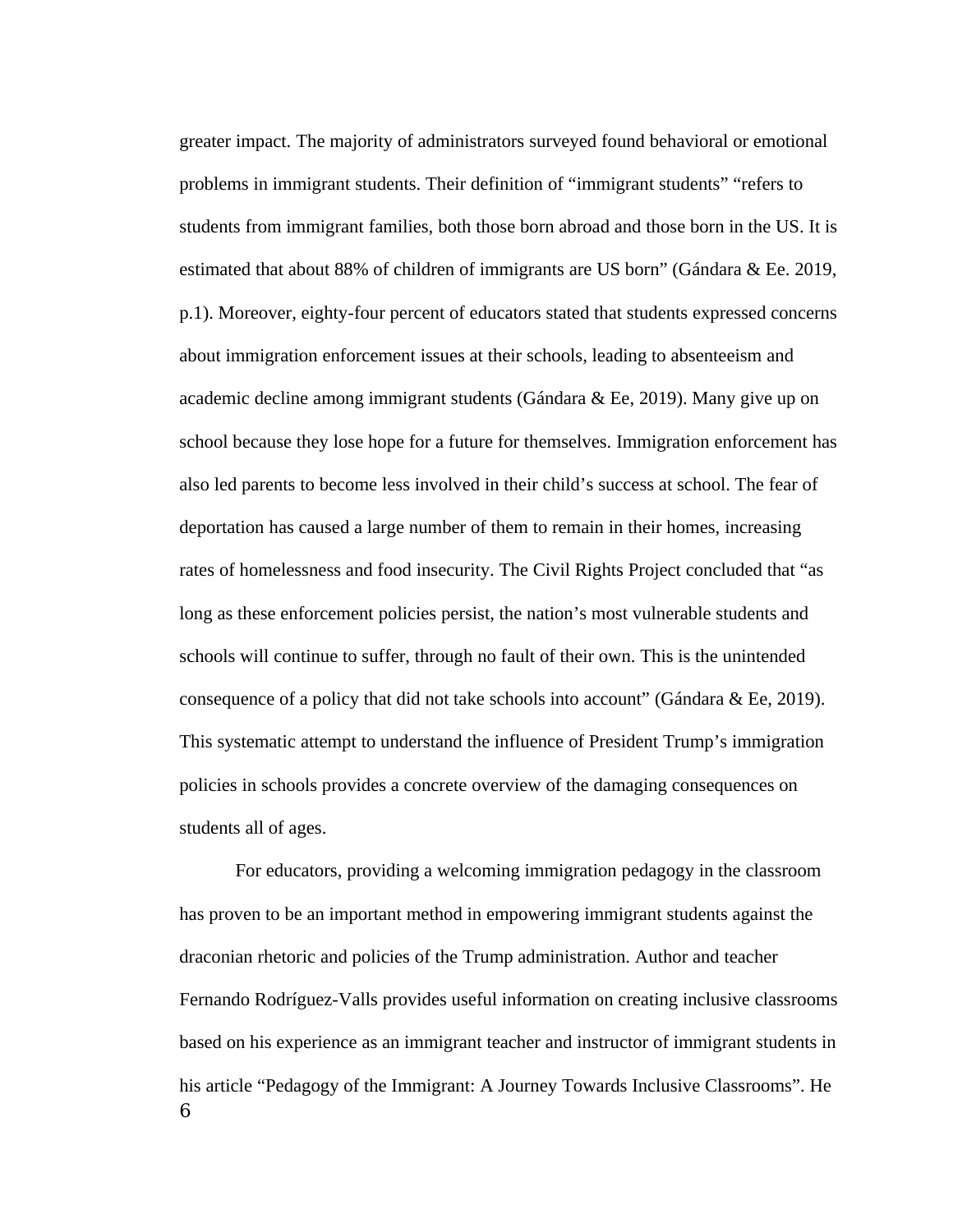expresses his belief that multicultural education often falls short in exploring the unique characteristics of immigrant students and their families (Rodríguez-Valls, 2016). As a result, Rodríguez-Valls has created an educational model titled "Pedagogy of the Immigrant". This was produced "in an inquiry-based environment where students, parents and myself constantly reflected on: a) how we used the funds of knowledge/immigrant experiences as tools to enrich the texts analyzed and discussed in the classroom; b) how we constantly transformed and questioned our learning journey (Kozol, 2012); and c) how we as immigrants are essential when constructing a more inclusive and additive world" (Rodríguez-Valls, 2016, p.44).



The intended consequence of implementing this model in classrooms is to promote equity over equality. In his article, Rodríguez-Valls notes how educators often avoid talking about privilege in the name of equality, which unfortunately prevents vital conversations about challenges of mobility and the lack of sense of belonging. His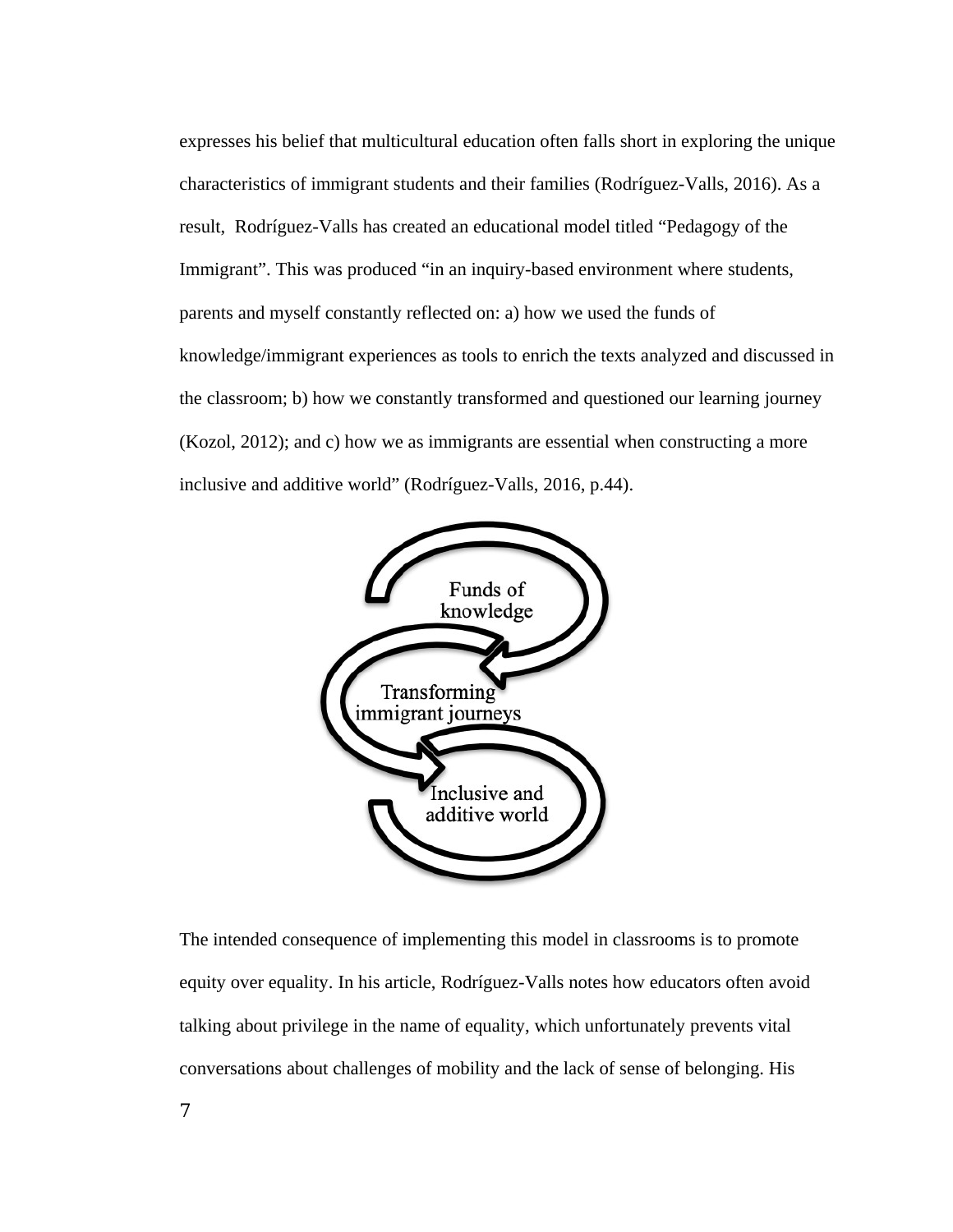recommendation for educators is to create a link between teacher preparation programs, school districts, and stakeholders to "move away from conceptualizations of immigrant students as taking up resources, and toward a view that they are deserving of an investment of resources" (Rodríguez-Valls, 2016, p.46). With the increase in poverty and inequality pushing families to move to new countries, teachers need to have an inclusive pedagogy that creates democratic and participatory citizens that challenge xenophobia. Rodríguez-Valls provides the necessary tools to achieve this goal.

Building upon this concept of creating inclusive pedagogy around immigration, there exists important scholarly work regarding the methods of teaching specific immigrant communities. This literature is relevant to immigration pedagogy, as the cultural backgrounds of student inevitably creates a learning opportunity for all students to learn about the political and social challenges of migrants in the United States. Takafor and Jordan explore the challenges that African immigrant children face in American schools and proposes a *culturally responsive teaching* (CRT) approach for these students (Takafor & Jordan, 2017). The concept of CRT originates from Gloria Ladson-Billings, a pedagogical theorist, who proposed a form of teaching that "uses student culture in order to maintain it and to transcend the negative effects of the dominant culture. The negative effects are brought about, for example, by not seeing one's history, culture, or background represented in the textbook or curriculum or by seeing that history, culture, or background distorted" (Ladson-Billings, 1995, p.19). Going back to Takafor and Jordan, they define African immigrant students as first or second-generation students who voluntarily or involuntarily migrated to the United States. According to these scholars, in order for American educators to more effectively 8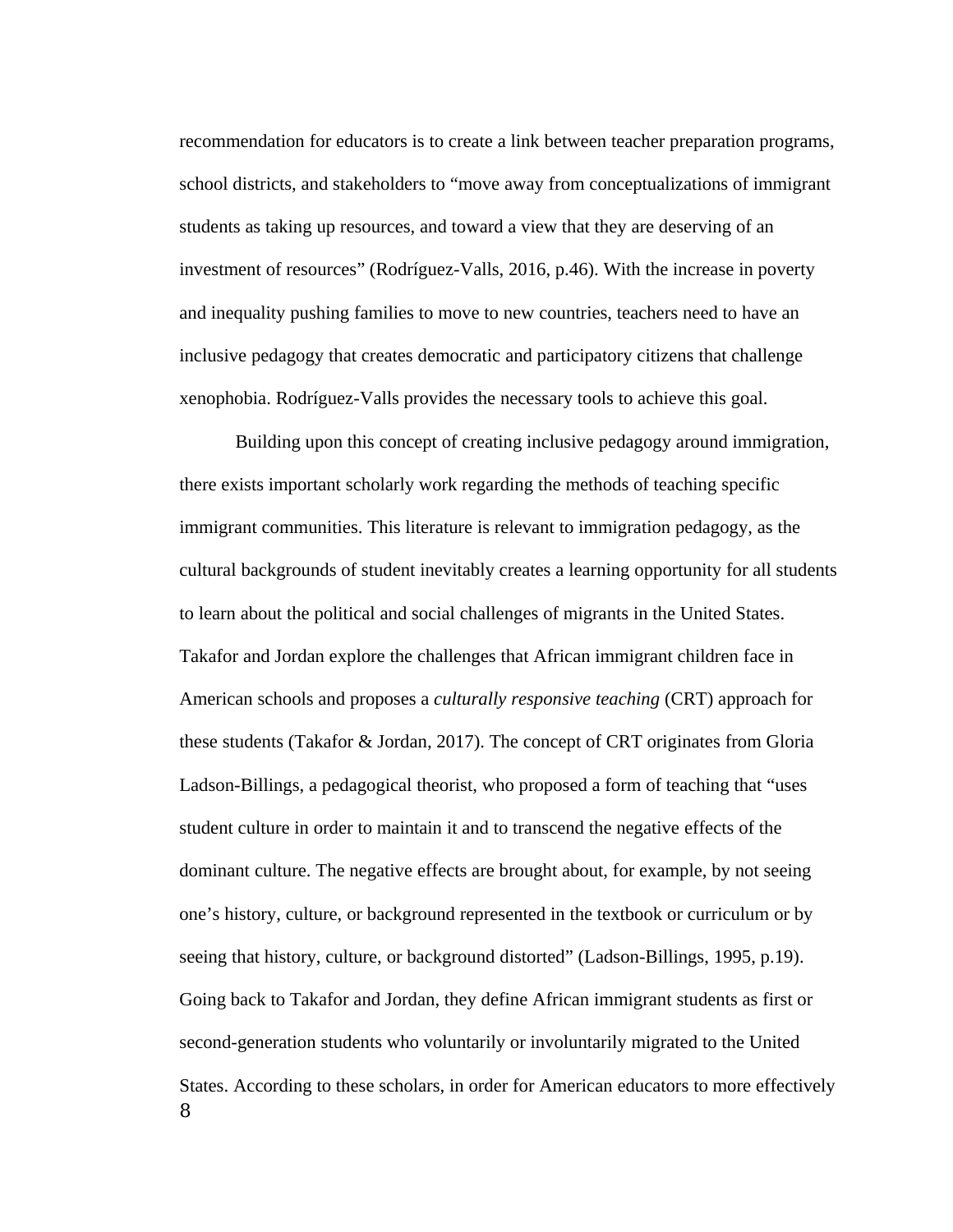attend to the needs of these students, "they need to apply the concepts of CRT by amassing pre-immigration information about the immigrant families so as to understand why they may initially speak, read, write, learn, and engage differently—and not deficiently—from other students" (Takafor & Jordan, 2017, p.74). This specifically involves amassing authentic knowledge about students' cultures and not relying on stereotypes. Approximately, 2,000 languages are spoken in Africa, along with a plethora of educational systems (Takafor & Jordan, 2017). Although most are bilingual or even multilingual, it is important for teachers to understand this linguistic diversity in order to cater to the specific needs of an African immigrant student, as they may require more basic language acquisition opportunities or more advanced ones. Similar to Rodríguez-Valls, Takafor & Jordan believe that immigrant identities should be "used as a scaffold to attain new knowledge" (Takafor & Jordan, 2017, p.81). They offer various arguments as to why educators should engage in culturally responsive pedagogy, specific to African immigrant students but also on a general level, as it naturally enhances the culture of multiculturalism within a classroom.

I examined the book "Educating Immigrant Students in the 21st Century, What Educators Need to Know" by Xue Lan Rong and Judith Preissle (2009), which is perhaps the most relevant scholarly work to my research topic. To begin with, they assess various patterns of race and ethnicity in immigrant children compared to the general population of children. By looking at data from the U.S. census, Rong and Preissle conclude that foreign-born children, as a whole and within racial-ethnic groups, have lower-enrollment rates within the general child population; this means that foreign-born children are less likely to be enrolled in schools, leading to less  $\mathbf{Q}$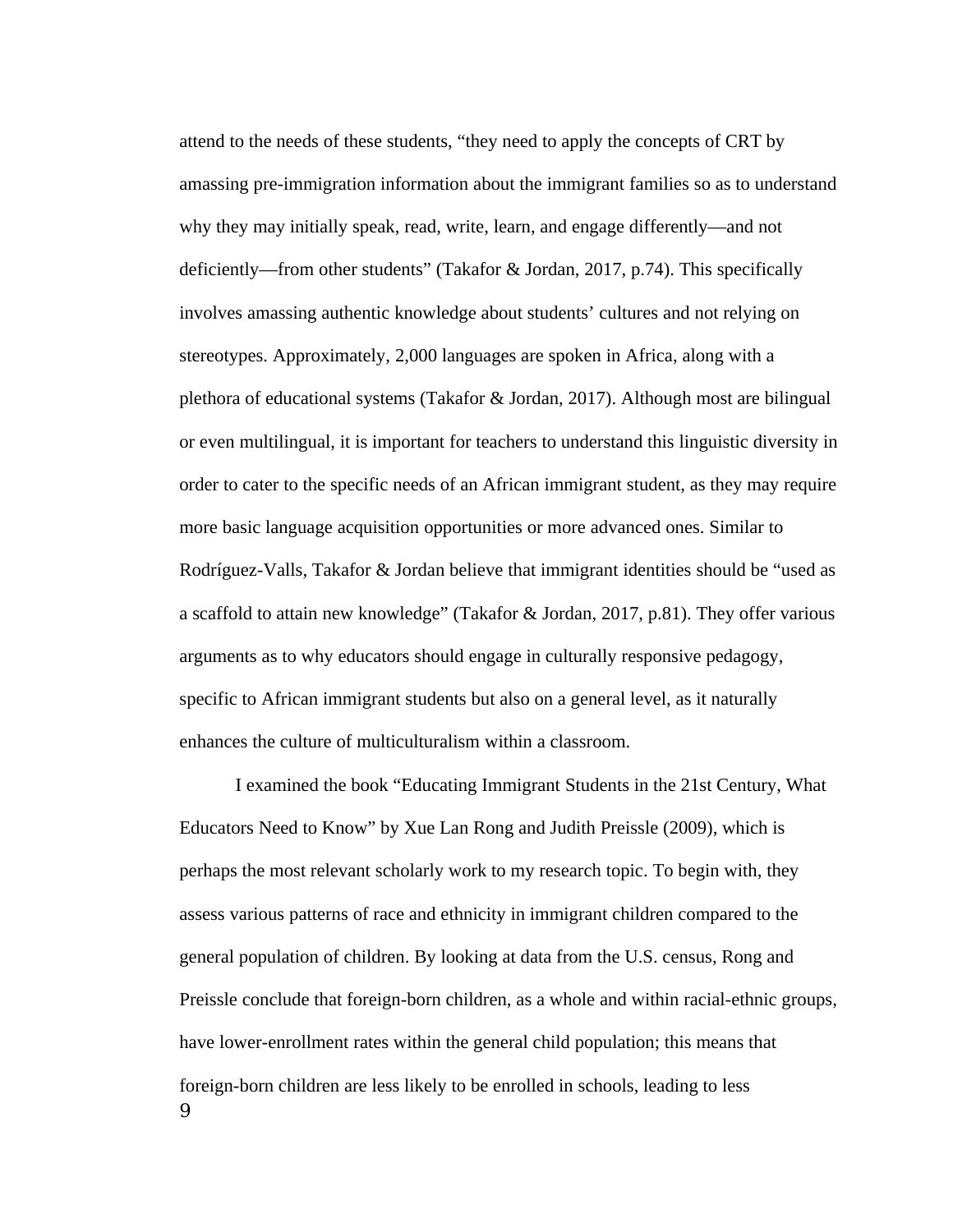educational attainment. It is important to note that the disparity for Hispanic students is larger than all other ethnicities. Not only do they have lower enrollment rates, but they are also the least likely to enroll in private schools, and they are the most likely racialethnic group to dropout. Returning to a broader outlook, these rates among immigrant students are altered depending on their English proficiency, length of U.S. residency, and age of arrival. Rong and Preissle make clear that most school districts across the nation are unprepared to adequately respond to incoming immigrant students, especially those coming from situations of political turmoil because they are unaware of the deeply complex disadvantages that these youth face. I want to highlight a particular section that goes into detail about the adverse circumstance's immigrant students encounter:

1. Most immigrant students lack the English proficiency required for classroom learning in U.S. schools, because English is neither their primary language nor effectively used at home.

2. Immigrant children may lack adequate support from their families; their parents may not speak English well, or may not be aware of or understand the U.S. educational system. Contact between immigrant parents and schools may be negligible.

3. Immigrant parents' ideas, norms, and beliefs about schooling and raising children may conflict with those espoused in schools.

4. Many immigrants and their families suffer from uncertain legal status. The anxiety this produces in families may affect children's health and development.

5. A gap occurs between institutional integration—access to governmental institutions—and social integration—access to interpersonal contacts. Because of this gap, discrimination that is forbidden by law nevertheless occurs in everyday life.

6. The majority of students who are recent immigrants are members of racialethnic minorities who have historically had lower educational attainment than White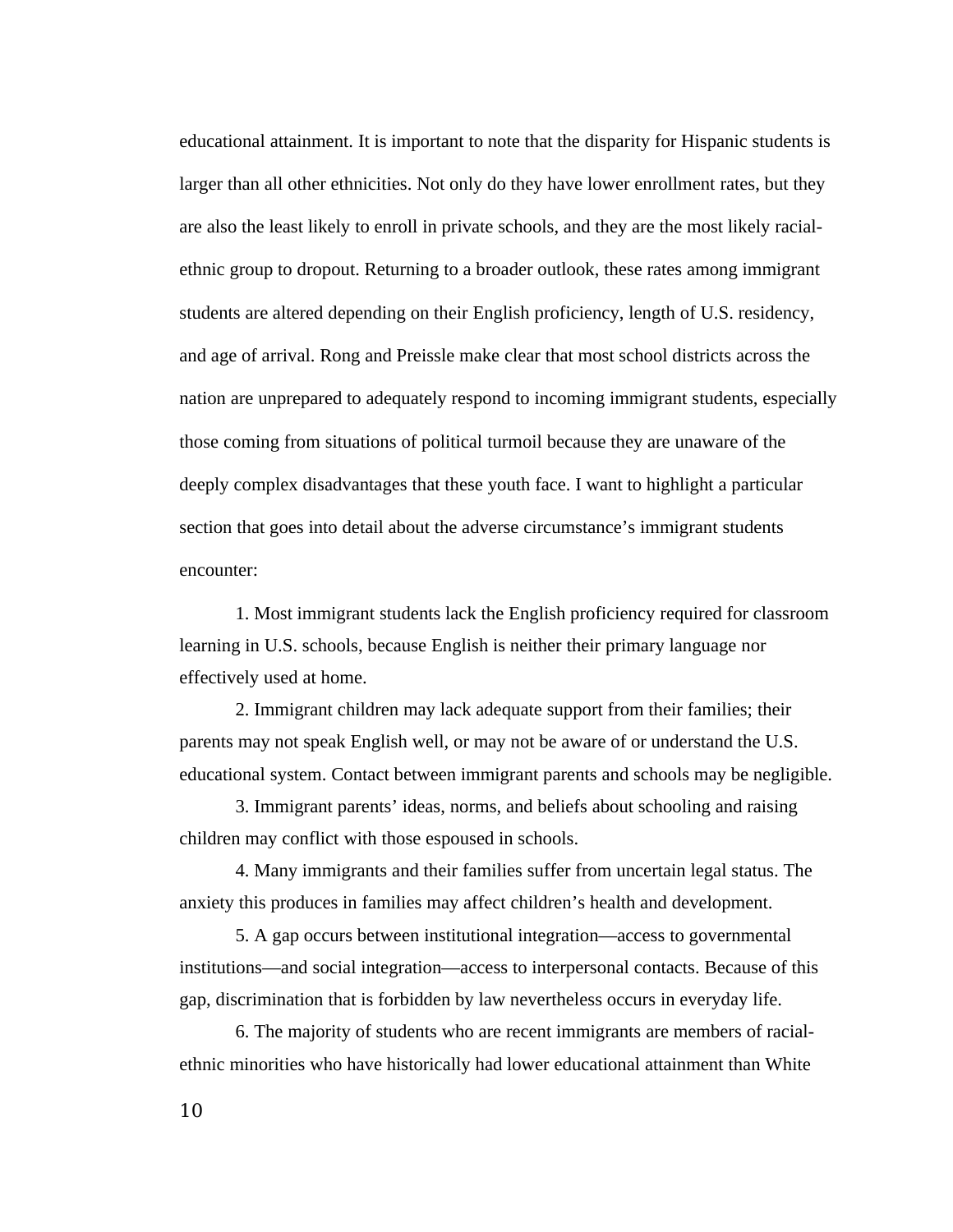students, for many social, economic, and political reasons (Rong & Preissle. 2009, p.127).

With this in mind, they provide several recommendations for educators. The first one that teachers need to acknowledge the wide range of identities within one's classroom and to educate oneself on how to support the various needs of immigrant students. Next, they recommend adapting one's curriculum to meet the needs of these students, drawing on parents and communities as resources for strategies and support. Finally, they suggest improving each school by building networks that are educating educators on how to work with immigrants.

As my research project will focus on Spanish bilingual schools, the immigrant population I will be concentrating on is the Latinx community. Consequently, it is important to examine scholarship written about Latinx youth, such as the book "Growing Critically Conscious Teachers: A Social Justice Curriculum for Educators of Latino/a Youth" published by the National Latino/a Education Research and Policy Project (Valenzuela & Nieto, 2016). This volume provides a critical framework on how higher education institutions can cultivate culturally responsive teachers that honor Latino/a children, students of color, and language-minority youth. Contributors of this academic work recognize that "complicating matters is an ongoing tawdry history of colonization and Americanization (also called assimilation), the schooling of Latina and Latino children and youth—and children of color, generally—is characteristically vexed. The Latino folk model of education, or *educación*, is simply invisible" (Valenzuela & Nieto, 2016, p.5-6). In respect to that unfortunate reality, NLERAP's

11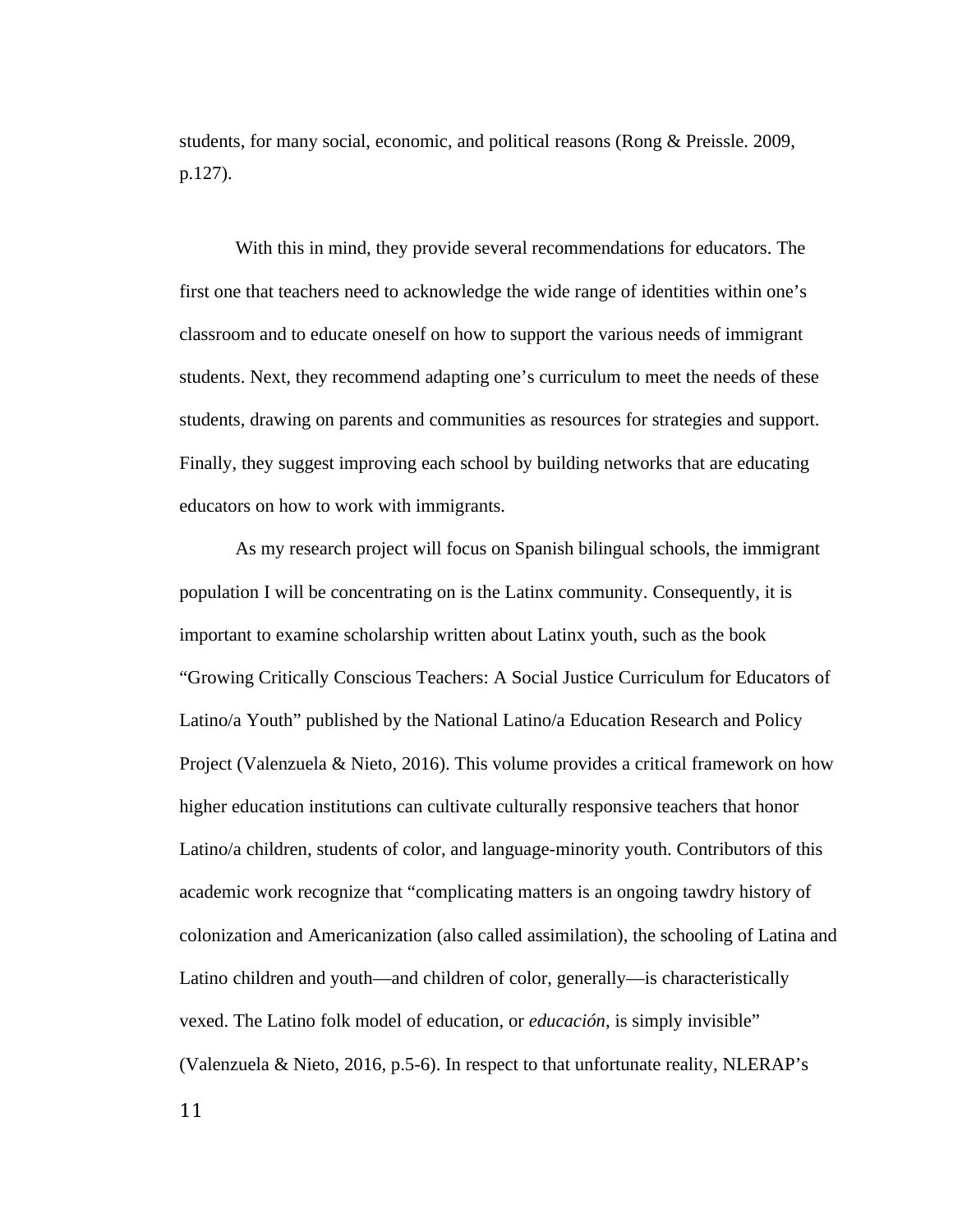curriculum proposals are guided by the following principles: teaching from a social justice paradigm, naming and interrogating practices and policies in public schools, using critical race theory and pedagogy, using sociocultural teaching/learning theory, honoring language, literacy and culture, and finally implementing creative praxes. Subsequently, they advocate for the *PAR (Participatory Action Research) Entremundos* pedagogy, which strives to empower Latinx students to recognize their agency in upholding justice-oriented practices within the structure of education and broader society. More specifically, "the thinking behind this approach is that those who are most affected by inequities or injustices have important insights and knowledge about to apply remedies. Therefore, this group should play an important part in the research process and outcome(s)" (Valenzuela & Niedo, 2016, p.70). The NLERAP present a variety of classroom exercises that follow this pedagogy, such as the Problem Tree activity where students are instructed to use the image of a tree to identify real-life policies and practices that sustain the root causes of racism, sexism, and other types of isms. Overall, this book supplies the teaching community with frameworks and tangible exercises that if applied correctly, can revolutionize the education of Latinx youth. As I delve into my research, keeping the pedagogical frameworks by Rong & Presissle, Rodríguez-Valls (2009), Takafor & Jordan (2017), Ladson-Billings (1995), and Valenzuela & Niedo (2016) in mind will provide guidance on how to assess the immigration pedagogy in the two Spanish bilingual elementary schools within the Eugene 4J district, El Camino del Rio and Buena Vista.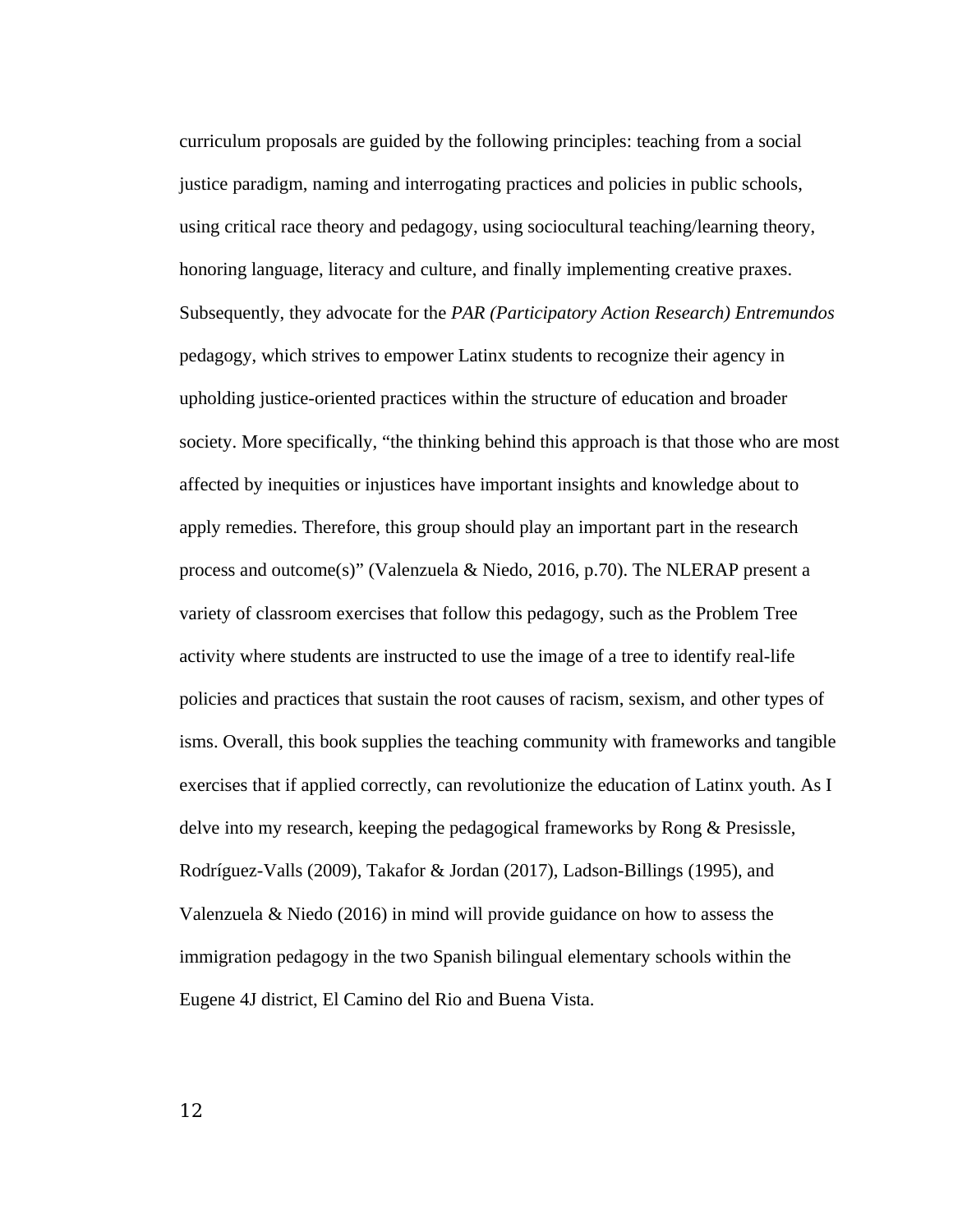### **Research Questions:**

- To what extent are teachers in public Spanish bilingual elementary schools in the Eugene 4J School District teaching about immigration? How?
- What contextual factors influence teachers' pedagogy of immigration?
- To what extent are these teachers in Eugene cultivating inclusive classrooms for immigrants of color? If so, how?

### **Methods:**

For my research, I examined the existing literature about immigration pedagogy in my literature review. This includes books, academic journals, and articles. I also conducted six interviews with elementary school teachers in the Eugene 4J School District that work at either Buena Vista or El Camino del Rio; these are the only schools in the district whose educational models allow youth to be fully bilingual in Spanish. The first elementary school, Buena Vista, is a *Spanish immersion program*, which according to their website consists of a "descending model [that] begins with a nearly full immersion experience in the primary grades, and gradually increases English instruction as the grade level increases". Next, there is El Camino del Rio, also known as River Road Elementary School, which is a *dual immersion program* where half of the content is taught in English, and the other half in Spanish. Because of the nature of these different models, the demographics of each school vary. According to the Oregon Department of Education 2018-2019 "At-A-Glance Profile" of Buena Vista, 34 percent of students are Hispanic/ Latino, 54 percent are White, 9 percent are Multiracial, 2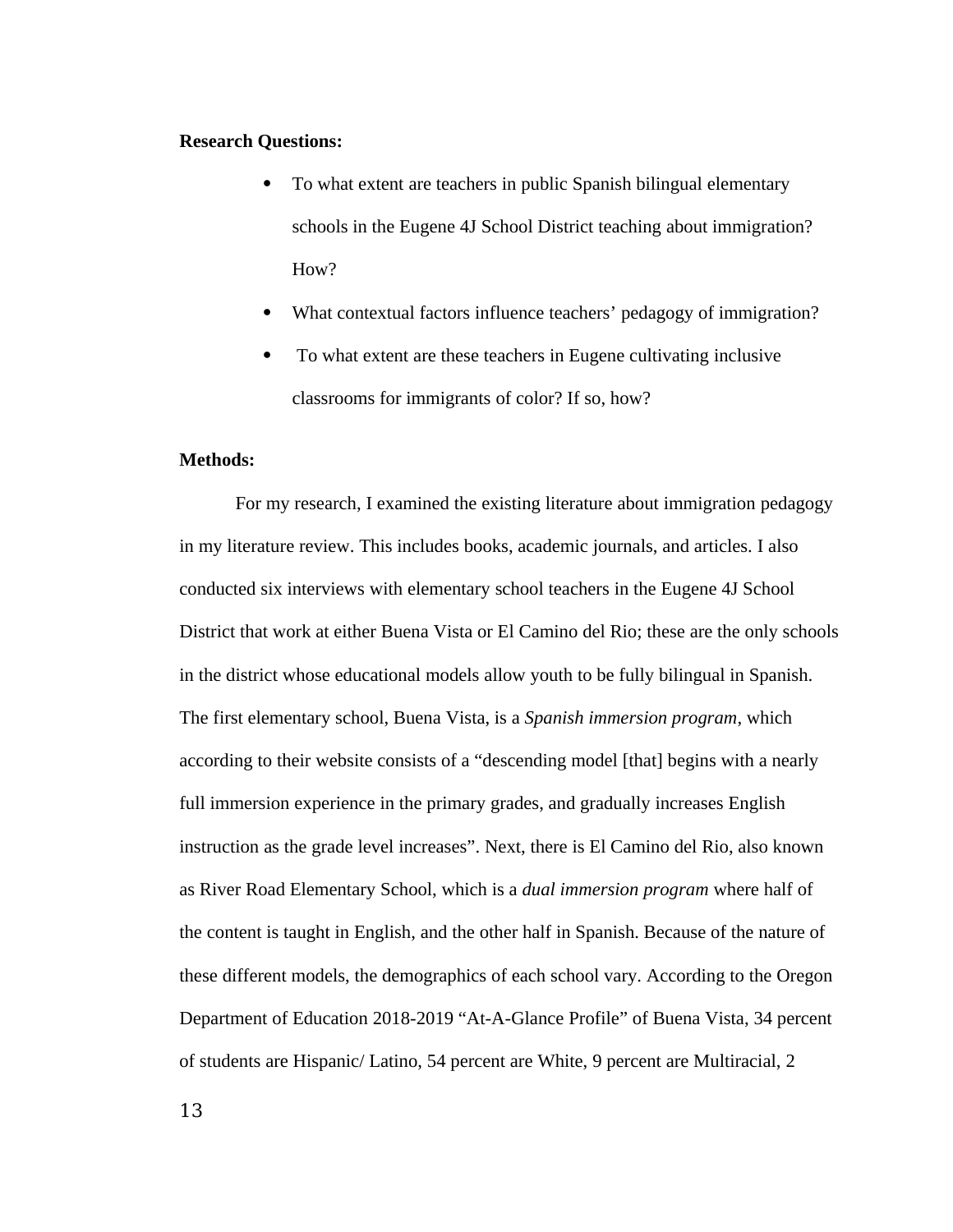percent are Black/African American, and 2 percent are Asian (Oregon Department of Education). The 2018-19 "At-A-Glance Profile" for River Road/ El Camino del Rio reports that 49 percent of students are Hispanic/ Latino, 42 percent are White, 6 percent are multiracial, 1 percent are American Indian/ Alaska Native, 1 percent are Asian, and 1 percent are Black/ African American (Oregon Department of Education). Notably, these reports also demonstrate that at Buena Vista, 59 percent of teachers are Hispanic/ Latino, while at El Camino del Rio it is 39 percent. As the purpose of this thesis is to examine how Spanish bilingual elementary schools in Eugene cultivate an active immigration pedagogy, acknowledging these demographics is an important part of that process.

These six interviews happened in person, and they took up to an hour. I asked questions such as:

- Do students express concerns about immigration enforcement issues in class?
- What type of activities do you teach to promote multi-culturalism?
- Has there been an increased effort by your school to teach about immigration under the Trump era?
- How do you build an inclusive community?
- How much does the school talk about these issues?
- What resources help support you in teaching about multiculturalism and immigration? What resources do you need?
- How do you talk about empathy and compassion in regard to "other"?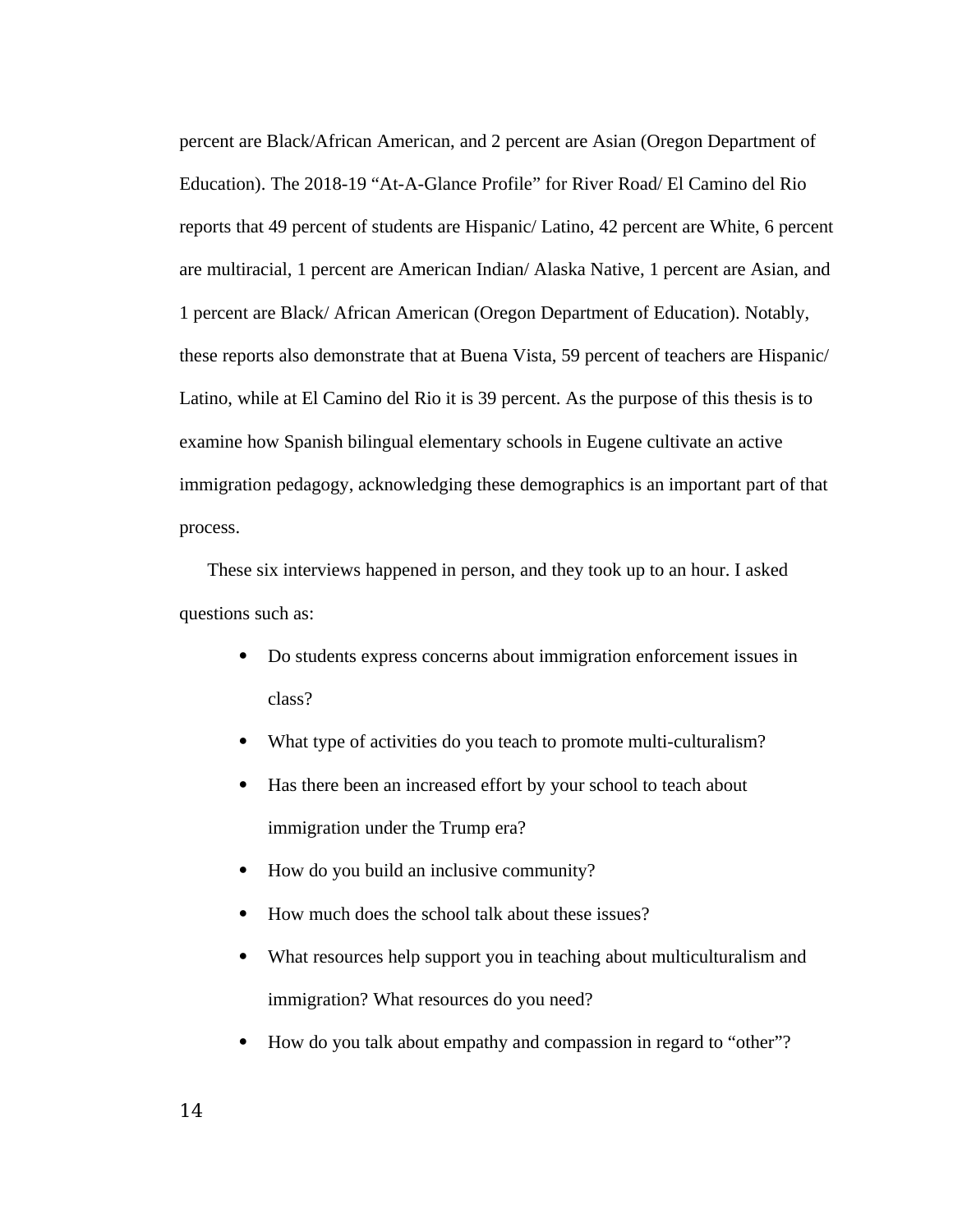For the sake of anonymity, I will be using pseudonyms for the six teachers I interviewed. In the table below, I present these fictitious names along with the ethnic identity of each individual, as this plays an important role in the pedagogy of teachers at these Spanish bilingual elementary schools.

| Name:     | Ethnic Identity: |
|-----------|------------------|
| Stephanie | White            |
| Luis      | Latinx           |
| Emily     | White            |
| Valentina | Latinx           |
| Juan      | Latinx           |
| Kristen   | White            |

## **Findings:**

After transcribing all of the interviews, I created a coding system that divided the findings into different themes. The following are the four different themes I focused on, a table of my findings, and the conclusions I drew from this qualitative data.

- **Funds of Knowledge:** What different funds of knowledge do teachers rely on in their teaching?
- **Inclusive and Additive World:** How are teachers and/or schools educating students on how immigrants are essential in constructing a more inclusive and additive world?
- **Community Support:** In what ways are teachers and/or schools providing support to the immigrant community?
- **Pedagogy Cultivating Understanding:** What type of teaching practices are being used to cultivate understanding among students from different backgrounds?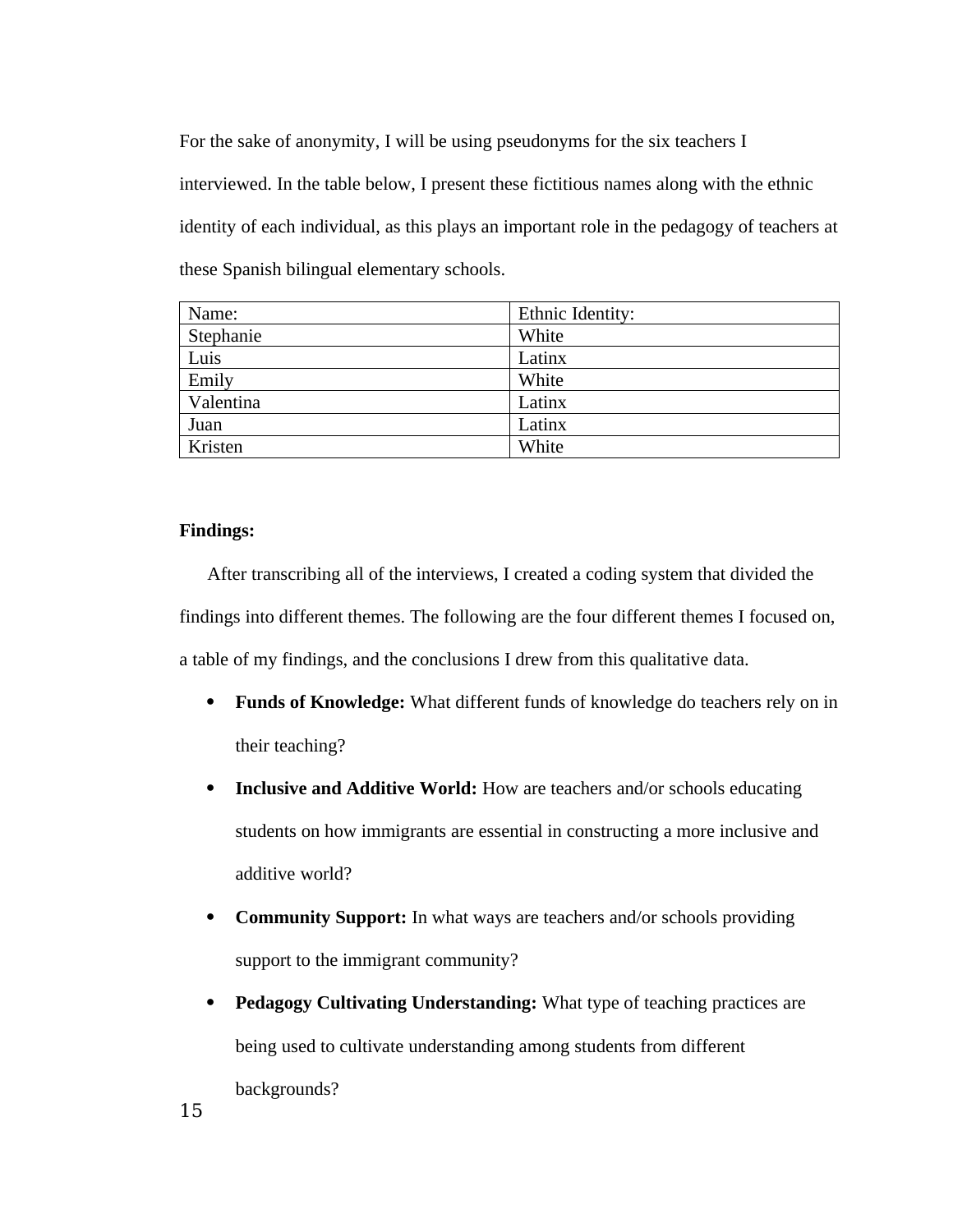| Elementary | <b>Funds of</b>  | <b>Inclusive and</b> | Community         | Pedagogy             |
|------------|------------------|----------------------|-------------------|----------------------|
| School     | Knowledge        | <b>Additive</b>      | <b>Support</b>    | <b>Cultivating</b>   |
| Teacher:   |                  | World                |                   | <b>Understanding</b> |
|            |                  |                      |                   |                      |
|            |                  |                      |                   |                      |
|            |                  |                      |                   |                      |
| Juan       | - "What I do a   | - "What I do a       | - "In regard to   | - "We have an        |
|            | lot is show      | lot is show          | the impact of     | emotional            |
|            | myself. I'm a    | myself. I'm a        | immigration       | curriculum that      |
|            | migrant and I    | migrant and I        | enforcement       | tries to deal with   |
|            | come from a      | come from a          | on non-           | how we can try       |
|            | very different   | very different       | immigrant         | to understand        |
|            | place I show     | place I show         | students: "I see  | and learn that       |
|            | how I try to     | how I try to         | a lot of          | when things          |
|            | cope I show      | cope I show          | compassion        | happen, it           |
|            | myself and       | myself and           | and trying to     | doesn't              |
|            | encourage        | encourage            | understand, but   | necessarily mean     |
|            | students to      | students to          | also they don't   | what a kid really    |
|            | share."          | share."              | really know       | wants to say."       |
|            |                  |                      | how to react to   |                      |
|            | - "I do have a   | -"In third and       | that, so they try | - In regard to his   |
|            | good number      | fourth grade         | to be kind or     | identity as a        |
|            | of games that    | there's readings     | welcoming."       | Latinx man:          |
|            | are like from    | that are full of     |                   | "If I have a         |
|            | my childhood,    | examples of          | - "I remind       | connection with      |
|            | and I know       | people that are      | them that it's    | a kid that           |
|            | that they won't  | in the US that       | okay to feel      | struggles or         |
|            | necessarily be   | were migrants.       | different from    | comes with           |
|            | something that   | From Celia           | what people       | school with these    |
|            | they will play   | Cruz to singers      | say that they     | views, I can have    |
|            | here. So, we     | to players, to       | should feel       | a certain level of   |
|            | play here, and   | astronauts, to       | like."            | conversation if I    |
|            | we play          | legislators.         |                   | have a               |
|            | outside, and     | And you read         | - "The school     | connection with      |
|            | we do Ronda      | about them,          | offers            | them. Because        |
|            | de Canciones     | you talk about       | community         | then they relate     |
|            | that we play     | their                | and also offers   | to me, they          |
|            | and sing with."  | background,          | a physical        | might be like        |
|            |                  | what they do.        | space for         | really fighting      |
|            | - "In this year, | And so often,        | things like       | strong with          |
|            | we're going to   | you begin to         | migrant rights,   | feelings of their    |
|            | have a project   | use more social      | workshops or      | friends."            |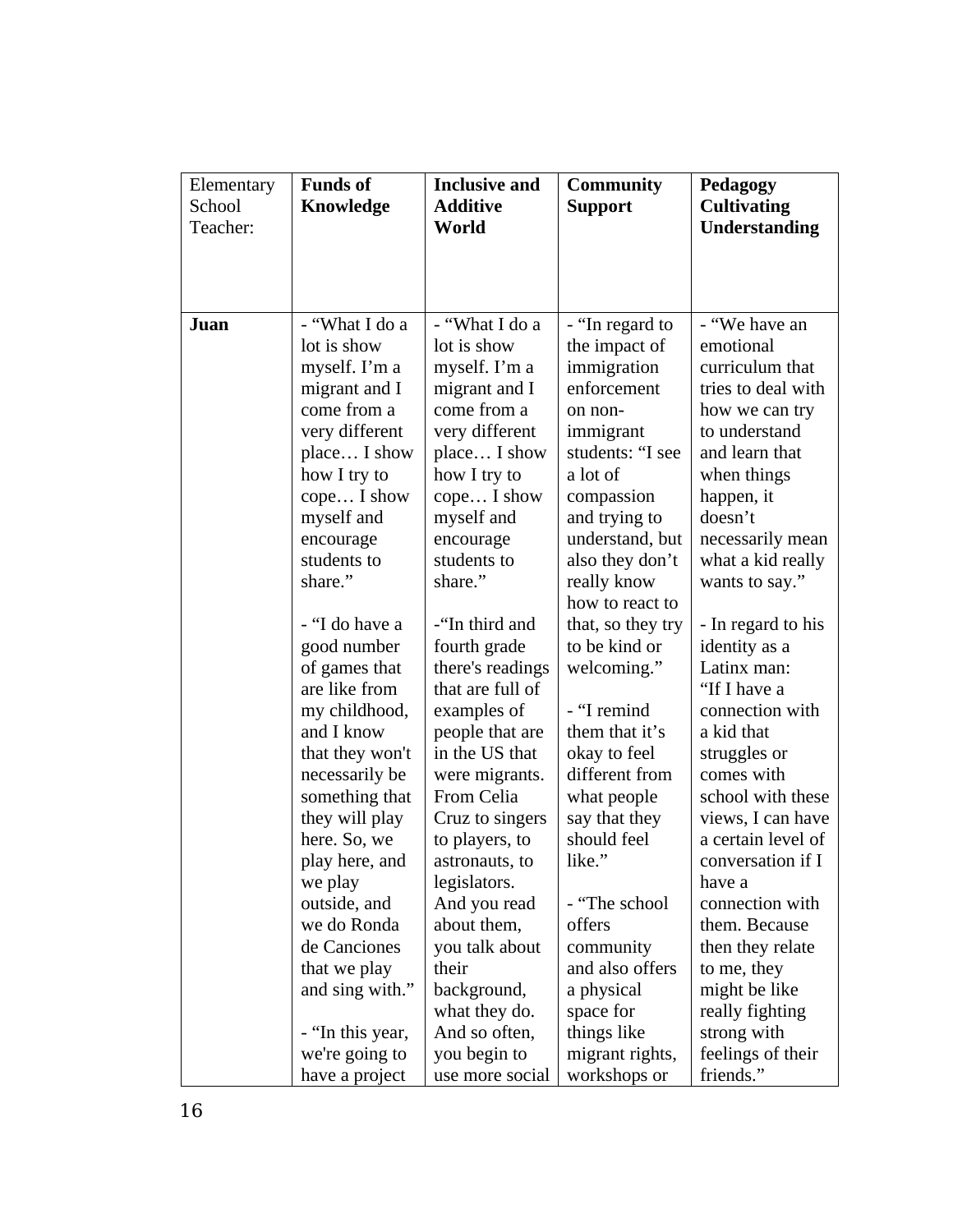|            | related to                       | issues and     | parent                            |                                  |
|------------|----------------------------------|----------------|-----------------------------------|----------------------------------|
|            | science and                      | social studies | readiness                         | - "We have                       |
|            | birdwatching                     | into the       | sessions where                    | reading stories                  |
|            | and migration                    | classes."      | they invite                       | that always bring                |
|            | and                              |                | families to                       | multicultural                    |
| Juan       | birdwatching                     | - "Migrant     | access                            | elements of it."                 |
| Continued. | the whole                        | people, we     | everything                        |                                  |
|            | kindergarten                     | bring many     | they need in a                    | - "We talk about                 |
|            | cohort is going                  | things to the  | situation where                   | our backgrounds                  |
|            | to write a letter                | community      | they might                        | and where we                     |
|            | to a                             | here."         | need itWith                       | come from,                       |
|            | kindergarten                     |                | the student                       | where we grow                    |
|            | class in                         |                | body, we do a                     | up, where our                    |
|            | Oaxaca, or                       |                | couple of mini                    | parents come                     |
|            | we're going to                   |                | celebrations                      | from, what are                   |
|            | talk about the                   |                | during the                        | our traditions                   |
|            | birds that we                    |                | school year,                      | are."                            |
|            | see in the birds                 |                | and many of                       |                                  |
|            | that migrate.                    |                | them are                          | - "So, I feel like               |
|            | We're also                       |                | related to                        | I do a lot of                    |
|            | linking that to                  |                | mostly Latin                      | politics in my                   |
|            | the way we                       |                | American                          | class because I'm                |
|            | humans                           |                | culture and                       | always                           |
|            | migrate and                      |                | worldwide                         | reminding them:                  |
|            | go from one                      |                | culture, but                      | is that fair for                 |
|            | place to the                     |                | mostly Latin                      | you? I know                      |
|            | other to do our                  |                | American                          | you're are going                 |
|            | existence."                      |                | because we                        | through a really                 |
|            |                                  |                | have Spanish                      | hard time, but I                 |
|            | - "In third and                  |                | as a language."                   | wonder if that                   |
|            | fourth grade                     |                |                                   | something that                   |
|            | there's readings                 |                | - In regard to                    | you can do in a                  |
|            | that are full of                 |                | teaching about                    | different way                    |
|            | examples of                      |                | immigrant                         | because                          |
|            | people that are                  |                | enforcement in                    | otherwise                        |
|            | in the US that                   |                | the Trump Era:<br>"You have to    | everybody's                      |
|            | were migrants.                   |                |                                   | social space."                   |
|            | From Celia                       |                | do it, even if                    | - "There are                     |
|            | Cruz to singers                  |                | you don't want<br>to, you have to |                                  |
|            | to players, to<br>astronauts, to |                | talk about it.                    | many materials<br>produced about |
|            | legislators.                     |                | Students will                     | community                        |
|            | And you read                     |                | definitely                        | workers and                      |
|            | about them,                      |                | express anxiety                   | community                        |
|            | you talk about                   |                | and fear and                      | organizations                    |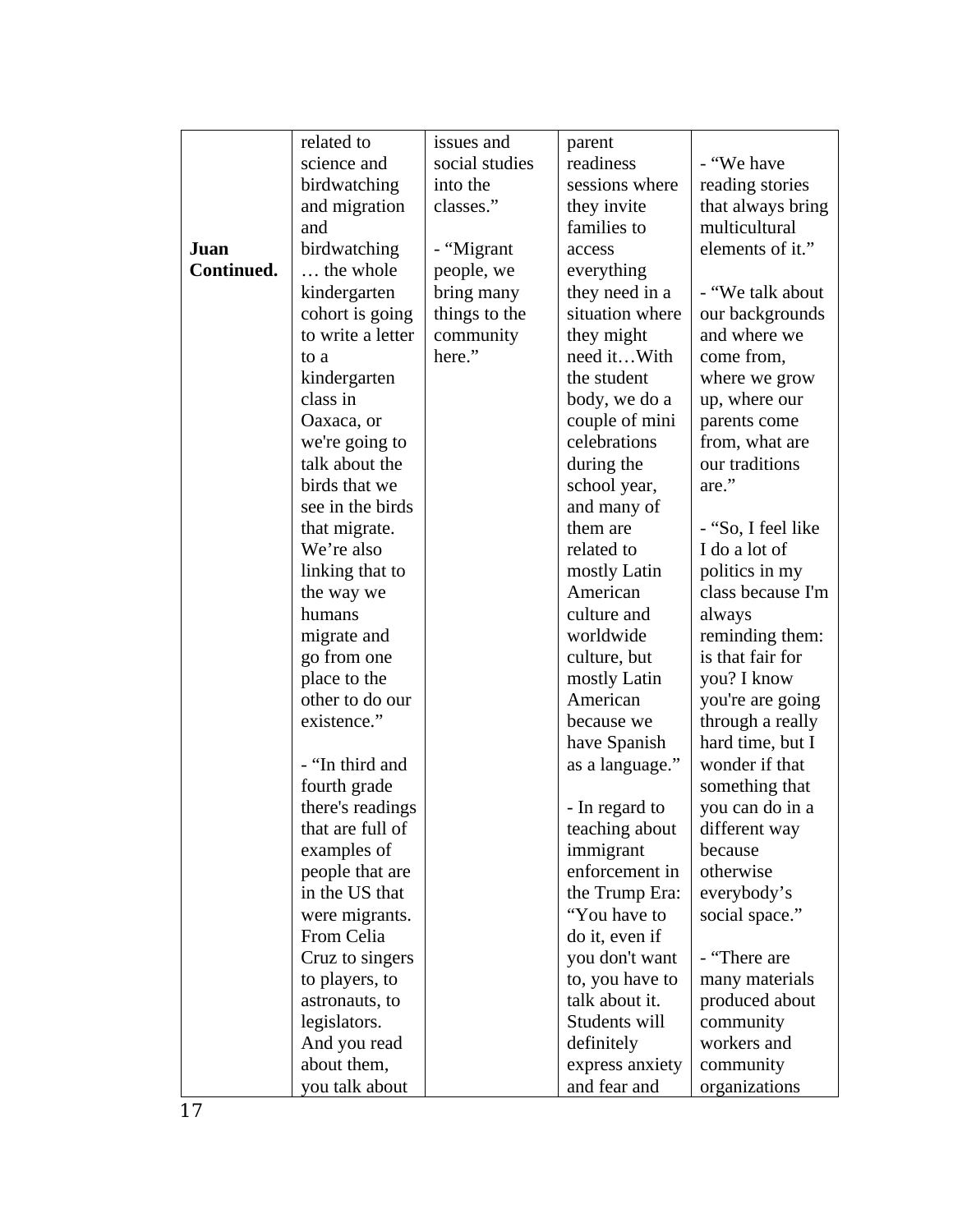|            | their                      | the students             | that do really    |
|------------|----------------------------|--------------------------|-------------------|
|            | background,                | will also argue          | good work         |
|            | what they do.              | and like fight.          | bringing that     |
|            | And so often,              | So, there's the          | reality helps the |
|            | you begin to               | need to talk             | students to make  |
|            | use more social            | about why                | sure that what is |
| Juan       | issues and                 | people migrate           | happening here    |
| Continued. | social studies             | and how they             | is not just a     |
|            | into the                   | got here."               | bubble."          |
|            | classes."                  |                          | -"When you're     |
|            |                            | $-$ "If                  | talking about     |
|            | - In regard to             | something's              | animals, you can  |
|            | teaching about             | happening in             | try to make a     |
|            | immigrant                  | the community            | connection to the |
|            | enforcement in             | regarding                | culture of the    |
|            | the Trump Era:             | migration,               | people that live  |
|            | "You have to               | somebody will            | with those        |
|            | do it, even if             | make a list of           | animals. Rather   |
|            | you don't want             | resources to             | than just saying  |
|            | to, you have to            | understand               | 'Oh, they're so   |
|            | talk about it.             | what is                  | cute' or 'They're |
|            | Students will              | happening."              | beautiful'."      |
|            | definitely                 | - In regard to           |                   |
|            | express anxiety            | the hate crime:          | - "We started a   |
|            | and fear and               | "Regardless of           | multicultural     |
|            | the students               | the fear and             | event that we     |
|            | will also argue            | anger, the               | invite people     |
|            | and like fight.            | grades were              | from all over in  |
|            | So, there's the            | able to meet             | Eugene to come    |
|            | need to talk               | and talk and             | and present on    |
|            | about why                  | reflect and              | their culture and |
|            | people migrate             | write about it           | their history of  |
|            | and how they<br>got here." | and publish<br>what they | migration."       |
|            |                            |                          |                   |
|            |                            | thought about<br>it they |                   |
|            |                            | expressed a lot          |                   |
|            |                            | in terms of              |                   |
|            |                            | how pleased              |                   |
|            |                            | they were of             |                   |
|            |                            | being in the             |                   |
|            |                            | school and               |                   |
|            |                            | learning                 |                   |
|            |                            | Spanish and              |                   |
|            |                            | the fact that            |                   |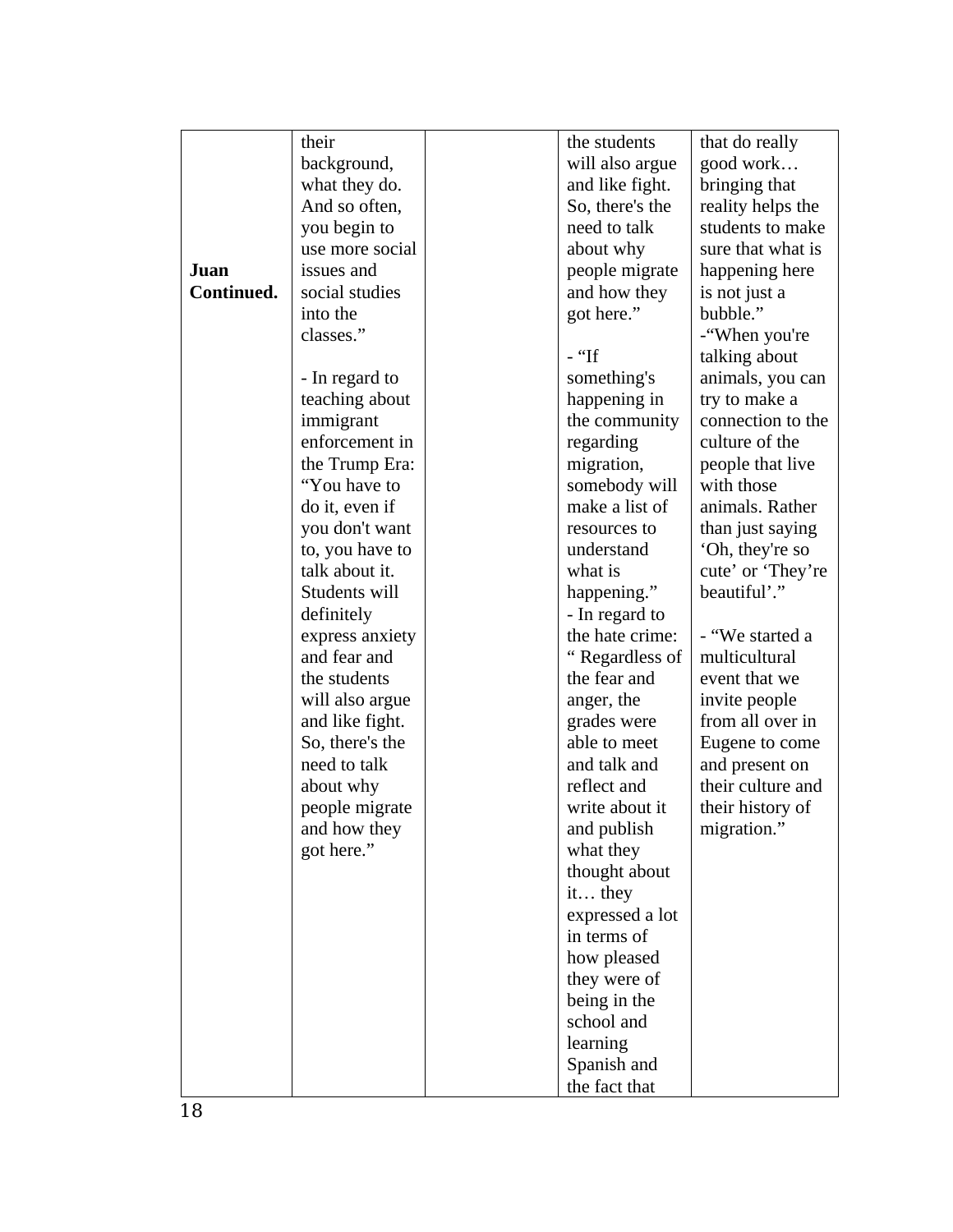|                  |                         |                         | they get to<br>learn from       |                                       |
|------------------|-------------------------|-------------------------|---------------------------------|---------------------------------------|
|                  |                         |                         | people from                     |                                       |
|                  |                         |                         | many other                      |                                       |
|                  |                         |                         | places and                      |                                       |
|                  |                         |                         | their language                  |                                       |
|                  |                         |                         | and their                       |                                       |
|                  |                         |                         | culture."                       |                                       |
|                  |                         |                         |                                 |                                       |
|                  |                         |                         | - In regard to                  |                                       |
|                  |                         |                         | the hate crime:                 |                                       |
|                  |                         |                         | " There was a                   |                                       |
|                  |                         |                         | number of                       |                                       |
|                  |                         |                         | families that                   |                                       |
|                  |                         |                         | expressed a lot                 |                                       |
|                  |                         |                         | of support.                     |                                       |
|                  |                         |                         | Mostly, again,                  |                                       |
|                  |                         |                         | it's mostly                     |                                       |
|                  |                         |                         | those educated                  |                                       |
|                  |                         |                         | families that                   |                                       |
|                  |                         |                         | were like I                     |                                       |
|                  |                         |                         | have privilege                  |                                       |
|                  |                         |                         | that I can use                  |                                       |
|                  |                         |                         | now."                           |                                       |
| <b>Stephanie</b> | - "Currently            | - "Currently            | - "Our school                   | - In regard to                        |
|                  | we're doing a           | we're doing a           | does provide a                  | conversations                         |
|                  | study on                | study on                | space for                       | about identity                        |
|                  | Dolores Huerta          | Dolores Huerta          | immigration                     | and immigration:                      |
|                  | and the labor           | and the labor           | type events."                   | "It is definitely                     |
|                  | union                   | union                   |                                 | intentional. Our                      |
|                  | movement and<br>all the | movement and<br>all the | - "I think it                   | third grade team<br>has done this for |
|                  | intersections           | intersections           | helps to have<br>representation | six years                             |
|                  | that happened           | that happened           | in our office.                  | together. So we                       |
|                  | within the              | within the              | We have a                       | are intentional                       |
|                  | labor                   | labor                   | family                          | about it. Within                      |
|                  | movement.               | movement.               | resource                        | that                                  |
|                  | <b>Because</b>          | <b>Because</b>          | manager, I                      | intentionality,                       |
|                  | everybody               | everybody               | don't know her                  | we have a lot of                      |
|                  | knows about             | knows about             | exact title.                    | these                                 |
|                  | Martin Luther           | <b>Martin Luther</b>    | She'll contact                  | conversations                         |
|                  | King Jr while           | King Jr while           | the teachers                    | happen                                |
|                  | at the same             | at the same             | and send out                    | organically."                         |
|                  | time a lot of           | time a lot of           | notifications                   |                                       |
|                  | other                   | other                   | when events                     | - "Especially in                      |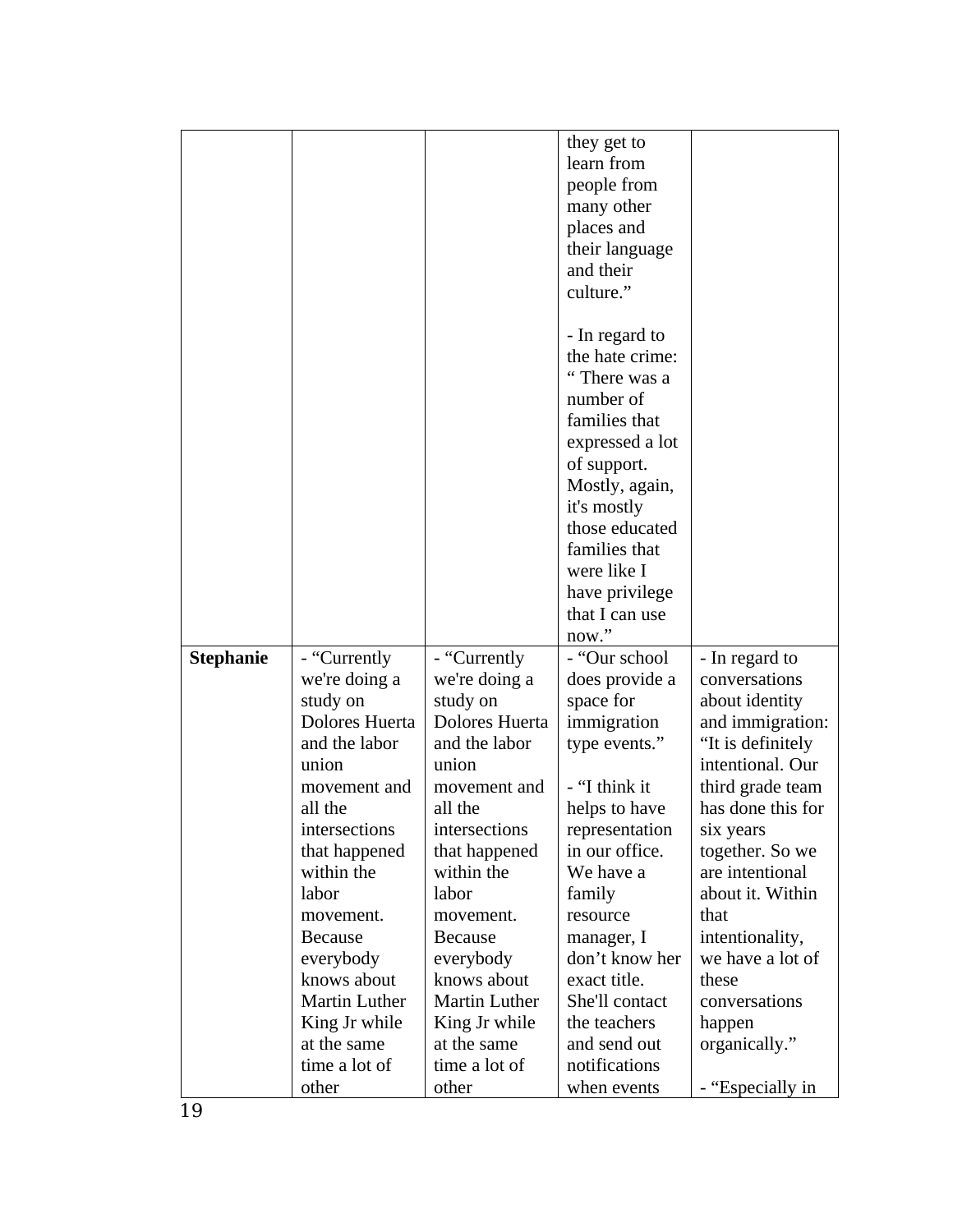|                  | movements        | movements       | are happening    | third grade, we    |
|------------------|------------------|-----------------|------------------|--------------------|
|                  | were             | were            | or information   | talk a lot about   |
|                  | happening        | happening       | where we         | family identities  |
|                  | simultaneously   | simultaneously  | might want to    | and what are the   |
|                  | . There was a    | . There was a   | pass on to       | different          |
|                  | lot of support   | lot of support  | families. That's | families. How a    |
|                  | and crossover."  | and crossover." | awesome.         | family can look,   |
| <b>Stephanie</b> |                  |                 | She's well       | live, and love.    |
| Continued.       | - "Especially in |                 | known in our     | Last year, the     |
|                  | third grade, we  |                 | building.        | black lives        |
|                  | talk a lot about |                 | Everybody        | matter             |
|                  | family           |                 | kind of knows    | curriculum came    |
|                  | identities and   |                 | who she is and   | out and I used it  |
|                  | what are the     |                 | what services    | to kind of         |
|                  | different        |                 | she can help     | support us         |
|                  | families. How    |                 | with."           | through that part  |
|                  | a family can     |                 |                  | of the year."      |
|                  | look, live, and  |                 |                  |                    |
|                  | love. Last year, |                 |                  | - "I feel like     |
|                  | the black lives  |                 |                  | there's probably   |
|                  | matter           |                 |                  | never enough       |
|                  | curriculum       |                 |                  | resources or       |
|                  | came out and I   |                 |                  | websites.          |
|                  | used it to kind  |                 |                  | Current events     |
|                  | of support us    |                 |                  | alone will feed    |
|                  | through that     |                 |                  | and fuel this      |
|                  | part of the      |                 |                  | conversation. I    |
|                  | year."           |                 |                  | think our current  |
|                  |                  |                 |                  | curriculum that    |
|                  | - In regard to   |                 |                  | we're using is     |
|                  | teaching         |                 |                  | actually been      |
|                  | immigration in   |                 |                  | kind of the        |
|                  | the Trump era:   |                 |                  | jumping off        |
|                  | "That was        |                 |                  | point, especially  |
|                  | definitely a     |                 |                  | with talking       |
|                  | pivotal year in  |                 |                  | about the labor    |
|                  | incorporating    |                 |                  | movement,          |
|                  | more             |                 |                  | because it's in    |
|                  | discussion       |                 |                  | our curriculum.    |
|                  | around           |                 |                  | Documentaries,     |
|                  | immigration.     |                 |                  | websites like      |
|                  | The day he       |                 |                  | PBS, they have a   |
|                  | was voted into   |                 |                  | lot of really good |
|                  | office, we were  |                 |                  | videos that are    |
|                  | at an            |                 |                  | certainly school   |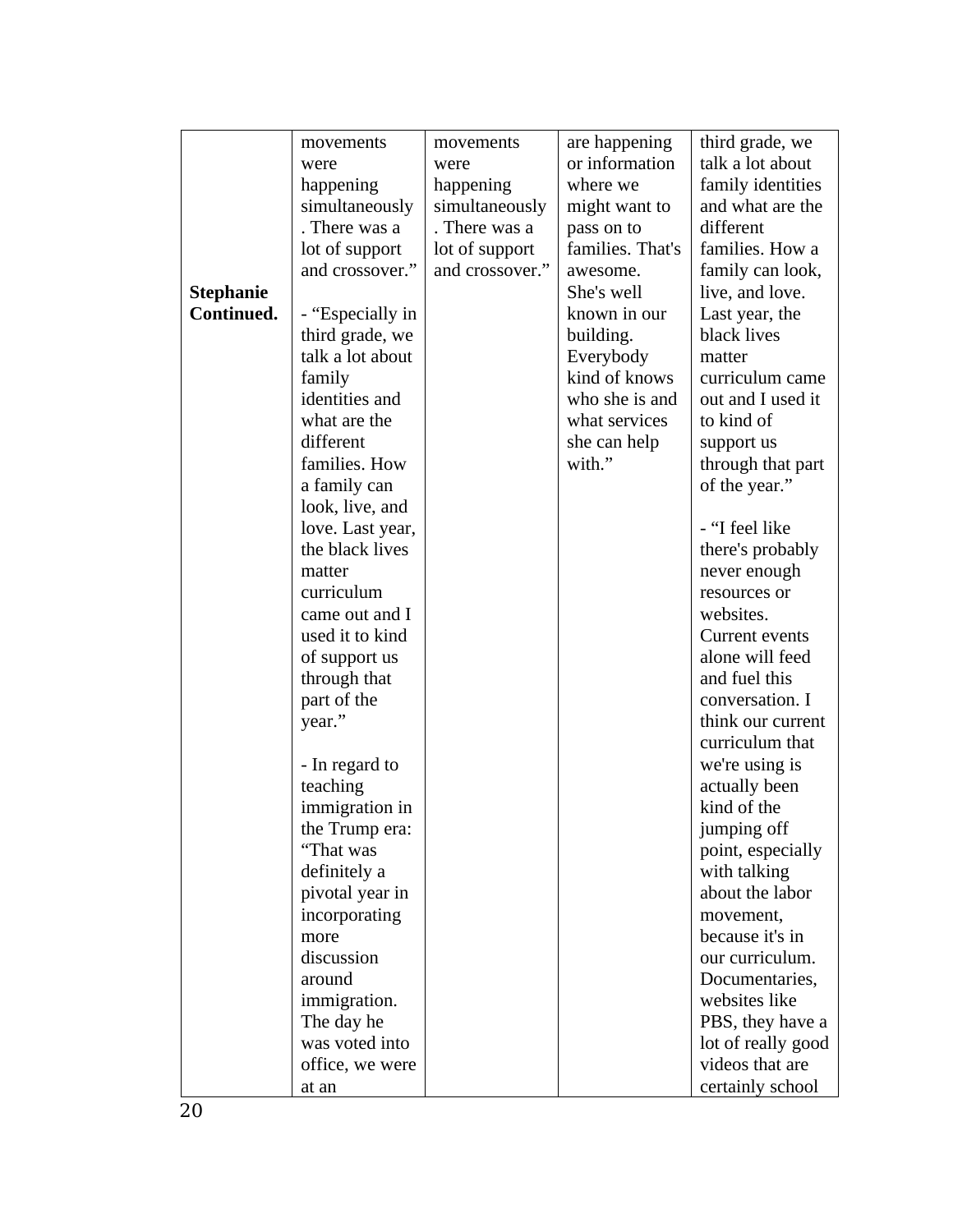|                  | educational      |  | appropriate. In  |
|------------------|------------------|--|------------------|
|                  | conference in    |  | the past we've   |
|                  | another state.   |  | talked about red |
|                  | The feedback     |  | lining and how   |
|                  | we got was this  |  | that impacts     |
|                  | is rough. There  |  | voting."         |
|                  | was a lot of     |  |                  |
|                  | fear. There was  |  |                  |
| <b>Stephanie</b> | a lot of         |  |                  |
| Continued.       | inaccurate       |  |                  |
|                  | knowledge        |  |                  |
|                  | from the         |  |                  |
|                  | students. A lot  |  |                  |
|                  | of it was there  |  |                  |
|                  | was a lot of     |  |                  |
|                  | fear and just    |  |                  |
|                  | general          |  |                  |
|                  | concern in the   |  |                  |
|                  | building for a   |  |                  |
|                  | long time."      |  |                  |
|                  |                  |  |                  |
|                  | - In regard to   |  |                  |
|                  | the hate crime:  |  |                  |
|                  | "We definitely   |  |                  |
|                  | had              |  |                  |
|                  | conversations.   |  |                  |
|                  | There's a lot    |  |                  |
|                  | more work in     |  |                  |
|                  | conversation     |  |                  |
|                  | around           |  |                  |
|                  | immigration      |  |                  |
|                  | and how          |  |                  |
|                  | migration is     |  |                  |
|                  | beautiful. And   |  |                  |
|                  | I know a fourth  |  |                  |
|                  | grade class      |  |                  |
|                  | specifically     |  |                  |
|                  | talked about     |  |                  |
|                  | the butterfly    |  |                  |
|                  | migration and    |  |                  |
|                  | kind of painted  |  |                  |
|                  | this different   |  |                  |
|                  | perspective of   |  |                  |
|                  | it. To turn this |  |                  |
|                  | really ugly      |  |                  |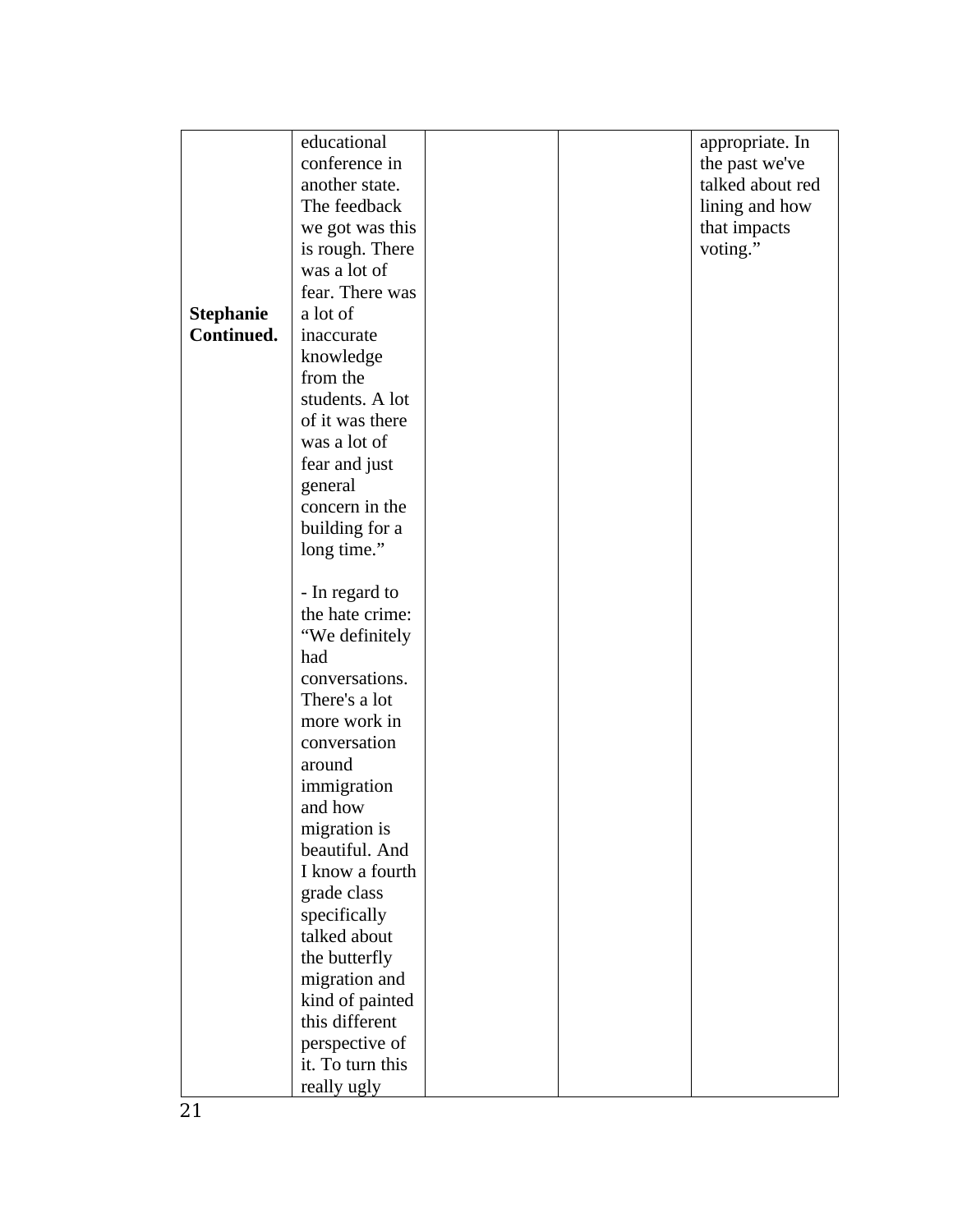|       | thing, racist<br>thing into<br>something<br>that's beautiful<br>and should be<br>honored."                                                                                                                                                                                                                                                                                                                                                                                                                  |                                                                                                                            |                                                                                                                                                                                                                                                                                                                                                                                                                                                                                                            |                                                                                                                                                                                                                                                                                                                                                                                                                                                                                                                                                                                                                |
|-------|-------------------------------------------------------------------------------------------------------------------------------------------------------------------------------------------------------------------------------------------------------------------------------------------------------------------------------------------------------------------------------------------------------------------------------------------------------------------------------------------------------------|----------------------------------------------------------------------------------------------------------------------------|------------------------------------------------------------------------------------------------------------------------------------------------------------------------------------------------------------------------------------------------------------------------------------------------------------------------------------------------------------------------------------------------------------------------------------------------------------------------------------------------------------|----------------------------------------------------------------------------------------------------------------------------------------------------------------------------------------------------------------------------------------------------------------------------------------------------------------------------------------------------------------------------------------------------------------------------------------------------------------------------------------------------------------------------------------------------------------------------------------------------------------|
| Emily | - Two years<br>ago, there was<br>more of a<br>discussion<br>about<br>immigration in<br>the classroom.<br>Mostly<br>because of the<br>2016 election<br>and the<br>rhetoric of<br>Donald Trump.<br>-Student's<br>retaliated hate<br>crime with art<br>such as murals<br>with<br>butterflies.<br>- Read and<br>recite the In<br>Lak'ech. This<br>is a Mayan<br>poem<br>celebrating our<br>collective<br>human<br>being/universal<br>ity. Often used<br>for restorative<br>justice and<br>racism free<br>zones. | - Created<br>Noche<br>Cultural:<br>dancers and<br>international<br>students from<br>UO came to<br>share their<br>cultural. | - Student's<br>retaliated hate<br>crime art such<br>as murals with<br>butterflies.<br>- Created<br>Noche<br>Cultural:<br>dancers and<br>international<br>students from<br>UO came to<br>share their<br>cultural.<br>- Every<br>morning,<br>Alexis tries to<br>do a morning<br>meeting with<br>her students.<br>This creates a<br>space where<br>people can<br>voice their<br>concerns, talk<br>about things<br>they are<br>excited for or<br>worried about,<br>etc.<br>- Camino del<br>Rio<br>Constitution | - Student's<br>retaliated hate<br>crime art such as<br>murals with<br>butterflies.<br>- All the teachers<br>at this school use<br>the Second Step<br>social-emotional<br>curriculum. This<br>is a curriculum<br>intended to help<br>create a more<br>empathetic<br>society. There is<br>a HW<br>component that<br>most children<br>really enjoy<br>- Every morning,<br>Alexis tries to do<br>a morning<br>meeting with her<br>students. This<br>creates a space<br>where people<br>can voice their<br>concerns, talk<br>about things they<br>are excited for or<br>worried about,<br>etc.<br>- Read and recite |
|       |                                                                                                                                                                                                                                                                                                                                                                                                                                                                                                             |                                                                                                                            | (inspired by In                                                                                                                                                                                                                                                                                                                                                                                                                                                                                            | the In Lak'ech.                                                                                                                                                                                                                                                                                                                                                                                                                                                                                                                                                                                                |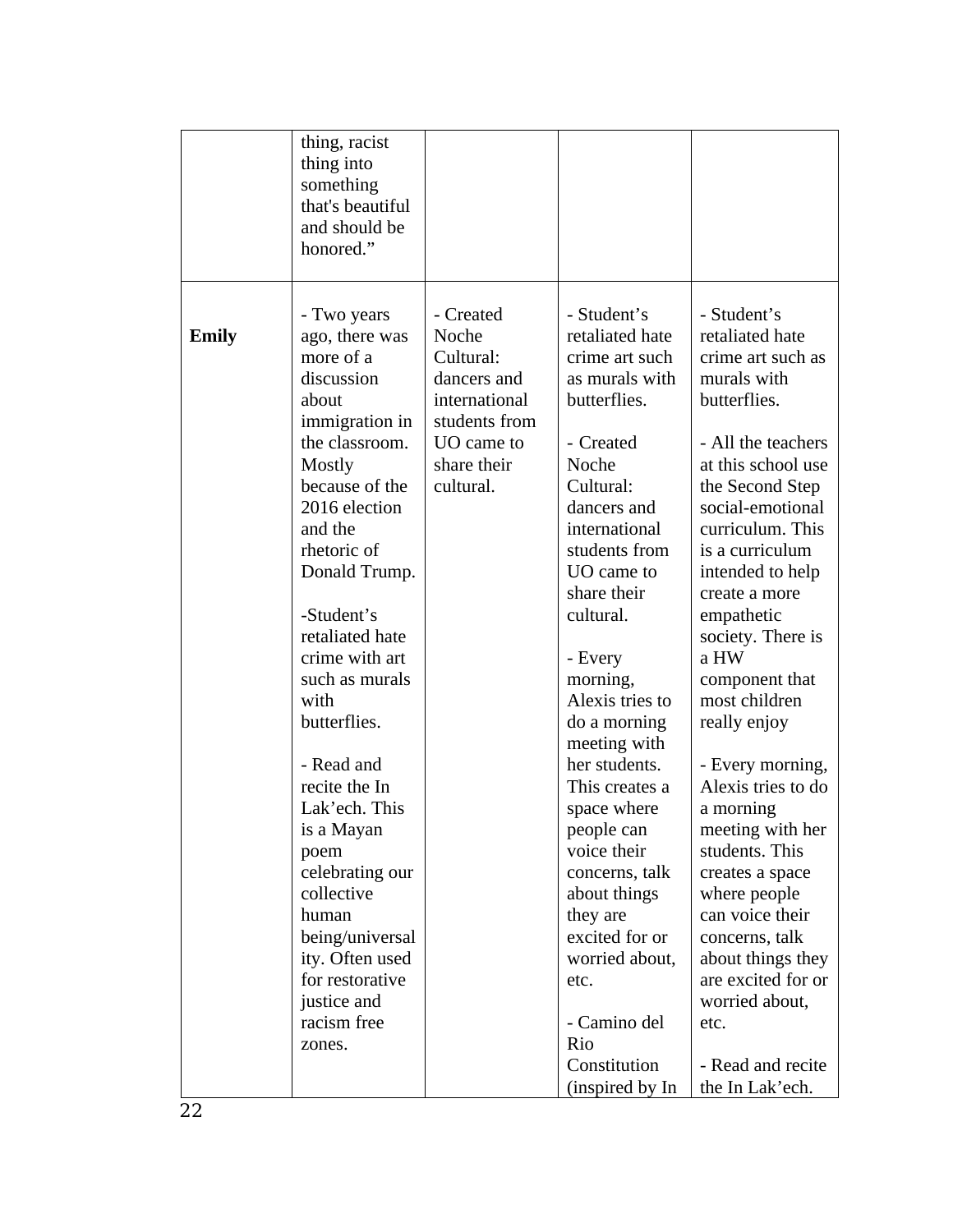|                            |  | Lak'ech).        | This is a Mayan   |
|----------------------------|--|------------------|-------------------|
|                            |  | Consists of      | poem celebrating  |
|                            |  | rules and        | our collective    |
|                            |  | values by        | human             |
|                            |  | which students,  | being/universalit |
|                            |  | teachers, and    | y. Often used for |
|                            |  | faculties must   | restorative       |
|                            |  | follow. In each  | justice and       |
|                            |  | classroom,       | racism free       |
|                            |  | they sign        | zones.            |
|                            |  | classroom        |                   |
| <b>Emily</b><br>Continued. |  | rules that       | - Camino del Rio  |
|                            |  | students         |                   |
|                            |  |                  | Constitution      |
|                            |  | follow.          | (inspired by In   |
|                            |  |                  | Lak'ech).         |
|                            |  | - Among older    | Consists of rules |
|                            |  | and younger      | and values by     |
|                            |  | students, there  | which students,   |
|                            |  | is the concept   | teachers, and     |
|                            |  | of "Classroom    | faculties must    |
|                            |  | Buddies".        | follow. In each   |
|                            |  | Each grade       | classroom, they   |
|                            |  | gets paired up   | sign classroom    |
|                            |  | with another     | rules that        |
|                            |  | grade and        | students follow.  |
|                            |  | students get     |                   |
|                            |  | assigned a       |                   |
|                            |  | buddy. This      |                   |
|                            |  | allows for       |                   |
|                            |  | younger          |                   |
|                            |  | students to      |                   |
|                            |  | have a mentor    |                   |
|                            |  | and for older    |                   |
|                            |  | students to be a |                   |
|                            |  | role model.      |                   |
|                            |  | Enhances the     |                   |
|                            |  | community all    |                   |
|                            |  | around the       |                   |
|                            |  | school, instead  |                   |
|                            |  | of just the      |                   |
|                            |  | classroom.       |                   |
|                            |  |                  |                   |
|                            |  | - Because        |                   |
|                            |  | Camino del       |                   |
|                            |  | Rio is a Dual    |                   |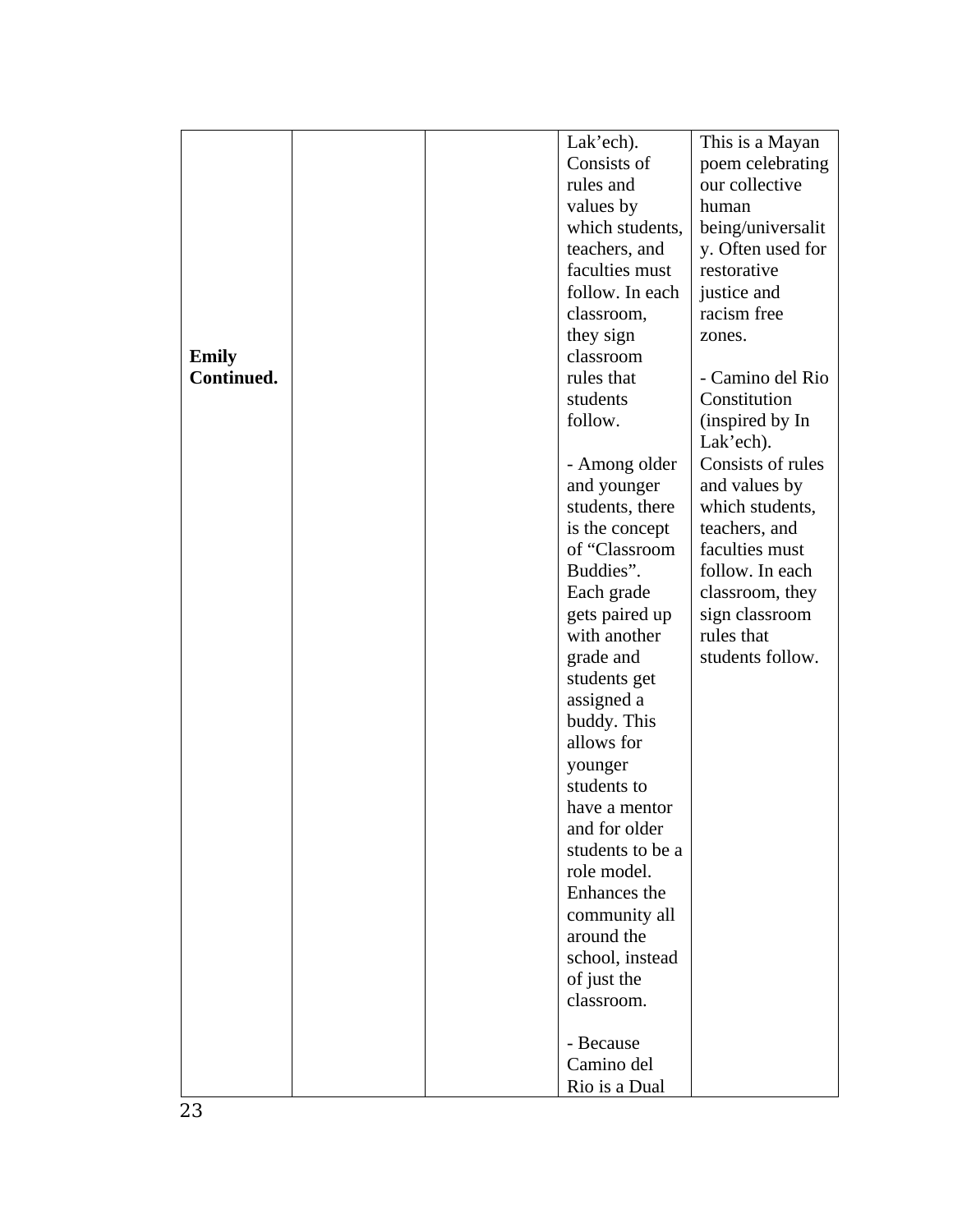|                |                                |                             | immersion<br>school, they<br>receive a lot of<br>items, flyers,<br>and recourses<br>for migrant<br>families. |                                         |
|----------------|--------------------------------|-----------------------------|--------------------------------------------------------------------------------------------------------------|-----------------------------------------|
| <b>Kristen</b> | - "They need<br>to know who    | - "We have an<br>Amity      | - "We have a<br>mom who                                                                                      | - "I feel like<br>we're pretty          |
|                | <b>Cesar Chavez</b>            | program,                    | works for                                                                                                    | intentional. We                         |
|                | is. They need                  | which is                    | Centro Latino                                                                                                | read a book                             |
|                | to know who                    | basically                   | Americano,                                                                                                   | today about a                           |
|                | Frida Kahlo is.                | international               | and she's been                                                                                               | little girl who, it<br>was like a self- |
|                | Because if you<br>go somewhere | interns who are<br>all also | forming a<br>parent group. I                                                                                 | compassion                              |
|                | and somebody                   | Spanish                     | don't know                                                                                                   | book, but it                            |
|                | says Frida                     | speaking and                | what they're                                                                                                 | started out with                        |
|                | Kahlo and you                  | part of their               | talking about. I                                                                                             | like how she was                        |
|                | have no idea                   | responsibility              | know, when                                                                                                   | being kind to                           |
|                | what they're                   | through their               | there were                                                                                                   | other people."                          |
|                | talking about,                 | program is to               | threatening and                                                                                              |                                         |
|                | that's                         | teach lessons               | doing raids in                                                                                               | - "We definitely                        |
|                | ridiculous. And                | on culture. My              | the                                                                                                          | do have some                            |
|                | you're going to                | kids have                   | community, we                                                                                                | explicit and                            |
|                | get laughed at.                | learned this                | got some                                                                                                     | intentional                             |
|                | We want to                     | year a whole<br>bunch El    | communication<br>to ourselves as                                                                             | conversations                           |
|                | prepare them<br>to be          | Salvador                    | teachers about                                                                                               | around like just<br>because you         |
|                | international                  | because both                | what we are                                                                                                  | don't understand                        |
|                | citizens. In that              | of our interns              | not obligated                                                                                                | Spanish right                           |
|                | regard, we do                  | have been from              | to do. The                                                                                                   | now, think about                        |
|                | have more                      | there."                     | expectation is                                                                                               | how your peers                          |
|                | potential for                  |                             | for us protect                                                                                               | are feeling                             |
|                | sharing                        |                             | the kid."                                                                                                    | literally all the                       |
|                | different                      |                             |                                                                                                              | time out of                             |
|                | information in                 |                             | -"Let's make                                                                                                 | school."                                |
|                | different                      |                             | sure that we                                                                                                 |                                         |
|                | cultural                       |                             | have not books                                                                                               | - "We do a lot of                       |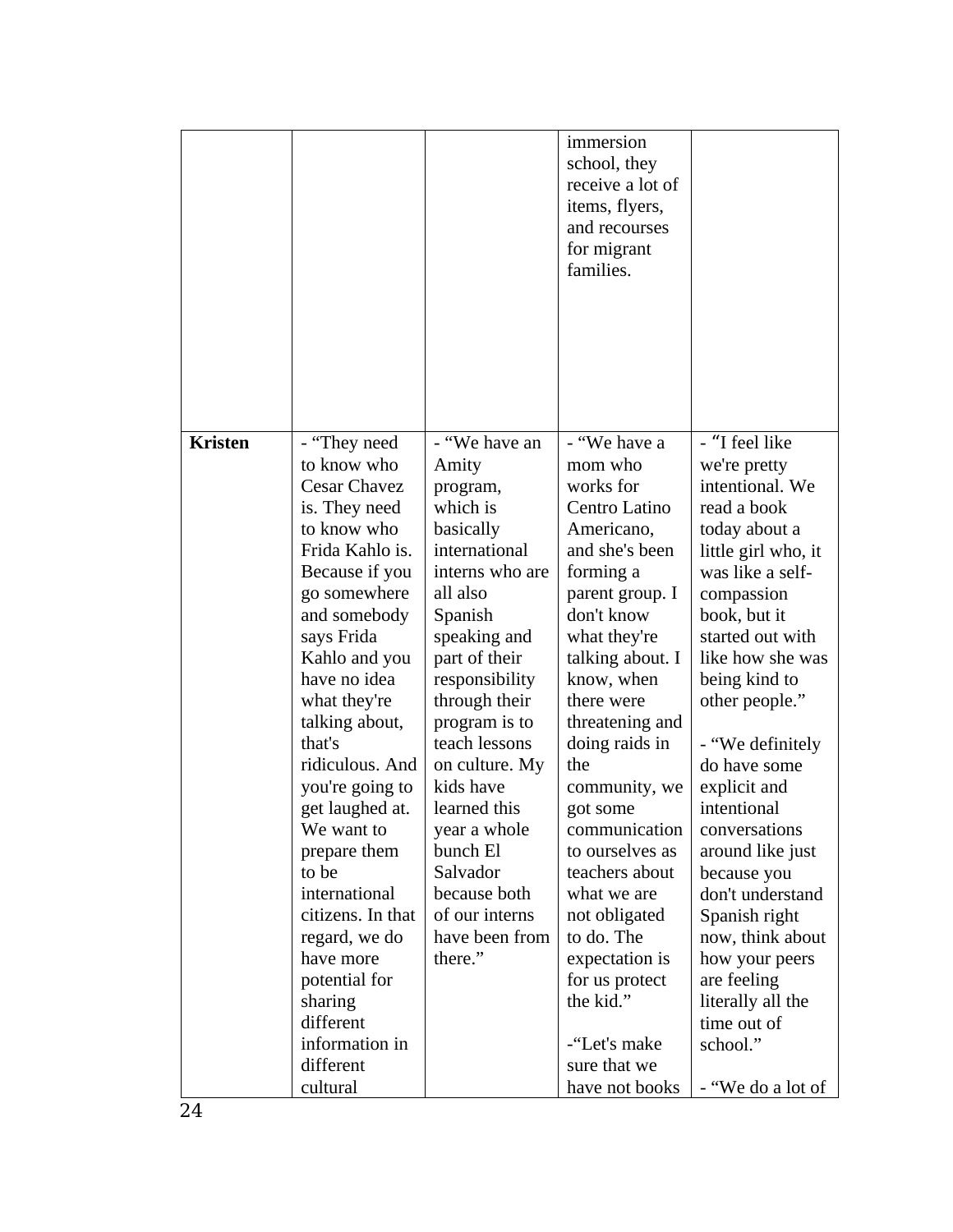|                | experiences."     | and materials     | things. We have    |
|----------------|-------------------|-------------------|--------------------|
|                |                   | that are not just | morning            |
|                | - "We have        | about white       | meeting. In that   |
|                | what's called a   | kids. Let's       | way, the           |
|                | descending        | make sure that    | program really     |
|                | model. So         | we are            | does lend itself   |
|                | second grade is   | teaching          | to some common     |
|                | 80-20 Spanish     | lessons that are  | experience         |
|                | to English.       | not just about    | because a lot of   |
|                | Third grade is    | white history."   | the time           |
|                | 70-30, 4th        |                   | everybody's        |
| <b>Kristen</b> | grade is 40-60    |                   | confused."         |
| Continued.     | and fifth grade   |                   |                    |
|                | is 50-50. And     |                   | -"We play name     |
|                | part of that is   |                   | games at the       |
|                | because, you      |                   | beginning of the   |
|                | know, while it    |                   | year. We do a lot  |
|                | would enrich      |                   | of art. We do a    |
|                | them to           |                   | lot of opinion     |
|                | continue with a   |                   | writing and a lot  |
|                | fuller            |                   | of speaking and    |
|                | immersion         |                   | interacting,       |
|                | program, they     |                   | which also a       |
|                | do need to        |                   | unique             |
|                | learn how to      |                   | component of an    |
|                | read, write,      |                   | immersion          |
|                | spell and         |                   | program.           |
|                | specifically      |                   | Because what I     |
|                | communicate       |                   | tell the kids, if  |
|                | mathematical      |                   | you can't say it,  |
|                | vocabulary for    |                   | you can't write    |
|                | their state       |                   | it."               |
|                | testing."         |                   |                    |
|                |                   |                   | -"Let's make       |
|                | -"Let's make      |                   | sure that we have  |
|                | sure that we      |                   | not books and      |
|                | have not books    |                   | materials that are |
|                | and materials     |                   | not just about     |
|                | that are not just |                   | white kids. Let's  |
|                | about white       |                   | make sure that     |
|                | kids. Let's       |                   | we are teaching    |
|                | make sure that    |                   | lessons that are   |
|                | we are            |                   | not just about     |
|                | teaching          |                   | white history."    |
|                | lessons that are  |                   |                    |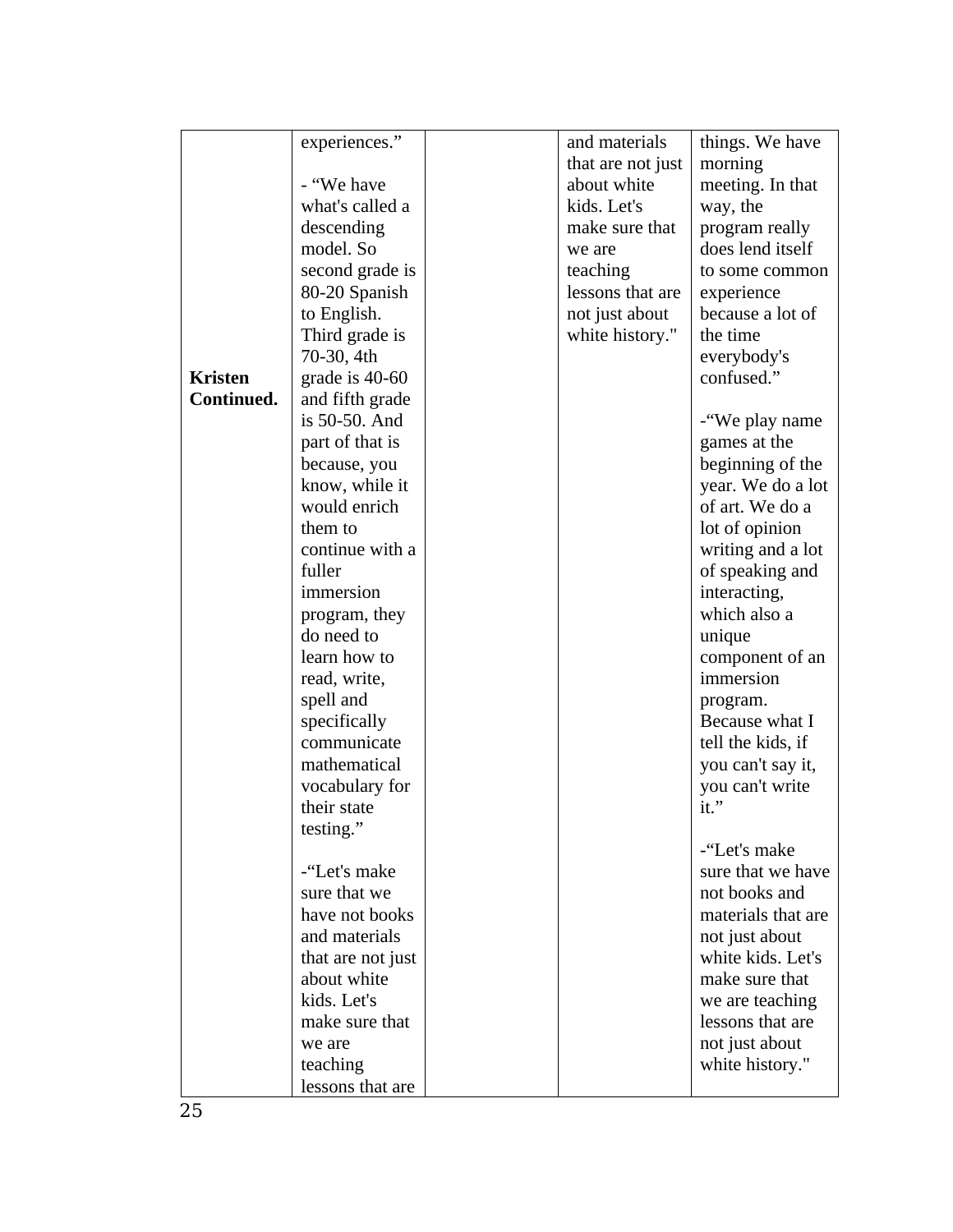|                | not just about   |  | -"We have an       |
|----------------|------------------|--|--------------------|
|                | white history."  |  | Amity program,     |
|                |                  |  | which is           |
|                | - "Students      |  | basically          |
|                | who have me      |  | international      |
|                | are likely at    |  | interns who are    |
|                | sort of, I don't |  | all also Spanish   |
|                | want to say      |  | speaking and       |
|                | disadvantage,    |  | part of their      |
|                | but like none    |  | responsibility     |
|                | of those things  |  | through their      |
|                | are my home      |  | program is to      |
| <b>Kristen</b> | culture, so I    |  | teach lessons on   |
| Continued.     | can teach what   |  | culture. My kids   |
|                | I know about     |  | have learned this  |
|                | them. Whereas    |  | year a whole       |
|                | other teachers   |  | bunch El           |
|                | are like "Oh     |  | Salvador because   |
|                | yeah, we had     |  | both of our        |
|                | an altar for Día |  | interns have       |
|                | de los Muertos   |  | been from          |
|                | in my house.     |  | there."            |
|                | And so like, I   |  |                    |
|                | know I can       |  | - It's important   |
|                | really tell you  |  | for us as the      |
|                | about that."     |  | white teachers to  |
|                |                  |  | step back and not  |
|                | - "We have an    |  | constantly be the  |
|                | Amity            |  | authority figure.  |
|                | program,         |  | Like you need to   |
|                | which is         |  | have control of    |
|                | basically        |  | your class and it  |
|                | international    |  | needs to be a      |
|                | interns who are  |  | respectful and     |
|                | all also         |  | kind place to be,  |
|                | Spanish          |  | and kids need to   |
|                | speaking and     |  | feel safe. But for |
|                | part of their    |  | our voice not to   |
|                | responsibility   |  | be the only voice  |
|                | through their    |  | of authority in    |
|                | program is to    |  | matters of         |
|                | teach lessons    |  | culture, in        |
|                | on culture. My   |  | matters of what    |
|                | kids have        |  | is important, in   |
|                | learned this     |  | matters of         |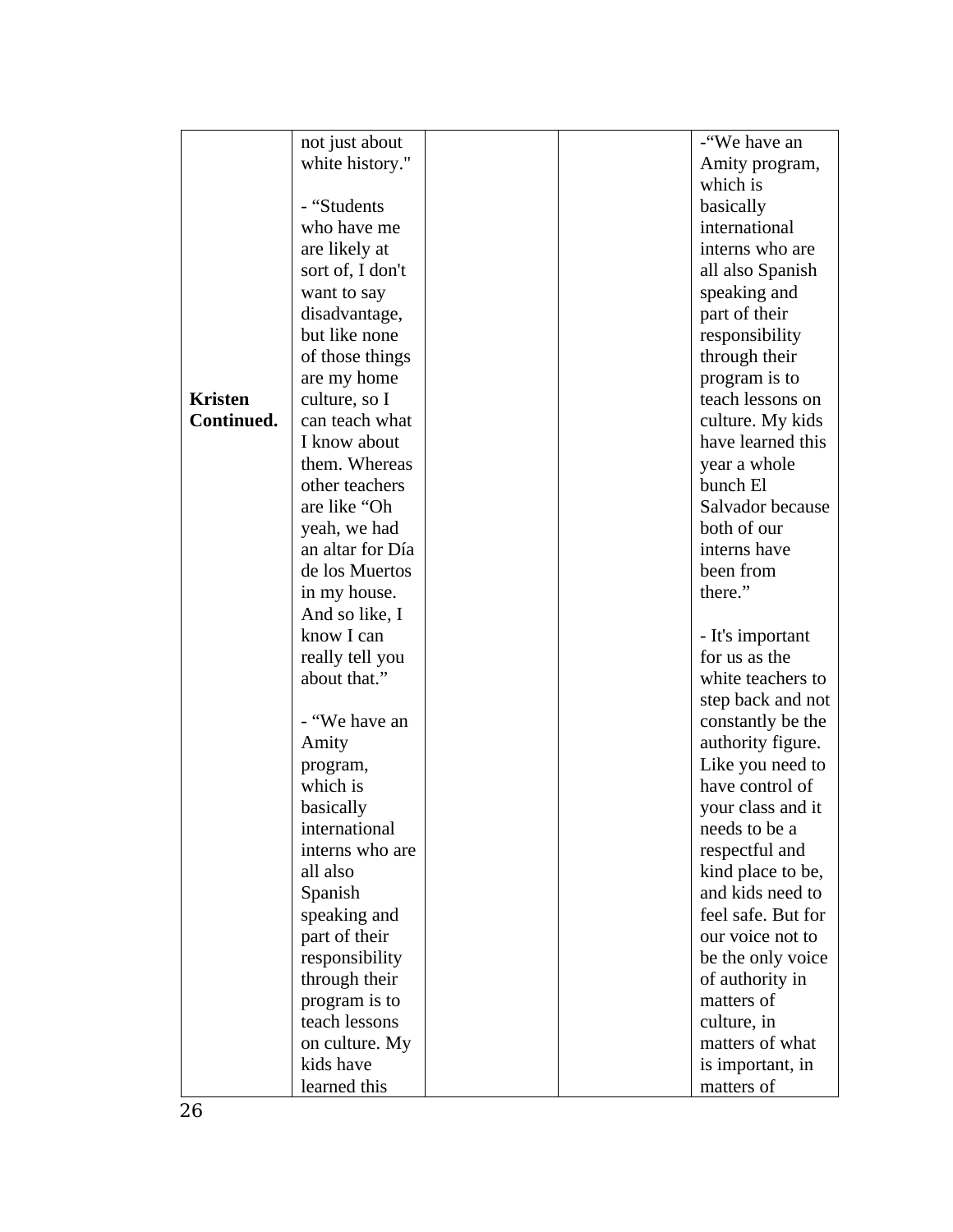|                | year a whole     |  | feelings. And so    |
|----------------|------------------|--|---------------------|
|                | bunch El         |  | letting kids voice  |
|                | Salvador         |  | that and finding    |
|                | because both     |  | ways to help        |
|                | of our interns   |  | them voice that,    |
|                | have been from   |  | hopefully they      |
|                | there."          |  | can leave first     |
|                |                  |  | grade with some     |
|                | - It's important |  | sense that other    |
|                | for us as the    |  | people have         |
|                | white teachers   |  | feelings too. I     |
|                | to step back     |  | feel like we've     |
|                | and not          |  | done a pretty       |
| <b>Kristen</b> | constantly be    |  | good job because    |
| Continued.     | the authority    |  | they're still at an |
|                | figure. Like     |  | age where           |
|                | you need to      |  | they're             |
|                | have control of  |  | developmentally     |
|                | your class and   |  | very self-          |
|                | it needs to be a |  | centered. So if     |
|                | respectful and   |  | we can just open    |
|                | kind place to    |  | that envelope a     |
|                | be, and kids     |  | little bit, and as  |
|                | need to feel     |  | they go through,    |
|                | safe. But for    |  | really create       |
|                | our voice not    |  | those kind          |
|                | to be the only   |  | interactions with   |
|                | voice of         |  | them, I feel like   |
|                | authority in     |  | we're doing         |
|                | matters of       |  | something."         |
|                | culture, in      |  |                     |
|                | matters of what  |  |                     |
|                | is important, in |  |                     |
|                | matters of       |  |                     |
|                | feelings. And    |  |                     |
|                | so letting kids  |  |                     |
|                | voice that and   |  |                     |
|                | finding ways to  |  |                     |
|                | help them        |  |                     |
|                | voice that,      |  |                     |
|                | hopefully they   |  |                     |
|                | can leave first  |  |                     |
|                | grade with       |  |                     |
|                | some sense       |  |                     |
|                | that other       |  |                     |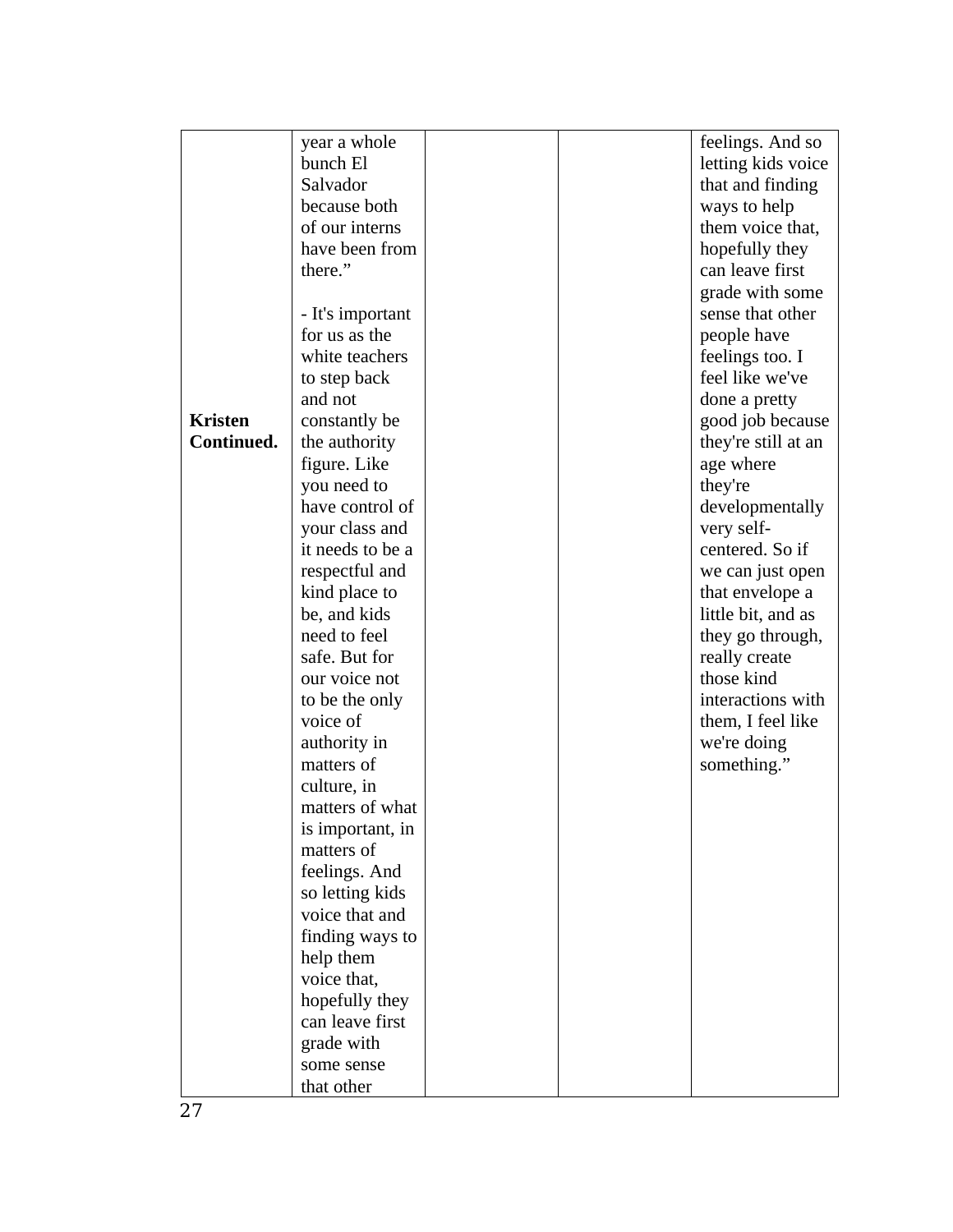|      | people have                  |                           |                   |                    |
|------|------------------------------|---------------------------|-------------------|--------------------|
|      | feelings too. I              |                           |                   |                    |
|      | feel like we've              |                           |                   |                    |
|      | done a pretty                |                           |                   |                    |
|      | good job                     |                           |                   |                    |
|      | because they're              |                           |                   |                    |
|      | still at an age              |                           |                   |                    |
|      | where they're                |                           |                   |                    |
|      | developmentall               |                           |                   |                    |
|      | y very self-                 |                           |                   |                    |
|      | centered. So if              |                           |                   |                    |
|      | we can just                  |                           |                   |                    |
|      | open that                    |                           |                   |                    |
|      | envelope a                   |                           |                   |                    |
|      | little bit, and as           |                           |                   |                    |
|      | they go                      |                           |                   |                    |
|      | through, really              |                           |                   |                    |
|      | create those                 |                           |                   |                    |
|      | kind                         |                           |                   |                    |
|      | interactions                 |                           |                   |                    |
|      | with them, I                 |                           |                   |                    |
|      | feel like we're              |                           |                   |                    |
|      | doing                        |                           |                   |                    |
|      | something."                  |                           |                   |                    |
| Luis | In terms of                  | -"We have                 |                   |                    |
|      |                              |                           | - In regard to    | - "If they can     |
|      | playing song<br>dedicated to | Amity students<br>who are | playing song      | speak in English   |
|      |                              |                           | dedicated to      | and in Spanish,    |
|      | the community                | teachers that             | the community     | you can            |
|      | of Woodburn:                 | come from                 | of Woodburn:      | communicate        |
|      | "It's a little too           | more, right               | "The song that    | with like 80% of   |
|      | dark for these               | now, from El              | we did, it was    | the world, pretty  |
|      | guys."                       | Salvador,                 | called ghost      | well at some       |
|      |                              | Columbia, and             | town. Just like   | point, or at least |
|      | -"In our basal               | Spain. They               | she was           | 60% of the         |
|      | reader, or in                | are here for the          | saying, the       | world. Actually,   |
|      | our curriculum,              | whole year.               | parents went to   | I can't remember   |
|      | there's some                 | Our last                  | work and never    | the number.        |
|      | stories on                   | semester we               | came back.        | Besides the        |
|      | immigration                  | had an MBA                | There's all this, | ability to         |
|      | and                          | student from El           | abandonment       | communicate,       |
|      | emigration. We               | Salvador                  | of a culture. I   | it's just the      |
|      | discussed why                | They show                 | think people      | cultural           |
|      | would people                 | their                     | just stopped      | connection         |
|      | want to leave                | experiences               | going to school   | because you can    |
|      | their                        | and all that              | or people         | understand. If     |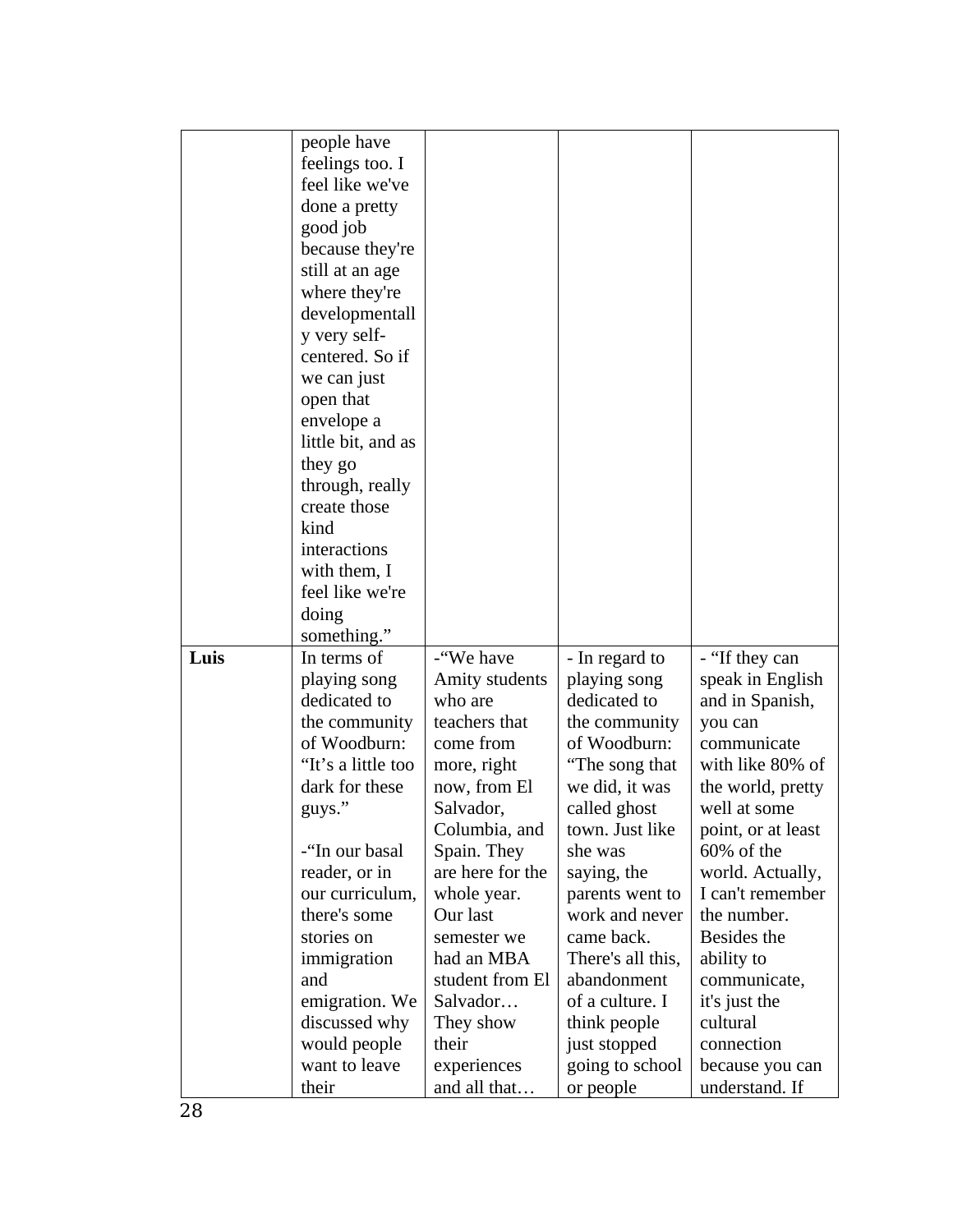|            | countries?"      | They ended up      | stopped going   | you can            |
|------------|------------------|--------------------|-----------------|--------------------|
|            | - "We have       | bringing a lot     | to work just    | understand         |
|            | Amity students   | of this great      | because they    | where somebody     |
|            | who are          | rich, authentic    | were afraid of  | is coming from,    |
|            | teachers that    | culture to the     | what was        | you don't have to  |
|            | come from        | school."           | going to        | agree with them.   |
|            | more, right      |                    | happen or       | But if you can     |
|            | now, from El     | - "Hopefully       | afraid that if  | understand         |
|            | Salvador,        | people have        | they left that  | where somebody     |
|            | Columbia, and    | recognized at      | they wouldn't   | is coming from,    |
|            | Spain. They      | this point what    | come back."     | then you're more   |
|            | are here for the | a benefit it is to |                 | apt to show some   |
|            | whole year.      | have these         | - In terms of   | empathy and to     |
|            | Our last         | families here.     | concerns about  | be patient with    |
|            | semester we      | Culturally and     | immigration     | how they           |
| Luis       | had an MBA       | economically.      | enforcement:    | perceive the       |
| Continued. | student from El  | We're coming       | "I did not have | world."            |
|            | Salvador         | in, paying into    | very many       |                    |
|            | They show        | this security      | families that   | - "That whole      |
|            | their            | and pay taxes      | were directly   | idea of            |
|            | experiences      | and doing all      | affected by it  | bilingualism,      |
|            | and all that     | this other stuff,  | or the kids did | that the fact that |
|            | They ended up    | and people are     | not really      | if we can          |
|            | bringing a lot   | like "They're      | know about it.  | understand what    |
|            | of this great    | getting            | But it          | somebody is        |
|            | rich, authentic  | everything for     | definitely      | saying, we're      |
|            | culture to the   | free". It's like,  | seemed like     | more apt to be     |
|            | school."         | no. They're        | more of our     | patient with       |
|            |                  | working and        | English only    | them or have to    |
|            | - "Why else      | they're getting    | families, like  | try to connect     |
|            | would people     | paid and           | those kids were | with them. We      |
|            | want to leave    | they're paying     | far more        | don't have to like |
|            | their family,    | into the same      | concerned than  | each other, and    |
|            | leave            | system that        | my Latino       | we don't have to   |
|            | everything       | you are. Under     | kids."          | agree with each    |
|            | they've known    | the table work     |                 | other, but if we   |
|            | all their lives  | still exists, but  | - In regard to  | can show           |
|            | to go to         | it's a lot fewer   | immigration     | respect,           |
|            | another place.   | and farther        | enforcement:    | everything's       |
|            | Some people      | than people        | "Initially when | going to be        |
|            | it's for work or | think."            | it came out,    | better. And if     |
|            | cause they're    |                    | there were      | you can            |
|            | trying to        |                    | some groups     | understand why     |
|            | escape           |                    | that were       | they're saying     |
|            | something.       |                    | meeting for     | that regardless of |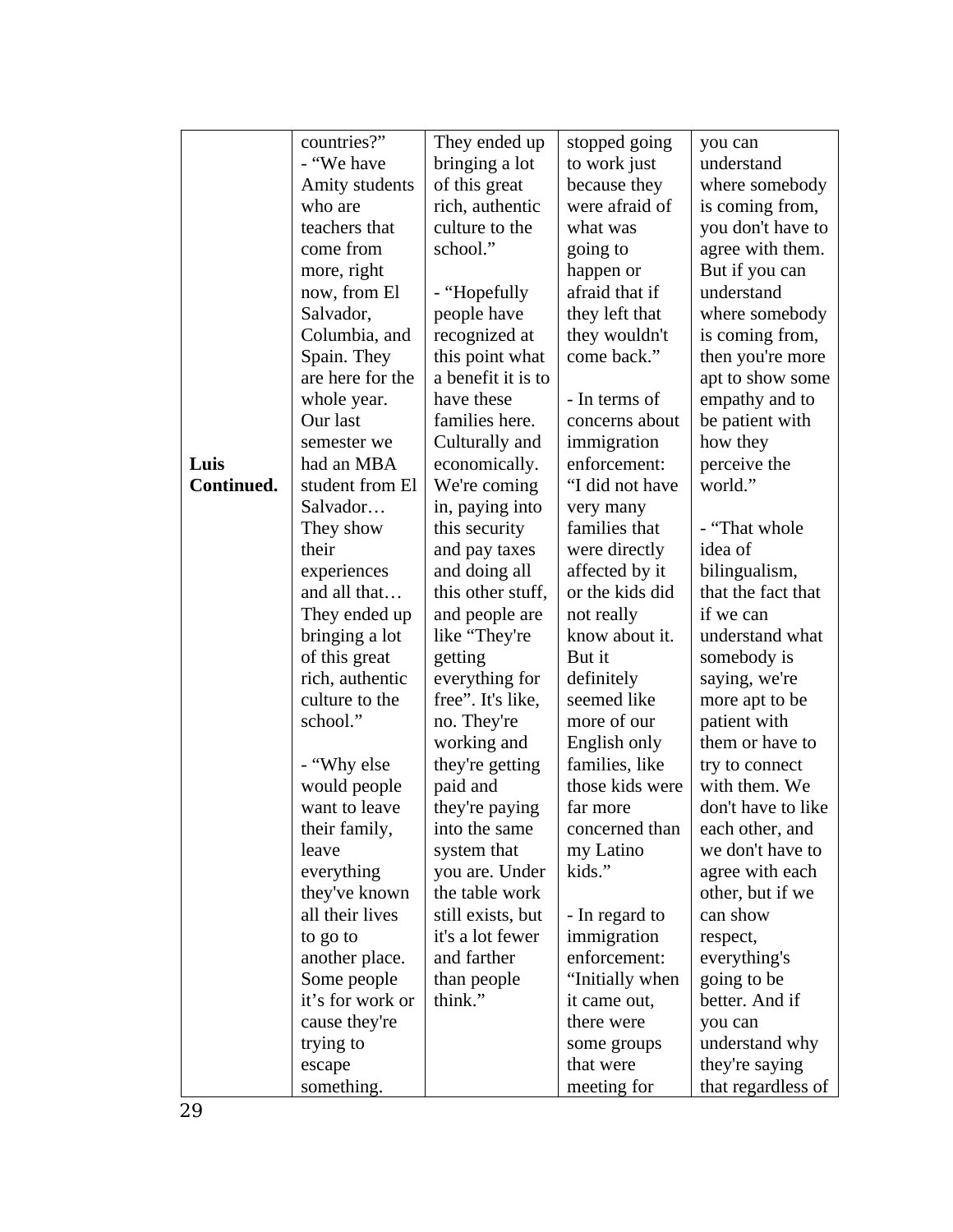|            | Sometimes in       | people who        | whether you        |
|------------|--------------------|-------------------|--------------------|
|            | some place         | weren't           | agree with it or   |
|            | there's not        | understanding.    | not, then it's     |
|            | enough food.       | Eugene            | easier to          |
|            | Or it's just a     | actually in       | communicate."      |
|            | dangerous          | particular, they  |                    |
|            | place to be.       | were offering     | - "We talk a lot   |
|            | And so they're     | some outreach     | about              |
|            | trying to come     | in the            | community and      |
|            | here to live       | community         | how we listen to   |
|            | safer or to        | and some of       | each other. We     |
|            | provide more       | my friends        | try to do our best |
|            | opportunities      | were trying to    | to listen without  |
|            | for their          | gather and do     | judgment.          |
|            | families or        | some postcard     | Currently we're    |
|            | maybe to come      | writing, get      | doing opinion      |
| Luis       | here to try to     | some stuff to     | writing, which is  |
| Continued. | make some          | the               | the hardest thing  |
|            | money to send      | government        | for kids to listen |
|            | back to their      | and trying to     | without agreeing   |
|            | families, to       | establish         | or disagree.       |
|            | help them out."    | Eugene as a       | Everybody sits     |
|            |                    | sanctuary         | around a circle    |
|            | - "I think I       | cityI know        | and whether you    |
|            | have one           | there was a       | agree, I want you  |
|            | student who        | few more that     | to have no         |
|            | often speaks       | went to River     | reactionYou        |
|            | about how his      | Road. I believe   | have to be able    |
|            | dad came from      | it was tied in    | to listen without  |
|            | here. It's like, I | with Central      | judgment first,    |
|            | know he came       | Latino, and so    | which is super     |
|            | here for this      | they kind of      | hard for most      |
|            | and he's really    | reached out to    | people to do."     |
|            | trying to do       | the community     |                    |
|            | this. I tried to   | through us and    | - "In our basal    |
|            | relate [to him],   | through some      | reader, or in our  |
|            | both of my         | other places. I   | curriculum,        |
|            | parents were       | know it could     | there's some       |
|            | from Mexico,       | have been         | stories on         |
|            | this is what       | probably          | immigration and    |
|            | happened with      | pushed out a      | emigration. We     |
|            | my dad. He         | little bit more." | discussed why      |
|            | came over          |                   | would people       |
|            | illegally. He      | - "I think it's   | want to leave      |
|            | got caught         | really about      | their countries?"  |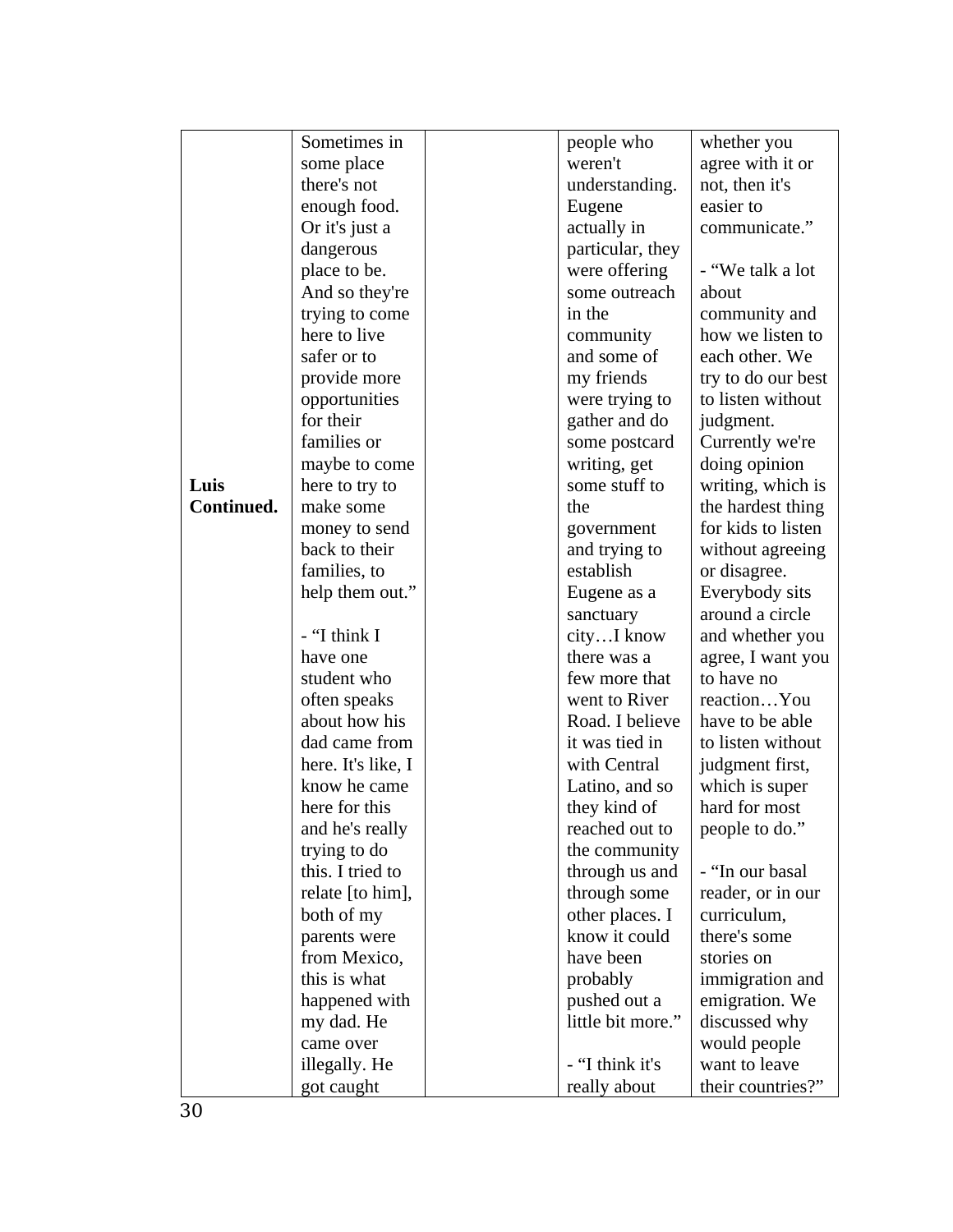|            | somehow. He      | educating          |                    |
|------------|------------------|--------------------|--------------------|
|            | was supposed     | everybody          | - "We have         |
|            | to be put on the | else. Nobody       | Amity students     |
|            | bus and he       | really is going    | who are teachers   |
|            | went into the    | to listen to me    | that come from     |
|            | restroom when    | as a teacher,      | more, right now,   |
|            | he was at the    | but if I can get   | from El            |
|            | bus station and  | as many people     | Salvador,          |
|            | the bus left     | as I can in our    | Columbia, and      |
|            | without him.     | community to       | Spain. They are    |
|            | He kind of got   | support            | here for the       |
|            | out of getting   | whatever's         | whole year. Our    |
|            | deported. He     | happening for      | last semester we   |
|            | called his boss  | these people,      | had an MBA         |
|            | and he's like    | because we         | student from El    |
|            | "this is what    | spent time in      | SalvadorThey       |
|            | happened".       | class together     | show their         |
| Luis       | [The boss] was   | and established    | experiences and    |
| Continued. | like, "why       | our little         | all that They      |
|            | didn't you tell  | classroom          | ended up           |
|            | me? You          | community          | bringing a lot of  |
|            | should've told   | and hopefully      | this great rich,   |
|            | me. I can        | people have        | authentic culture  |
|            | sponsor you      | recognized at      | to the school."    |
|            | and I can help   | this point what    |                    |
|            | you get your     | a benefit it is to | - "Why else        |
|            | citizenship      | have these         | would people       |
|            | faster, or at    | families here."    | want to leave      |
|            | least get your   |                    | their family,      |
|            | green card." So  |                    | leave everything   |
|            | he did sponsor   |                    | they've known      |
|            | and my dad       |                    | all their lives to |
|            | went home and    |                    | go to another      |
|            | got married."    |                    | place. Some        |
|            |                  |                    | people it's for    |
|            |                  |                    | work or cause      |
|            |                  |                    | they're trying to  |
|            |                  |                    | escape             |
|            |                  |                    | something.         |
|            |                  |                    | Sometimes in       |
|            |                  |                    | some place         |
|            |                  |                    | there's not        |
|            |                  |                    | enough food. Or    |
|            |                  |                    | it's just a        |
|            |                  |                    | dangerous place    |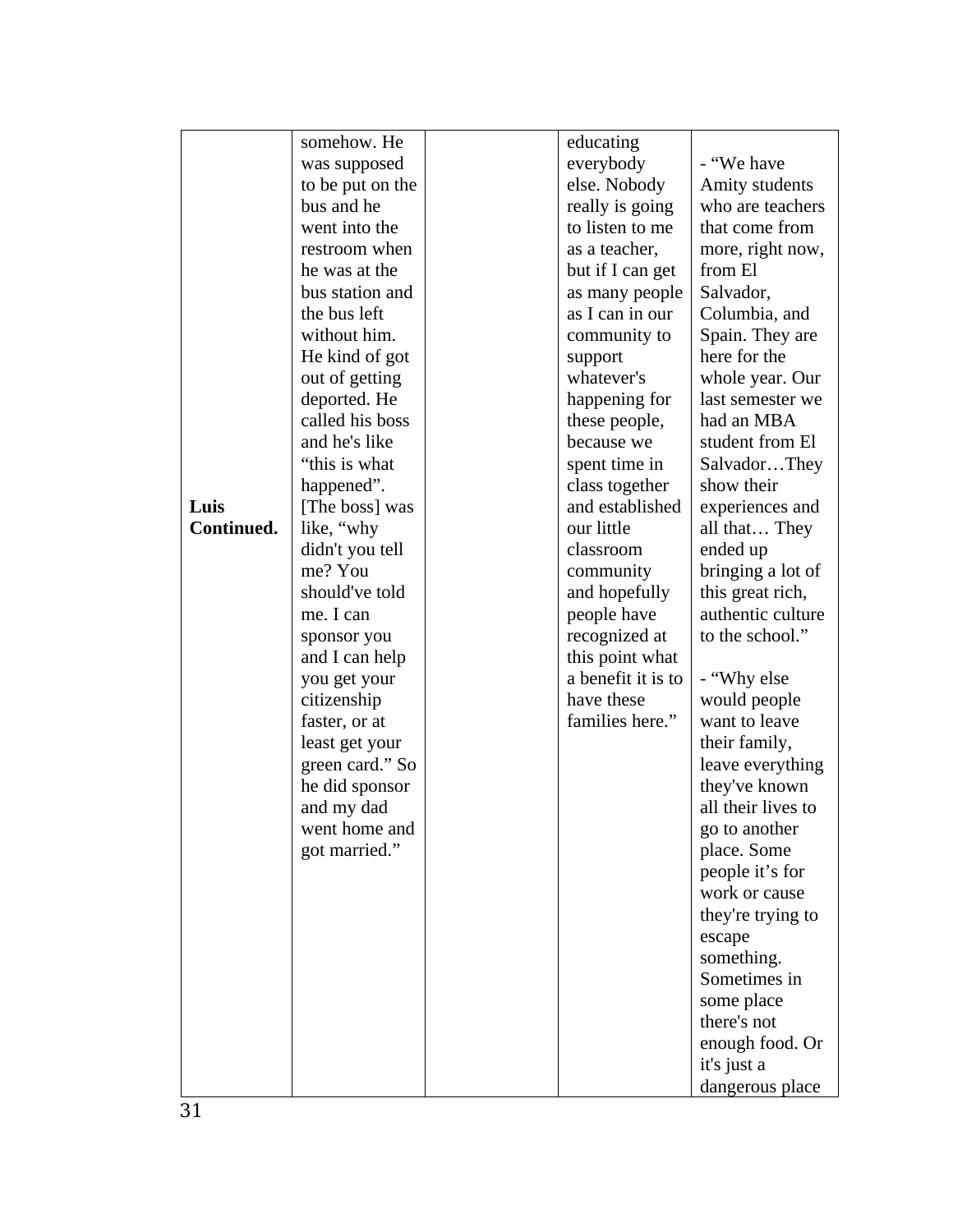|                  |                              |                                      |                                  | to be. And so<br>they're trying to<br>come here to live<br>safer or to<br>provide more<br>opportunities for<br>their families or |
|------------------|------------------------------|--------------------------------------|----------------------------------|----------------------------------------------------------------------------------------------------------------------------------|
|                  |                              |                                      |                                  | maybe to come                                                                                                                    |
|                  |                              |                                      |                                  | here to try to<br>make some                                                                                                      |
|                  |                              |                                      |                                  | money to send                                                                                                                    |
|                  |                              |                                      |                                  | back to their                                                                                                                    |
|                  |                              |                                      |                                  | families, to help                                                                                                                |
|                  |                              |                                      |                                  | them out."                                                                                                                       |
| <b>Valentina</b> | - "To be as a                | - In regard to                       | - "I will never                  | - "I provided a                                                                                                                  |
|                  | teacher, fully               | their Latinx                         | forget the year                  | space within                                                                                                                     |
|                  | transparent and              | identity: "I                         | that Trump                       | their classroom                                                                                                                  |
|                  | be a human. I                | think that it                        | was                              | where it was a                                                                                                                   |
|                  | think that to                | makes me                             | inaugurated                      | place where they                                                                                                                 |
|                  | me, that was<br>the most     | stand out in                         | because that                     | could come<br>together and say                                                                                                   |
|                  | obvious time. I              | some spaces.<br><b>Especially to</b> | was a very<br>difficult time.    | I'm mad. Cause                                                                                                                   |
|                  | was around                   | my students                          | Still. I almost                  | he's seen this and                                                                                                               |
|                  | during the 90s               | who it                               | didn't come to                   | he's saying that.                                                                                                                |
|                  | when we had                  | connects to                          | work the next                    | And how does                                                                                                                     |
|                  | the raids. I am              | them. I think                        | day, but I                       | that hurt you?                                                                                                                   |
|                  | also a 4J                    | that just some                       | couldn't                         | How does that                                                                                                                    |
|                  | product, so I                | of the way that                      | imagine                          | impact you? And                                                                                                                  |
|                  | remember that.<br>I remember | I am, it reflects                    | another place<br>that I could be | so I just<br>remember                                                                                                            |
|                  | that we moved                | to them, it<br>sounds                | of better                        | thinking to                                                                                                                      |
|                  | to the other                 | similar."                            | support and                      | myself and                                                                                                                       |
|                  | side of the                  |                                      | service than                     | another                                                                                                                          |
|                  | tracks just in               | - "As an                             | my students                      | coworker, while                                                                                                                  |
|                  | time."                       | immersion                            | and that                         | everybody's up                                                                                                                   |
|                  |                              | schools in our                       | community                        | here with the                                                                                                                    |
|                  | - "I just                    | community, we                        | that really                      | adult and just not                                                                                                               |
|                  | remember a lot<br>of anxiety | highly lack the<br>cultural          | needed me<br>because I had       | really being<br>supportive, we                                                                                                   |
|                  | around my                    | component of                         | students that                    | were down here                                                                                                                   |
|                  | own family                   | it. It's                             | were crying                      | with the kids.                                                                                                                   |
|                  | and I                        | important to                         | and terrified,                   | That ripple effect                                                                                                               |
|                  | remember just                | me that I                            | not just for                     | that all of this                                                                                                                 |
|                  | a lot of hush                | reflect as                           | their families                   | political climate,                                                                                                               |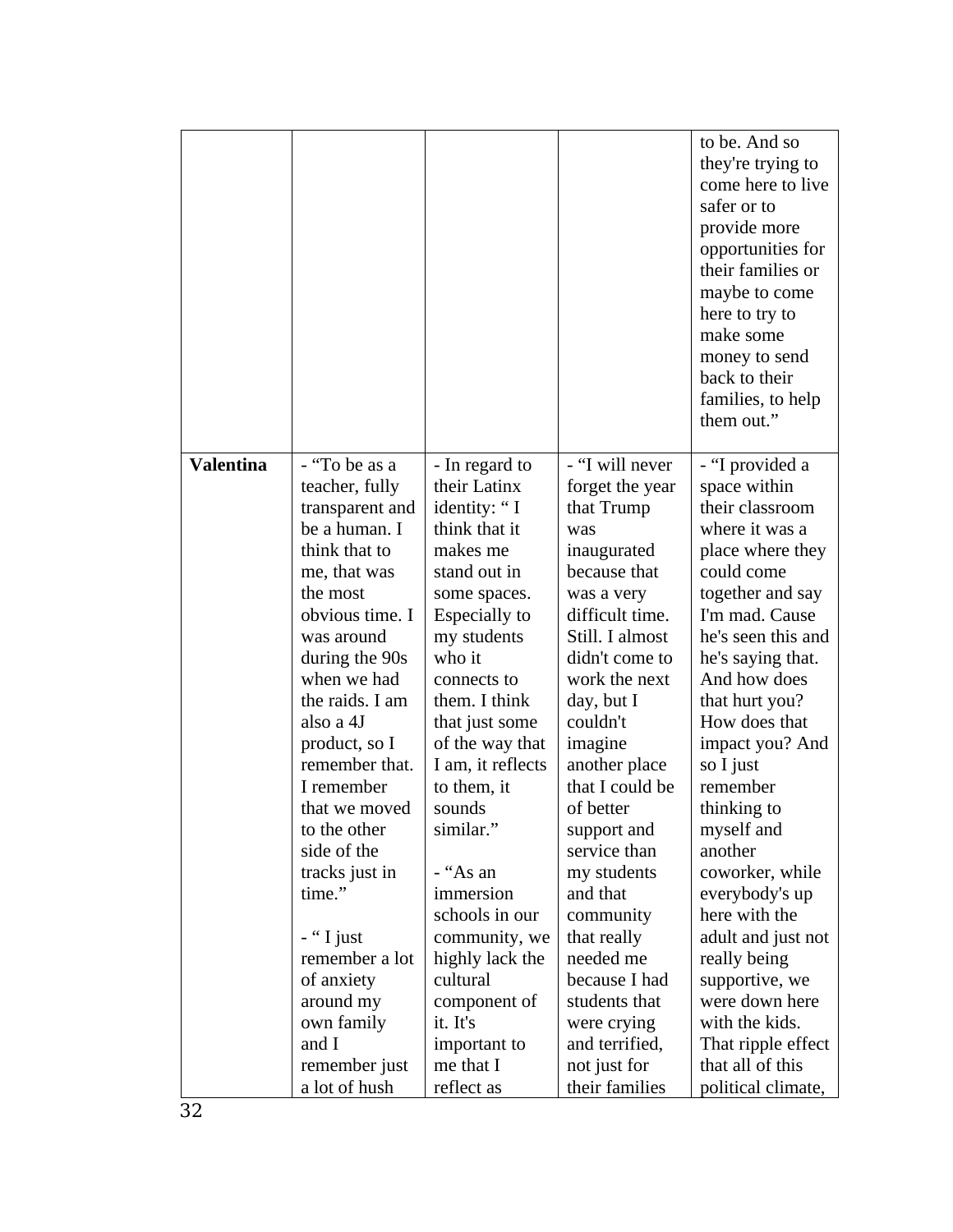|                  | hush. I feel     | authentically,  | but for me.     | all this intensity, |
|------------------|------------------|-----------------|-----------------|---------------------|
|                  | that, wow,       | as much of      | They thought    | they turn into      |
|                  | what an          | myself, as      | that I was      | adults              |
|                  | opportunity for  | much as         | going to get    | eventually. So      |
|                  | me to have       | possible. So    | taken away and  | how are we          |
|                  | been put in that | that they can   | then I wouldn't | caring for our      |
|                  | place. While it  | know that       | be able to be   | future right        |
|                  | happened, I      | that's okay for | their teacher   | now?"               |
|                  | was like gosh    | them too."      | anymore         |                     |
|                  | why did this     |                 | because I was   | - "I have to share  |
|                  | happen to my     |                 | Latina."        | as a teacher my     |
|                  | family? And      |                 |                 | expectations and    |
|                  | now it has       |                 | - In regard to  | what I receive      |
|                  | placed me as a   |                 | Trump           | from home.          |
|                  | teacher in a     |                 | winning the     | That's another      |
|                  | position to be   |                 | 2016 election:  | component of        |
| <b>Valentina</b> | able to identify |                 | "So that day    | being able to       |
| Continued.       | and quickly be   |                 | there was not a | understand your     |
|                  | able to really   |                 | lot of          | students is really  |
|                  | serve and        |                 | absorbing       | understanding       |
|                  | support my       |                 | information in  | what their home     |
|                  | students and     |                 | academics.      | life is like. And   |
|                  | what I           |                 | There was       | if I'm always       |
|                  | believe."        |                 | more support.   | putting the desk    |
|                  |                  |                 | It was more of  | in front of me,     |
|                  | - "being able    |                 | a day to be     | always just         |
|                  | to be in my      |                 | together."      | keeping my          |
|                  | own box and      |                 |                 | students at bay,    |
|                  | still be able to |                 | - In regard to  | not really having   |
|                  | be powerful,     |                 | creating an     | a relationship      |
|                  | be able to still |                 | inclusive       | with them and       |
|                  | have a voice     |                 | classroom: "I   | getting to know     |
|                  | and be able to   |                 | make sure that  | than I'm never      |
|                  | still do         |                 | there are       | going to achieve    |
|                  | something with   |                 | beautiful,      | that. So I can't    |
|                  | that. There's a  |                 | successful,     | really support      |
|                  | whole other      |                 | talented people | them and what       |
|                  | level of         |                 | of color all    | they're going       |
|                  | identity that    |                 | around my       | through at home     |
|                  | my students      |                 | classroom.      | if they're not      |
|                  | deserve, and I   |                 | Visible.        | going to divulge    |
|                  | want them to     |                 | Astronauts,     | what's going on     |
|                  | be able to       |                 | scientists,     | at home with me.    |
|                  | experience.      |                 | principals,     | I have to provide   |
|                  | From things      |                 | teachers. I     | the space."         |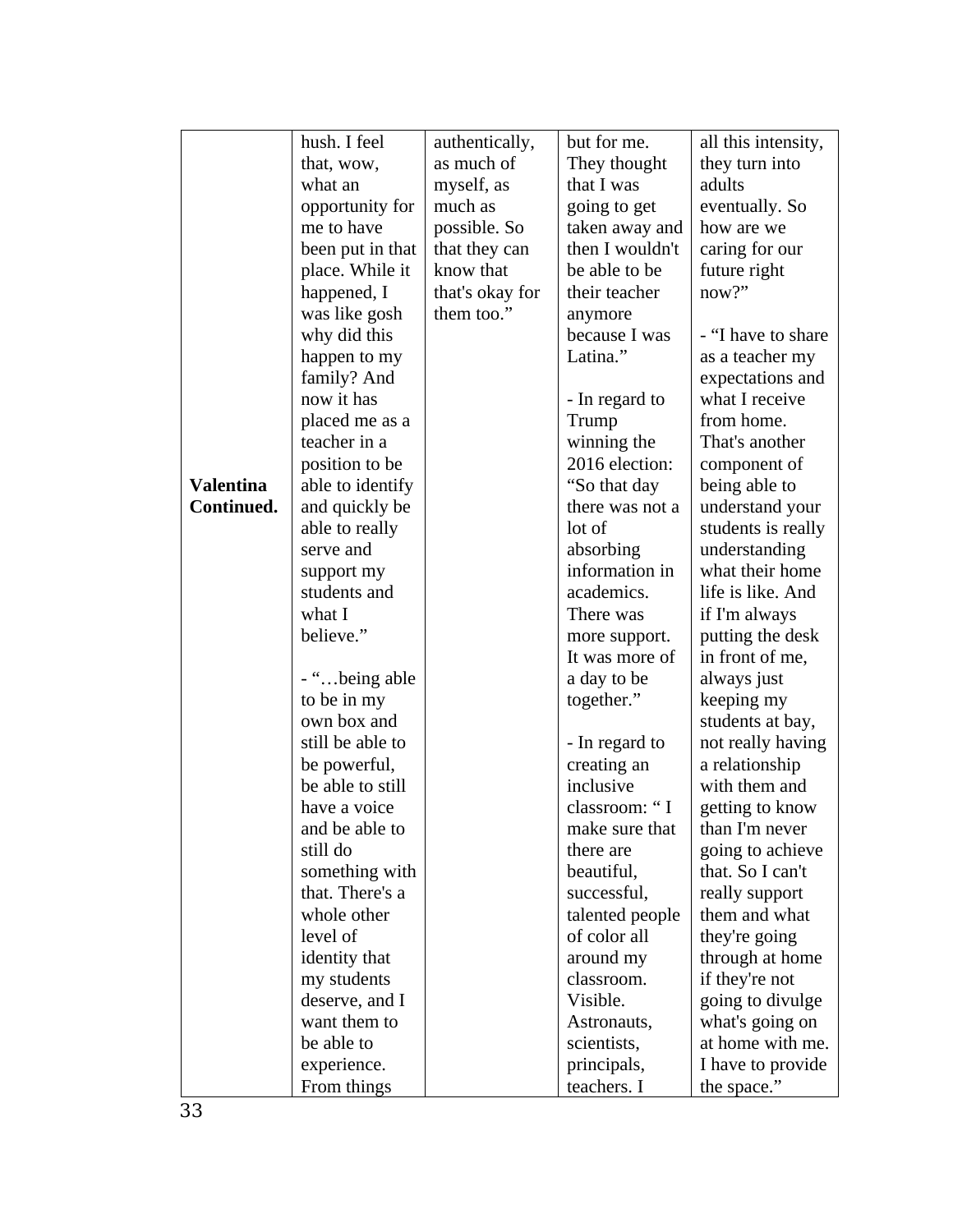|                  | like my hair to        | really beef it           |                                 |
|------------------|------------------------|--------------------------|---------------------------------|
|                  | just what I eat        | up for them              | - In regard to                  |
|                  | and like how I         | because I want           | creating an                     |
|                  | dance. In my           | them to see              | inclusive                       |
|                  | team, I teach          | what their               | classroom: "I                   |
|                  | the social-            | options are              | make sure that                  |
|                  | emotional              | versus what              | there are                       |
|                  | learning. I            | they already             | beautiful,                      |
|                  | really love            | know."                   | successful,                     |
|                  | being able to          |                          | talented people                 |
|                  | be a part of           | - "My students           | of color all                    |
|                  | that."                 | is who I serve,          | around my                       |
|                  |                        | and my                   | classroom.                      |
|                  | - In regard to         | families are my          | Visible.                        |
|                  | activities used        | allies. They are         | Astronauts,                     |
|                  | to teach about         | who supports             | scientists,                     |
| <b>Valentina</b> | multiculturalis        | me. Because              | principals,                     |
| Continued.       | m and                  | I'm not                  | teachers. I really              |
|                  | immigration:           | excluding my             | beef it up for                  |
|                  | "I know a lot          | families and             | them because I                  |
|                  | of teachers,           | bringing in the          | want them to see                |
|                  | white teachers         | district to tell         | what their                      |
|                  | who have no            | me how to                | options are                     |
|                  | problem being          | support my               | versus what they                |
|                  | like this book         | students. The            | already know."                  |
|                  | and this book          | district can             |                                 |
|                  | and this book. I       | take a back              | - "Right now in                 |
|                  | don't have that        | seat because             | kindergarten, I                 |
|                  | luxury. I do           | the district             | love this. I have               |
|                  | have one               | doesn't know             | a little pillow.                |
|                  | who's name is          | the students             | It's a fire pit. I              |
|                  | Duncan                 | specifically.            | took it out first               |
|                  | Tonhatiu. He's         | The families             | day of school.                  |
|                  | Colombian, but         | do."                     | I'm trying to get               |
|                  | from Mexico            |                          | them to sit                     |
|                  | city, and he's         | - "Last year, I          | around to sit                   |
|                  | an author. All         | had students             | long enough to                  |
|                  | of his books           | from Oaxaca              | hear 25 of them                 |
|                  | use drawings           | and some of              | share and listen                |
|                  | and images<br>from the | them spoke               | and want to. So I               |
|                  | 1800's. He's           | Zapotec and<br>different | had to go                       |
|                  |                        | dialects. I              | through this                    |
|                  | using<br>children's    |                          | whole thing<br>about how I love |
|                  |                        | encouraged               |                                 |
|                  | books to               | them every day           | camping, I love                 |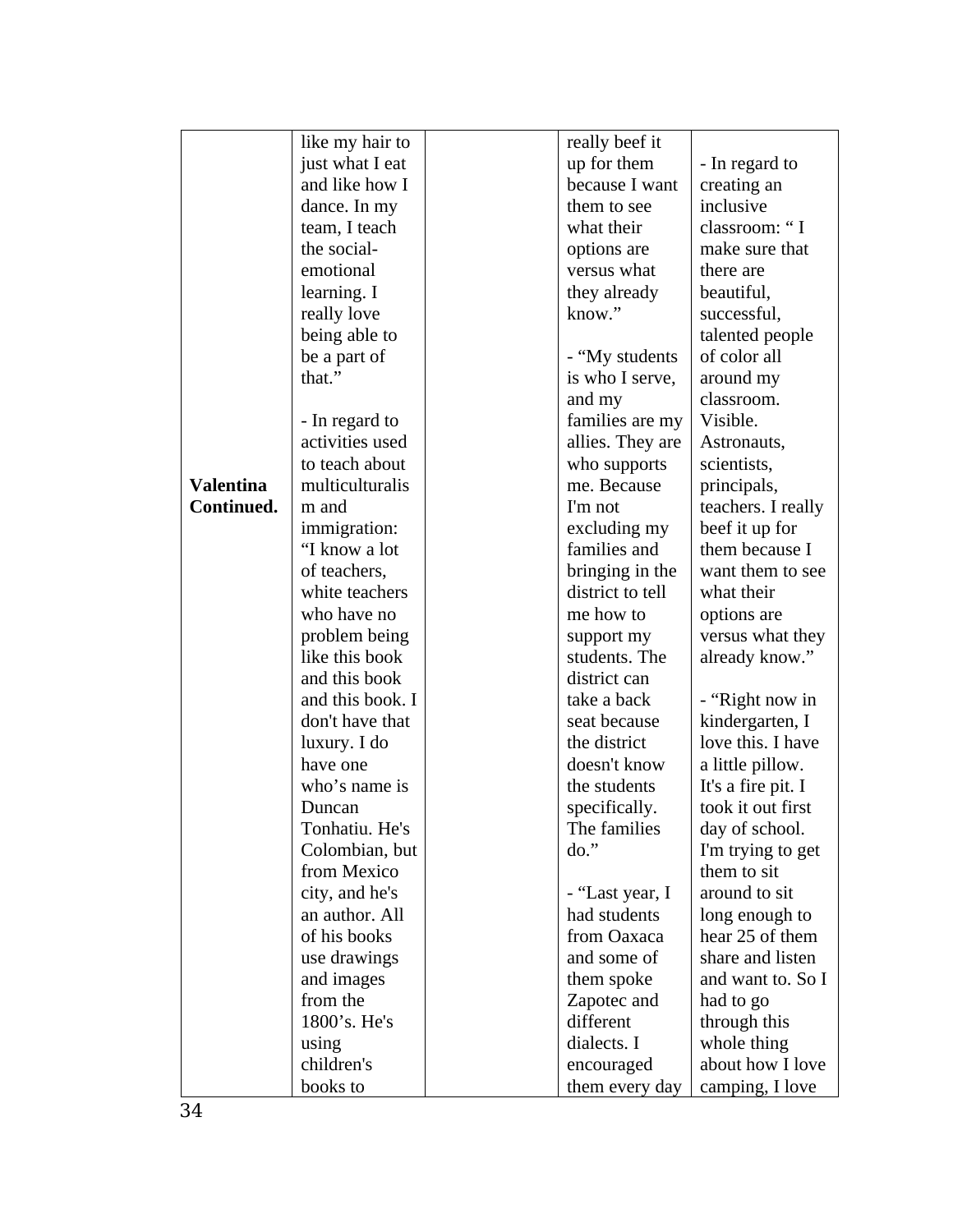|                  | illustrate their               | to speak it.     | being outside                  |
|------------------|--------------------------------|------------------|--------------------------------|
|                  | books. Because                 | Share it         | and we all talk                |
|                  | of the way that                | Because the      | about camping                  |
|                  | the noses are                  | last thing I     | and we talked                  |
|                  | shaped and the                 | want you to do   | about sharing                  |
|                  | way that the                   | is let it go and | and stories,                   |
|                  | eyes are                       | be               | listening and                  |
|                  | shaped, it gives               | embarrassed.     | why we listen.                 |
|                  | people who                     | Cause that's     | They think that                |
|                  | look like that                 | how we got       | we're just                     |
|                  | representation.                | here. It's so    | talking, but                   |
|                  | ,,                             | hard, I want to  | really we're                   |
|                  |                                | say that but I'm | building our                   |
|                  | - "If you are                  | not at a high    | little blocks to be            |
|                  | attentive and                  | school level to  | able to                        |
|                  | you are                        | where I can      | understand each                |
|                  | connected to                   | drop it like     | other when we're               |
| <b>Valentina</b> | your students,                 | that."           | sitting in a                   |
| Continued.       | you have                       |                  | circle."                       |
|                  | plenty of                      |                  |                                |
|                  | material to                    |                  | - "This                        |
|                  | support them                   |                  | curriculum, it's               |
|                  | and how to get                 |                  | called Kimochis,               |
|                  | through that.                  |                  | it's what BV                   |
|                  | These books                    |                  | provided me. I                 |
|                  | reflect the                    |                  | like it because                |
|                  | people                         |                  | I'm all about                  |
|                  | accurately.                    |                  | pillows and                    |
|                  | Everybody                      |                  | visuals and                    |
|                  | asks me like,                  |                  | palpable                       |
|                  | where do you                   |                  | learning. I kind               |
|                  | get your                       |                  | of combine it                  |
|                  | curriculum?                    |                  | with my own,                   |
|                  | It's                           |                  | which is In La<br>Kech. It's a |
|                  | experiences.<br>It's what I've |                  |                                |
|                  | seen. Stories                  |                  | Mayan poem.<br>And so I use it |
|                  | are really                     |                  | with attaching it              |
|                  | helpful. It goes               |                  | to emotions and                |
|                  | way back to                    |                  | letting them                   |
|                  | our indigenous                 |                  | know that all of               |
|                  | roots. We are                  |                  | your emotions                  |
|                  | storytellers.                  |                  | are acceptable.                |
|                  | We gather                      |                  | All of them are.               |
|                  | around a                       |                  | How you handle                 |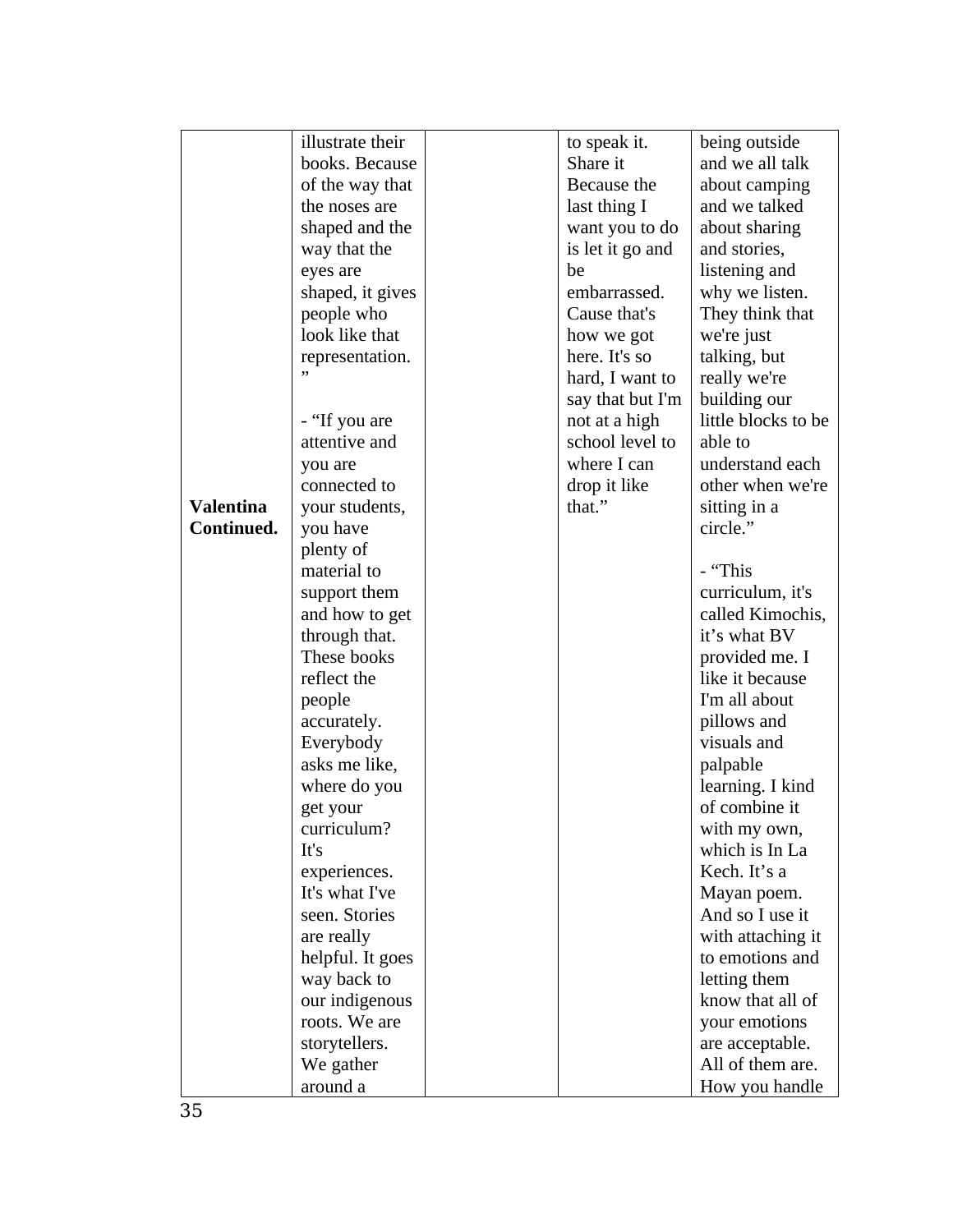|                  | circle."         |  | it, however,        |
|------------------|------------------|--|---------------------|
|                  |                  |  | that's different    |
|                  | - "Because       |  | I tell my kids      |
|                  | critical         |  | that it's a mirror. |
|                  | thinking         |  | When I tell them    |
|                  | without it       |  | to do In La         |
|                  | being forced,    |  | Kech, In La         |
|                  | there's a        |  | Kech is a mirror.   |
|                  | difference.      |  | If I were to stick  |
|                  | Critical         |  | my tongue out at    |
|                  | thinking         |  | you, I don't see    |
|                  | without it       |  | it. Put a mirror    |
|                  | being forced is  |  | up there, now       |
|                  | something        |  | tell me, how am     |
|                  | amazing."        |  | I going to look at  |
|                  |                  |  | myself now?         |
|                  | - "I want to     |  | Pretend that that   |
|                  | come away        |  | person isn't        |
| <b>Valentina</b> | from this top    |  | there, but just     |
| Continued.       | down             |  | look at the         |
|                  | perspective.     |  | mirror. What do     |
|                  | We're here       |  | you see? Do that.   |
|                  | together. I'm    |  | Make your face.     |
|                  | here to          |  | Make that           |
|                  | facilitate. I    |  | hurtful face. It's  |
|                  | don't know       |  | not about shame.    |
|                  | more than you    |  | It's about          |
|                  | and I always     |  | acknowledging       |
|                  | told my kids,    |  | what you're         |
|                  | no matter what   |  | doing with your     |
|                  | grade, you will  |  | emotional           |
|                  | teach me. I will |  | abilities."         |
|                  | learn from you.  |  |                     |
|                  | So it's          |  | - "So breaking      |
|                  | important that   |  | down our            |
|                  | they know that   |  | feelings and        |
|                  | and that they    |  | emotions, anger,    |
|                  | feel that."      |  | frustration,        |
|                  |                  |  | jealousy, being     |
|                  | - In regard to   |  | left out. Those     |
|                  | cultivating      |  | are all very        |
|                  | understanding    |  | similar feelings,   |
|                  | on Latinx        |  | but not all of      |
|                  | community in     |  | them are mad.       |
|                  | Eugene:          |  | All of them are     |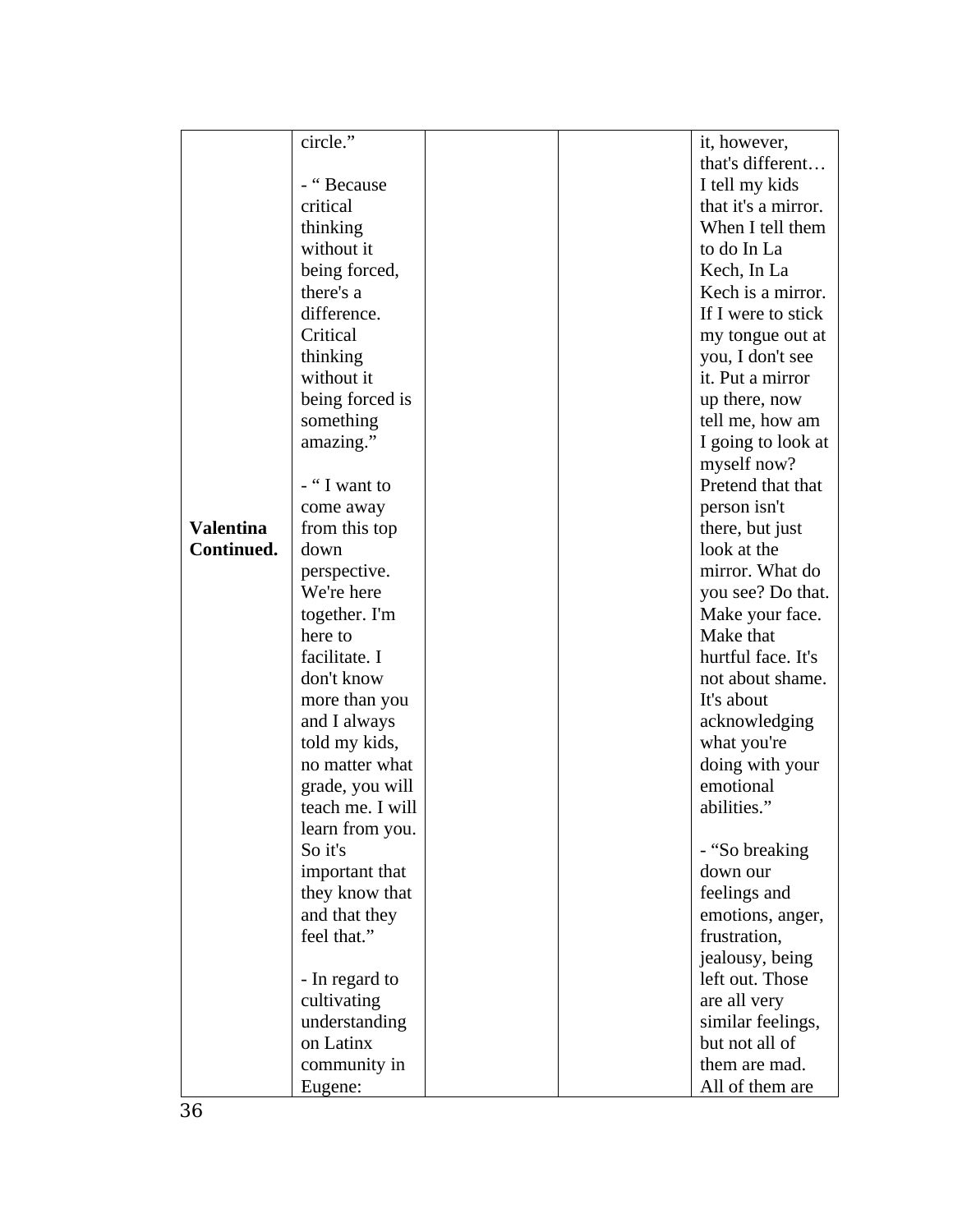|                  | "You're not      |  | very different.     |
|------------------|------------------|--|---------------------|
|                  | going to get     |  | Through             |
|                  | that if you      |  | emotions,           |
|                  | never speak to   |  | through faces,      |
|                  | the people.      |  | role play,          |
|                  | And, and I       |  | storytelling is     |
|                  | don't mean       |  | how I teach         |
|                  | that. I mean     |  | about. It's okay    |
|                  | speaking to      |  | to be feel like     |
|                  | them, literally, |  | that."              |
|                  | metaphorically   |  |                     |
|                  | , talking about  |  | - In regard to      |
|                  | them,            |  | cultivating         |
|                  | presenting       |  | understanding in    |
|                  | them."           |  | schools with        |
|                  |                  |  | whiter              |
|                  | - "So I require  |  | demographics: "     |
|                  | my families      |  | I'm going to        |
|                  | and my           |  | break it down for   |
| <b>Valentina</b> | students to use  |  | you here for a      |
| Continued.       | their language,  |  | second. Not only    |
|                  | not at home      |  | are we not          |
|                  | and homework     |  | supporting and      |
|                  | and by           |  | not speaking to     |
|                  | themselves,      |  | them, but also      |
|                  | like no, take it |  | like, there's a lot |
|                  | out into the     |  | of confusion as     |
|                  | community,       |  | to what we          |
|                  | talk to          |  | display on the      |
|                  | somebody,        |  | media, what         |
|                  | socialize with   |  | we're hearing       |
|                  | somebody,        |  | some of our         |
|                  | shake            |  | leaders say, and    |
|                  | someone's        |  | then at the same    |
|                  | hand. And not    |  | time, how we are    |
|                  | every stranger   |  | celebrating         |
|                  | is danger.       |  | Cinco de Mayo.      |
|                  | Right? And so    |  | There's a           |
|                  | like those are   |  | disconnect          |
|                  | things that like |  | because you're      |
|                  | I use to support |  | separating a        |
|                  | what I do.       |  | group of people     |
|                  | Even that, it's  |  | and the culture     |
|                  | still hard. So   |  | when it's           |
|                  | there's still a  |  | convenient. You     |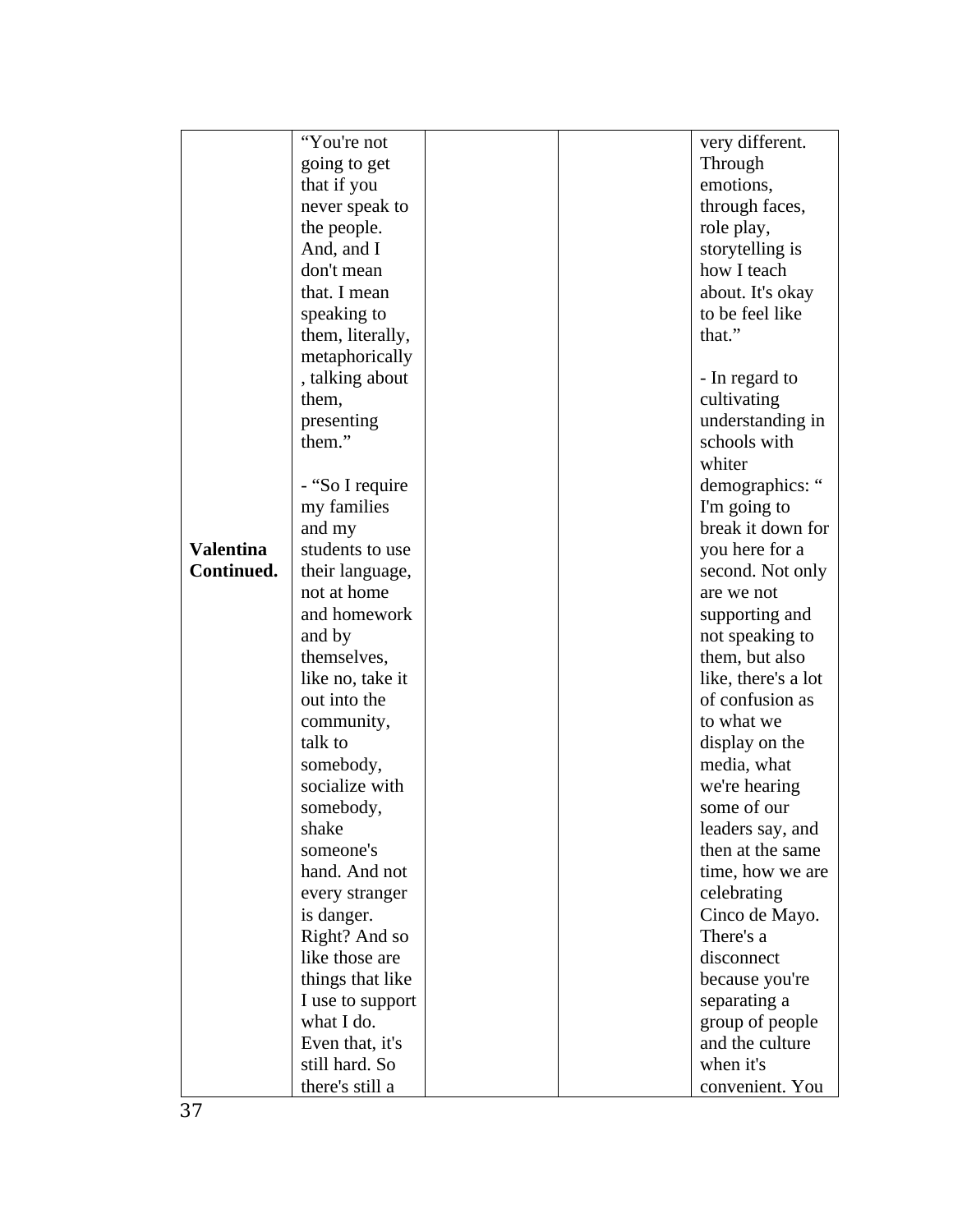|                  | lot of work to    |  | can feel it."     |
|------------------|-------------------|--|-------------------|
|                  | be done around    |  |                   |
|                  | breaking down     |  | - "What I've      |
|                  | some of those     |  | done is create    |
|                  | barriers."        |  | homework          |
|                  |                   |  | activities where  |
|                  | - "Affinity       |  | families together |
|                  |                   |  |                   |
|                  | groups and        |  | go and            |
|                  | groups where      |  | participate in an |
|                  | people can feel   |  | activity in       |
|                  | comfortable to    |  | Spanish in our    |
|                  | share are         |  | community. So,    |
|                  | crucial. But      |  | the Día de los    |
|                  | they're not       |  | Muertos events,   |
|                  | going to          |  | these are free.   |
|                  | happen if         |  | But also go have  |
|                  | they're           |  | dinner at a       |
|                  | communities       |  | restaurant. Go    |
|                  | of people that    |  | use your          |
|                  | don't really      |  | Spanish, go       |
| <b>Valentina</b> | know each         |  | practice. Go talk |
| Continued.       | other. That's     |  |                   |
|                  |                   |  | to somebody in    |
|                  | kind of           |  | your              |
|                  | something that    |  | community."       |
|                  | I'm working on    |  |                   |
|                  | right now. I'm    |  |                   |
|                  | really excited    |  |                   |
|                  | that BV might     |  |                   |
|                  | may be getting    |  |                   |
|                  | a black student   |  |                   |
|                  | union at our      |  |                   |
|                  | school. We're     |  |                   |
|                  | working           |  |                   |
|                  | together with     |  |                   |
|                  | the NAACP         |  |                   |
|                  |                   |  |                   |
|                  | and being able    |  |                   |
|                  | to do things      |  |                   |
|                  | like that, but    |  |                   |
|                  | it's not feasible |  |                   |
|                  | if there isn't    |  |                   |
|                  | those             |  |                   |
|                  | connections."     |  |                   |
|                  |                   |  |                   |
|                  | - "My students    |  |                   |
|                  | in my class,      |  |                   |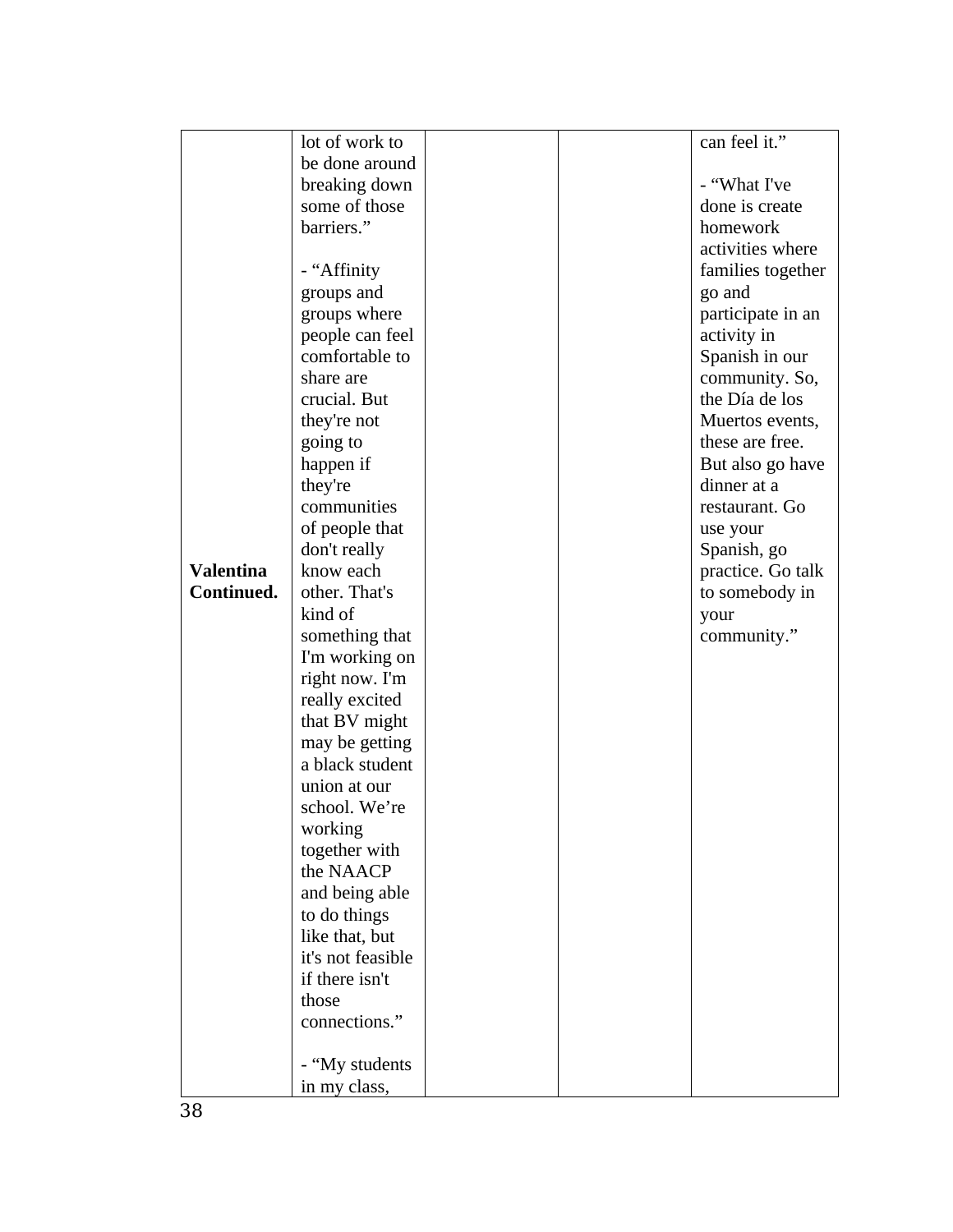| my students of<br>color, I let<br>them take time<br>to be able have<br>conversations.<br>They are five<br>and we've<br>already had the<br>conversation of<br>why we don't<br>touch people's                                                                                                                                                           |  |  |
|-------------------------------------------------------------------------------------------------------------------------------------------------------------------------------------------------------------------------------------------------------------------------------------------------------------------------------------------------------|--|--|
| hair. Why?<br>Because one of<br>my students<br>was touching<br>another<br>student's hair.<br>They were<br>like, why does<br>their hair look<br>like that? Why<br>does they feel<br>like that? So I<br>busted out my<br>book "I love<br>my hair", and<br>so it had the<br>braids, the<br>texture and<br>everything. I<br>use myself as<br>an example." |  |  |
|                                                                                                                                                                                                                                                                                                                                                       |  |  |

# *Funds of Knowledge:*

Identity proved to play a major role in the general pedagogy of the teachers I interviewed, especially in the context of teaching in Spanish immersion schools.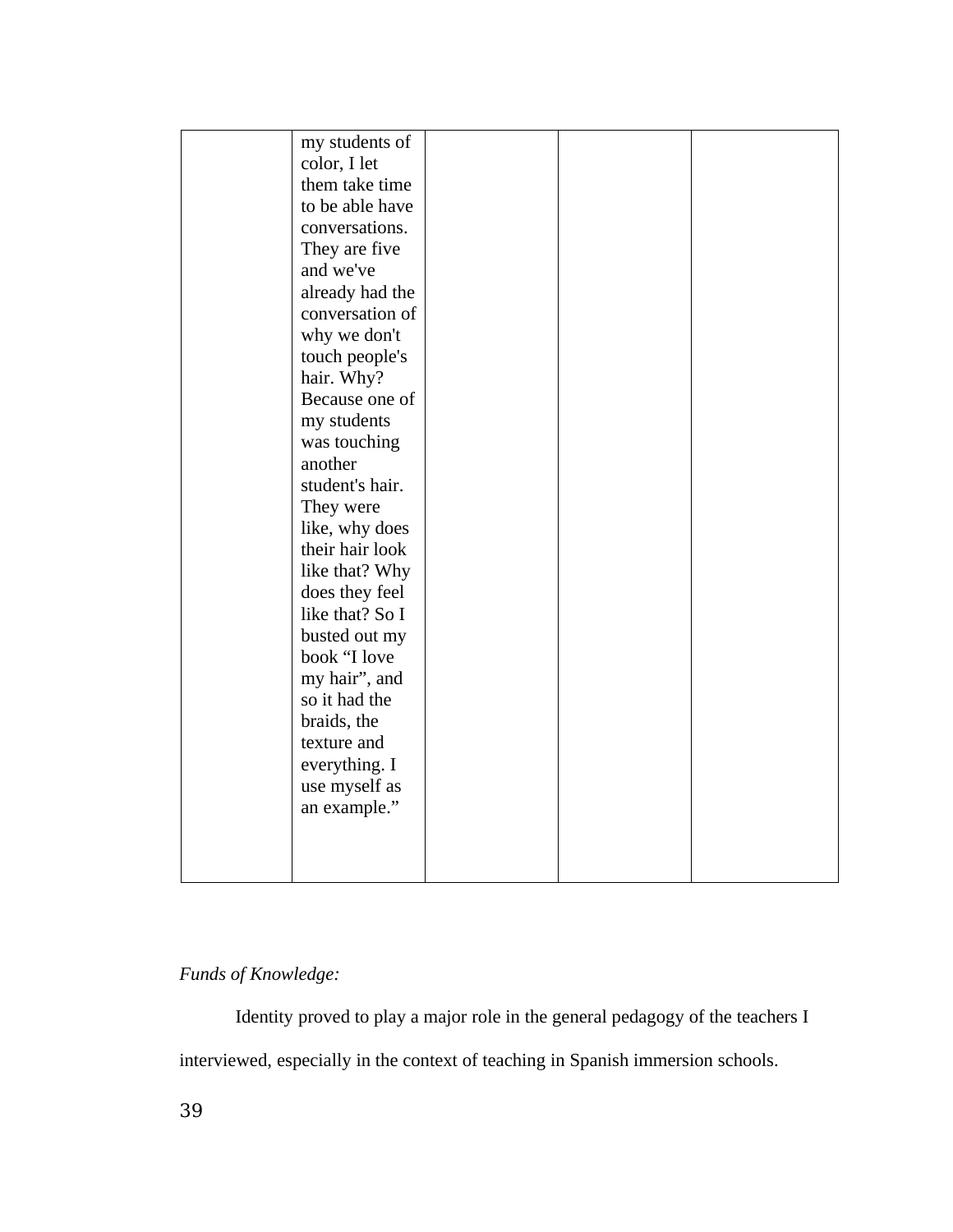Naturally, teachers coming from a Latinx background are able to use their personal and family history as a means for transmitting knowledge about culture, integration, and minority hardships. I want to be mindful of how I am displaying this data, as I think it is important for this information to come from the source. As a result, I am using quotes from teachers about how they use their Latinx identity in the classroom. To begin with, Juan noted:

"What I do is show myself. I'm a migrant and I come from a very different place. I always try to communicate how I was brought up and how sometimes it's difficult for me to be here. I show how I try to cope, and I communicate how I feel and integrate...If I have a connection with a kid that struggles or comes to school with [anti-immigrant] views, I can have certain level of conversation if I have a connection with them...I could use that to open a different way to think about it."

Following Juan, I was able to interview Luis who shared:

"We have a family from Oaxaca, another family from Ecuador. They have a taste of why their family came here or why they left. That's great because they can offer some authentic perspective, if they feel open to sharing about it. Most don't, or they write about it privately. I think I have one student who often speaks about how his dad came from here. It's like, I know he came here for this and he's really trying to do this. I tried to relate [to him], both of my parents were from Mexico, this is what happened with my dad. He came over illegally. He got caught somehow. He was supposed to be put on the bus and he went into the restroom when he was at the bus station and the bus left without him. He

40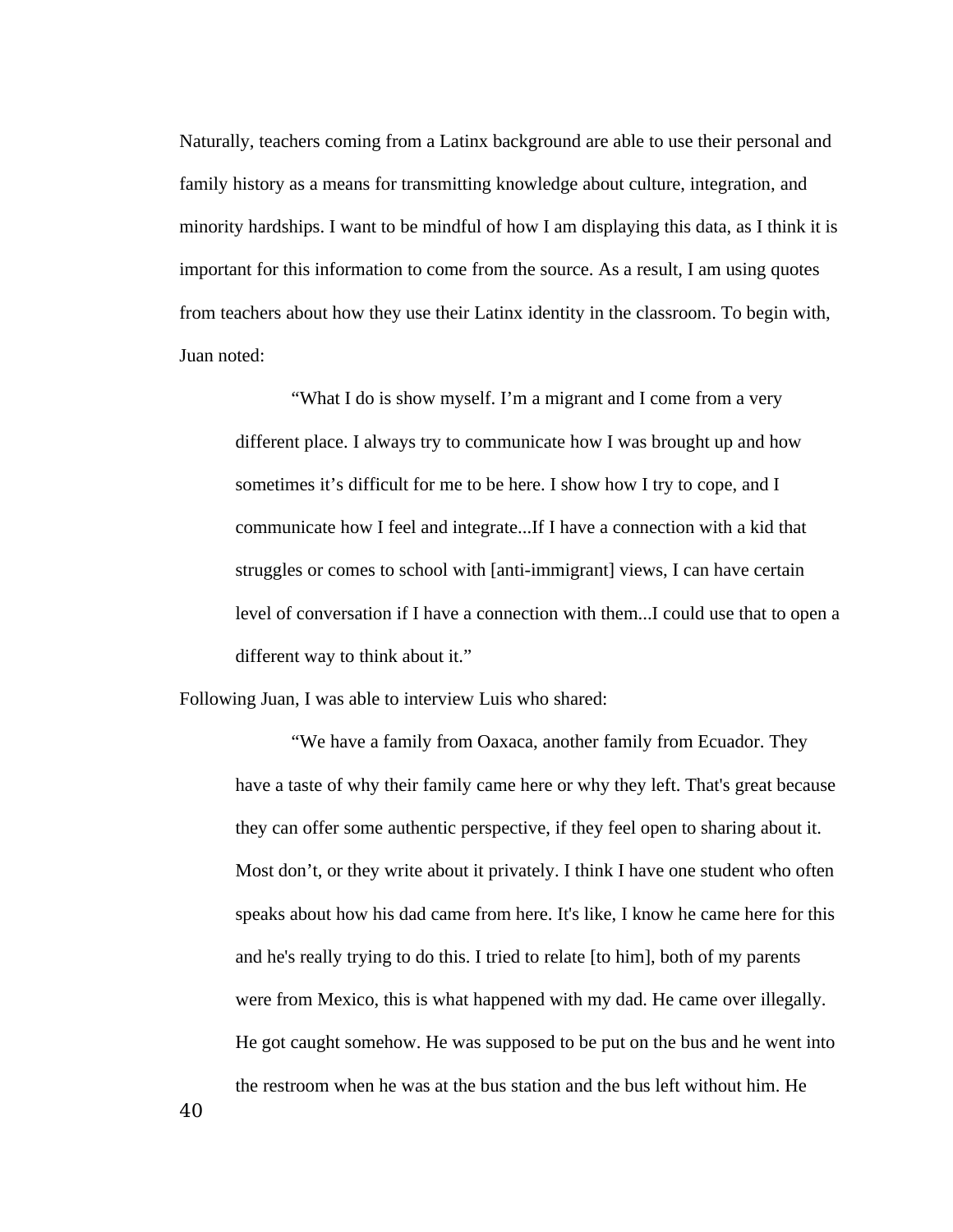kind of got out of getting deported. He called his boss and he's like "this is what happened". [The boss] was like, "why didn't you tell me? You should've told me. I can sponsor you and I can help you get your citizenship faster, or at least get your green card. So he did sponsor him...His whole reason for trying to be here was too have a better opportunity, big family...We try to build on where people come from. If you can understand where somebody might be coming from or what they might be seeing as their position in life, you can comprehend why people leave their country."

Finally, I was able to interview Valentina who reflected that:

"I do a lot of things intentionally in my teaching. Whether if I share something that I like to eat, there's a specific reason why I share. As an immersion schools in our community, we highly lack the cultural component of it. It's important to me that I reflect as authentically, as much of myself, as much as possible. So that they can know that that's okay for them too. Because it's the difference between being confined in the box where the society likes to put us in and we are assimilated, meaning that I just look and sound just like everyone else. But being able to be in my own box and still be able to be powerful, be able to still have a voice and be able to still do something with that. There's a whole other level of identity that my students deserve, and I want them to be able to experience."

In the context of immigration pedagogy, the identity of a teacher can provide a unique experience—for immigrant students they can provide solidarity and guidance, and for non-immigrants it gives them a personal connection that may further their compassion 41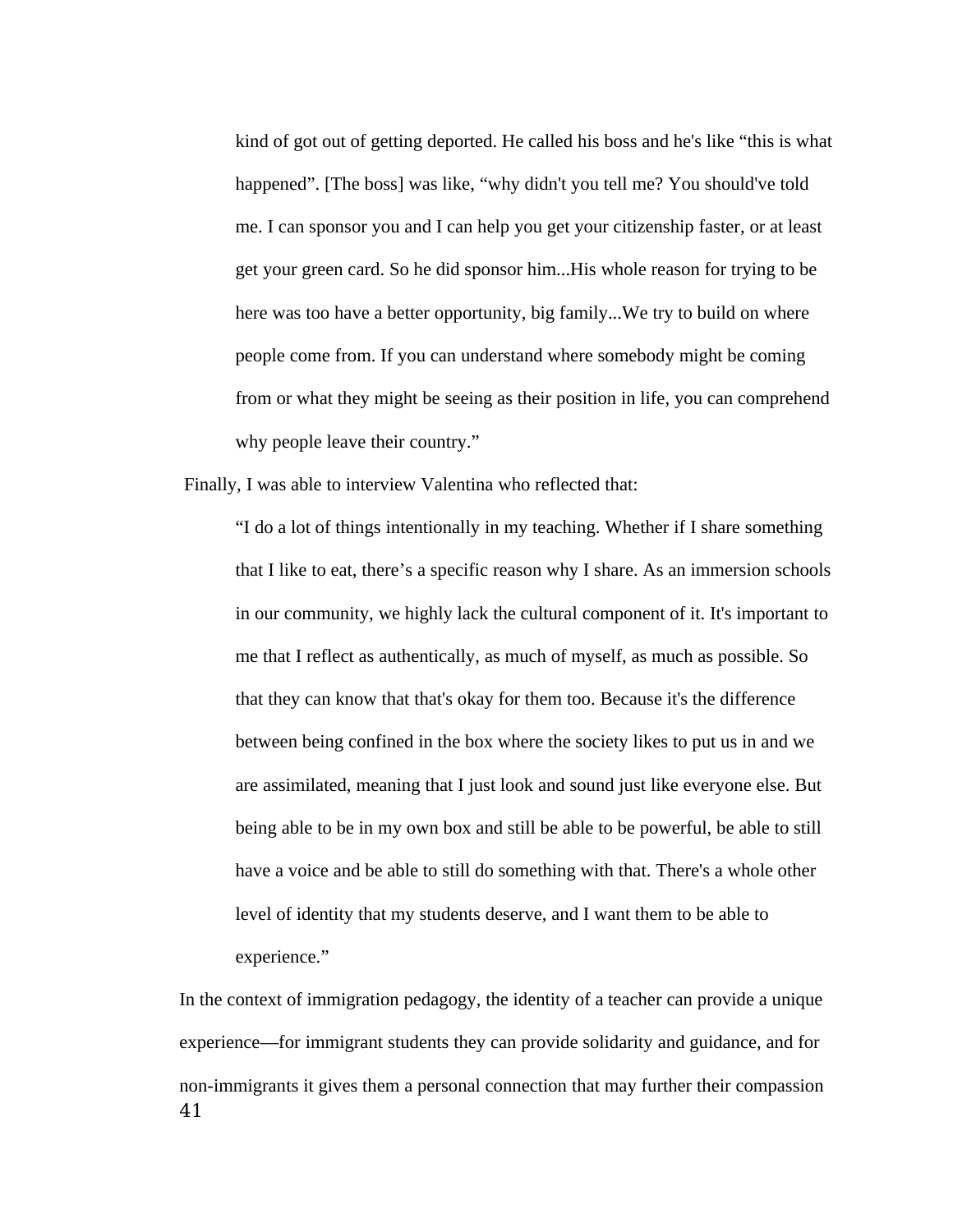for the immigrant journey. Ultimately, this does not imply that white teachers can't equally transmit their support and knowledge about immigration, simply that Latinx identifying teachers can provide a unique perspective for students, especially in the Eugene community.

## *Inclusive and Additive World:*

Among all interviewees, representation is a crucial matter that they take seriously in their classrooms. They have all sought curricula and resources that not only teach about diverse individuals and experiences, but visually show people of various ethnicities. In reality, this is a difficult task—a large number of books, posters, and other materials only show white bodies or tokenize people of color. Nonetheless, there is an intentional effort by teachers at Buena Vista and El Camino del Rio to cultivate works that authentically honor the voices of minorities and demonstrate how immigrants are indispensable in creating a more inclusive and additive world. For instance, one of my interviewees, Stephanie, stated "We're currently doing a study on Dolores Huerta and the labor union movement and all the intersections that happened within the labor movement. Because everybody knows about Martin Luther King Jr while at the same time a lot of other movements were happening simultaneously. There was a lot of support and crossover." A constant theme throughout the interviews was that there is a lack of material that exists for children about immigrants and the immigrant experience in the United States, especially under President Trump's administration. Perhaps, as mentioned by several interviewees, this is because this topic is simply too disturbing to delve into at the elementary school level. However, various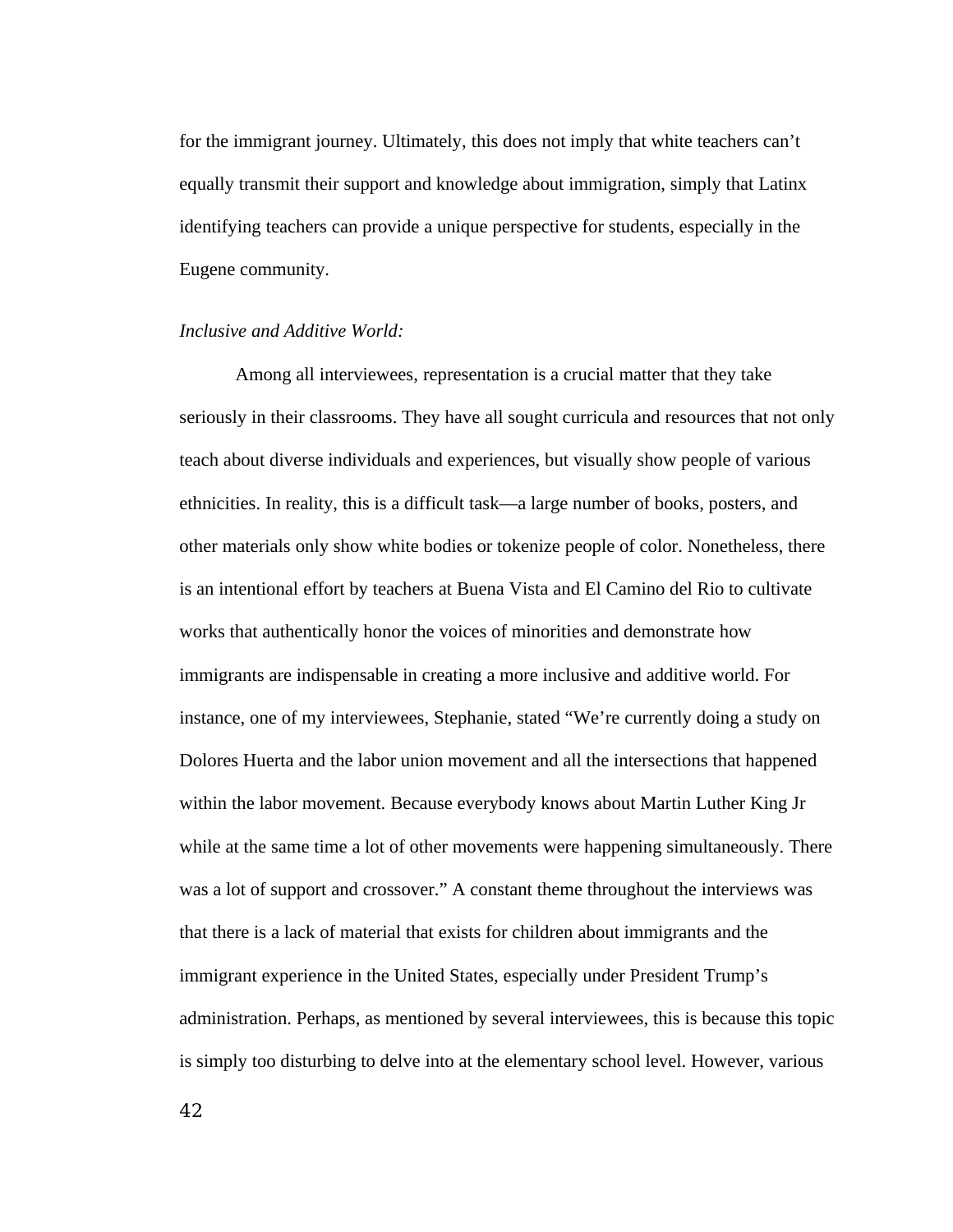pedagogues of understanding are used by these teachers to overcome the predicament of teaching United States immigration politics to children.

#### *Community Support:*

Conducting interviews at Buena Vista and El Camino del Rio provided important insight into how the structures of bilingual schools can provide essential support to immigrant children and their families. Support does not only manifest within the classroom culture—it is equally seen on the institutional level. Based on these interviews, it is evident that the demographics of these schools play a huge role in their ability to help the immigrant community in Eugene. Naturally, El Camino del Rio's dual immersion program permits a wider network of immigrant attendees, mostly originating from Latin American countries. This school has become a hub for immigrant resources; they often provide a physical space for migrant rights workshops, parent readiness sessions, multicultural events, and more. Unfortunately, it also makes it a target for discrimination. In 2018, a contractor working at the school removed posters stating, "Immigrants Welcome" and posted about it on their Facebook. This event got major media attention in the Eugene community. Not publicized was the wave of prejudice that occurred after El Camino del Rio was put in the spotlight. According to teachers I interviewed, the school would get endless calls by strangers questioning why the school supported the immigrant community, why they taught Spanish, and other questions along these lines. Thankfully, this school toke this as an opportunity to demonstrate ways to rise above hate. Not only did teachers cultivate meaningful conversations about ignorance and apathy, the administration created a mural with

43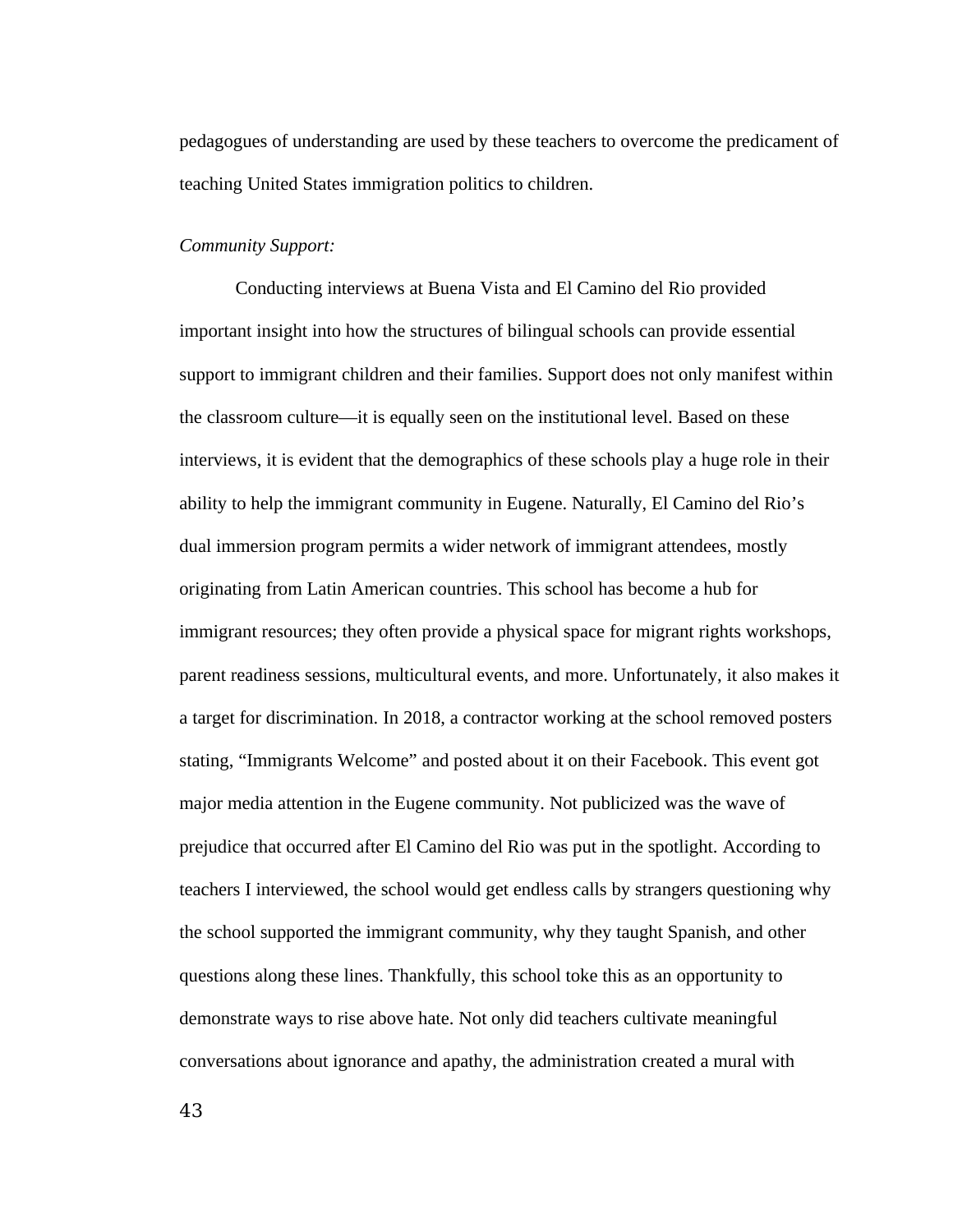butterflies that honors migration and put into place a yearly cultural night to celebrate diversity. By standing strong, El Camino del Rio showed their solidarity with immigrants. Importantly, Buena Vista equally provides resources for their families, however perhaps to a lesser extent because their demographics include less Latinx families.

#### *Pedagogy Cultivating Understanding:*

The methods implemented to develop understanding, empathy, and access to truth among all teachers interviewed are quite similar. Active communication as a classroom is a recurring theme, especially in the form of 'morning meetings'. This activity allows students to express their feelings and to work through various hardships as a group. Further, both institutions have social-emotional curricula, such as Second Step and Kimochis, that provide holistic approaches to improving learning environments to be more supportive and empathetic. On a structural level, these types of curricula create continuity among the education of students. This encourages positive relationship building across different grade levels. Besides these social-emotional curricula, teachers also reported using materials from indigenous cultures, such as the Mayan poem "In Lak'ech" that speaks about honoring each other's presence. For example, Valentina uses books by Duncan Tonatiuh who utilizes Pre-Columbian art to speak on social justice issues, history, and more. As Spanish bilingual schools, it is noteworthy that they incorporate indigenous materials, as the unfortunate reality of Latin America is that the Spanish language is a colonial force in the region. On another note, writing proved to be an important tool for developing understanding. One of my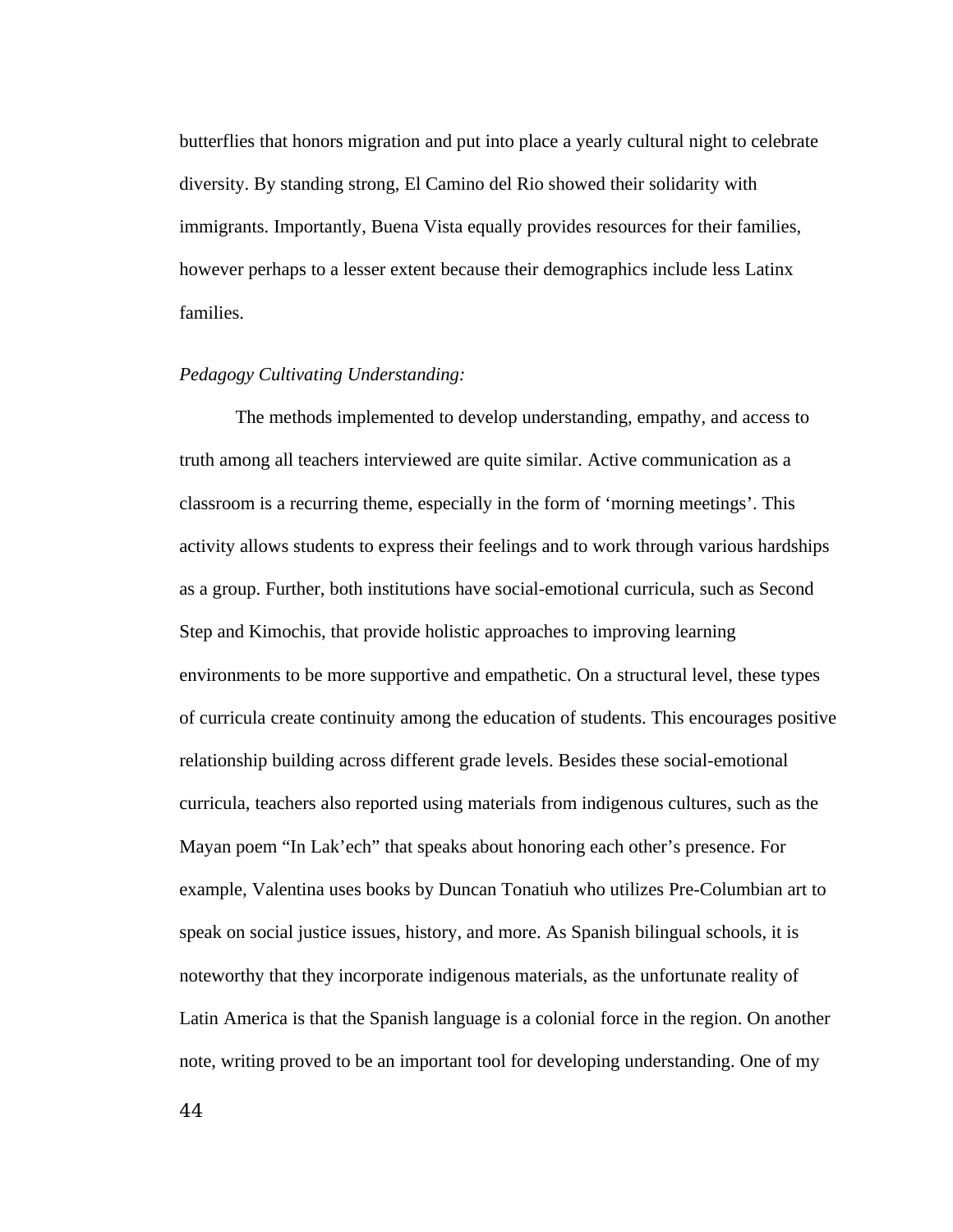interviewees, Luis, noted that: "Currently we're doing opinion writing, which is the hardest thing for kids to listen without agreeing or disagreeing... Because if you're having a reaction, then you're getting stuck on I agree with them or I don't like what they're saying. Just listen...And if you can listen then you can make up your mind based on whatever your beliefs, your values, your decisions, your logic". This type of pedagogy is crucial for youth to experience because it encourages critical thinking without it being forced. From my findings, I found that teachers at these schools are intentional about not being the voice of authority on these matters.

#### **Implications:**

Through this research, it has become evident that Spanish immersion programs allow for exceptional relationship building, especially in regard to cultivating empathy for the "other". When comparing to monolingual schools, we can examine how this type of structure can have immense benefits for non-immigrant and immigrant students alike. Firstly, by having native Spanish speakers learn English and native English speakers learn Spanish, they are put on an equal playing field. Both types of students are put into challenging scenarios when practicing their second language, thus creating empathy for one another. Adversely, this may not occur as naturally or strongly in a non-immersion program. The conscious intention to make all students continuously experience discomfort in language acquisition breeds unity. As mentioned by one of my interviewees, English as a second language (ESL) learners in "traditional" schools are regularly misunderstood. For example, they may be misdiagnosed with a learning disability or perceived to be less engaged in the classroom. The unfortunate reality is

45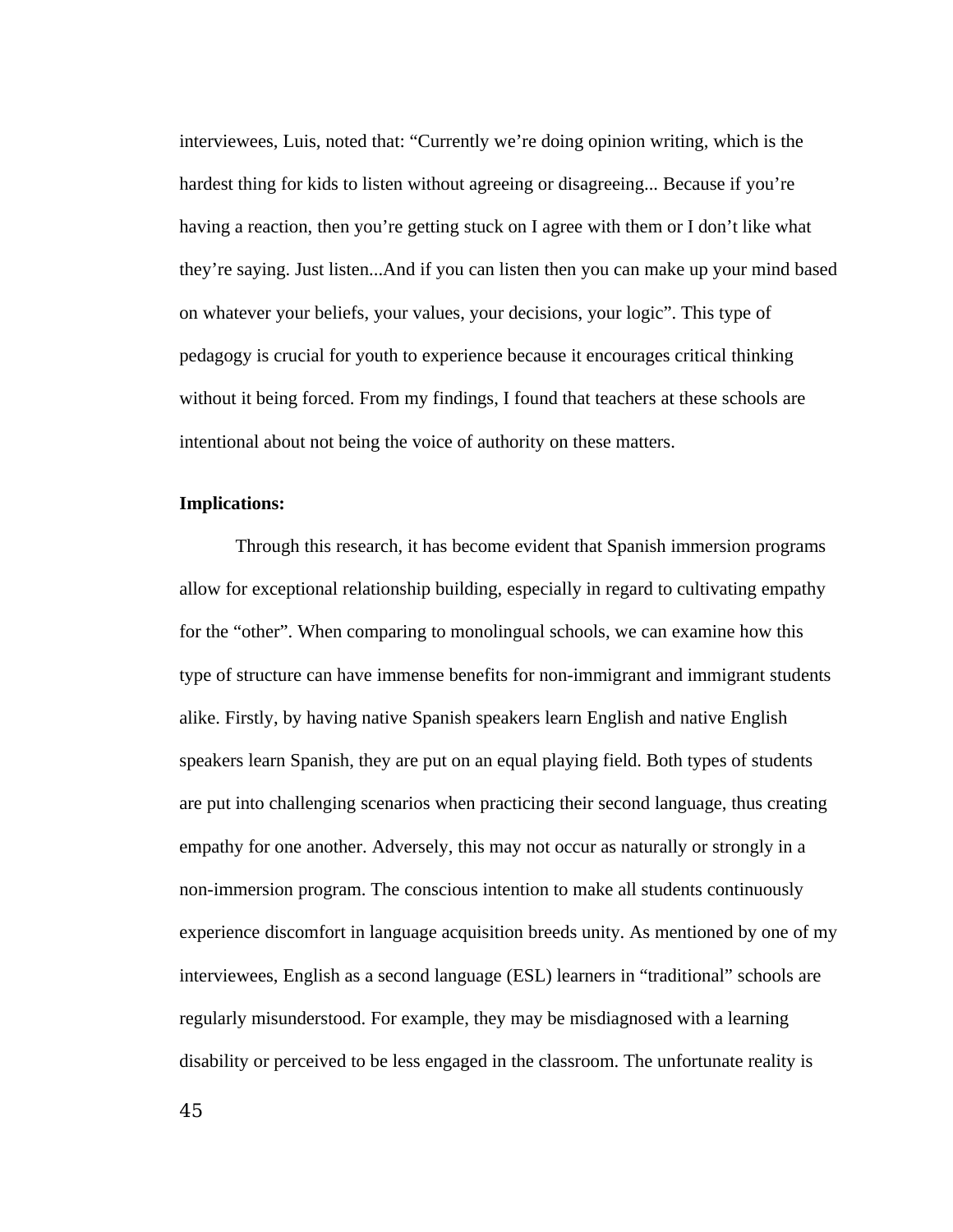that these students, majoritarian coming from Latin American countries, often do not understand enough English to participate in the classroom. Within this scope, it is clear that Spanish bilingual schools can mitigate this issue by having teachers and peers who can communicate with ESL students and help them with comprehension. For immigrant students coming from Spanish-speaking homes, this can revolutionize their educational experience. Kristen described it perfectly by stating: "Depending on the circumstances that brought them here, they don't necessarily have all of that background, what I call educational capital. They don't have a ton of books at home. Maybe their parents don't know how to read because they come from a different educational background... If you don't come in with that [educational capital], then you're already behind". Thus, the Spanish immersion model of Buena Vista and the dual immersion model of El Camino del Rio have great benefits for Spanish immigrant students in the Eugene 4J district.

While conducting this research, it became evident that the animosity towards immigrants in this country stems from larger root causes: apathy, ignorance, and lack of access to truth. These are also qualities that manifest in other forms of oppression, such as racism, sexism, ableism, etc. It became evident that at the elementary school level, addressing these root causes and promoting empathy, understanding, and access to truth is the priority. Presumably, this is an obvious fact of an elementary education; its purpose is to provide youth with basic knowledge and socialization strategies to advance effectively in higher institutions. Even so, because of the extreme violence and prejudice exhibited toward immigrant communities on the national and local level that directly affects children and their families, I believe that students in Eugene, at the very least, should be exposed to how immigrants add value to our country. The bilingual 46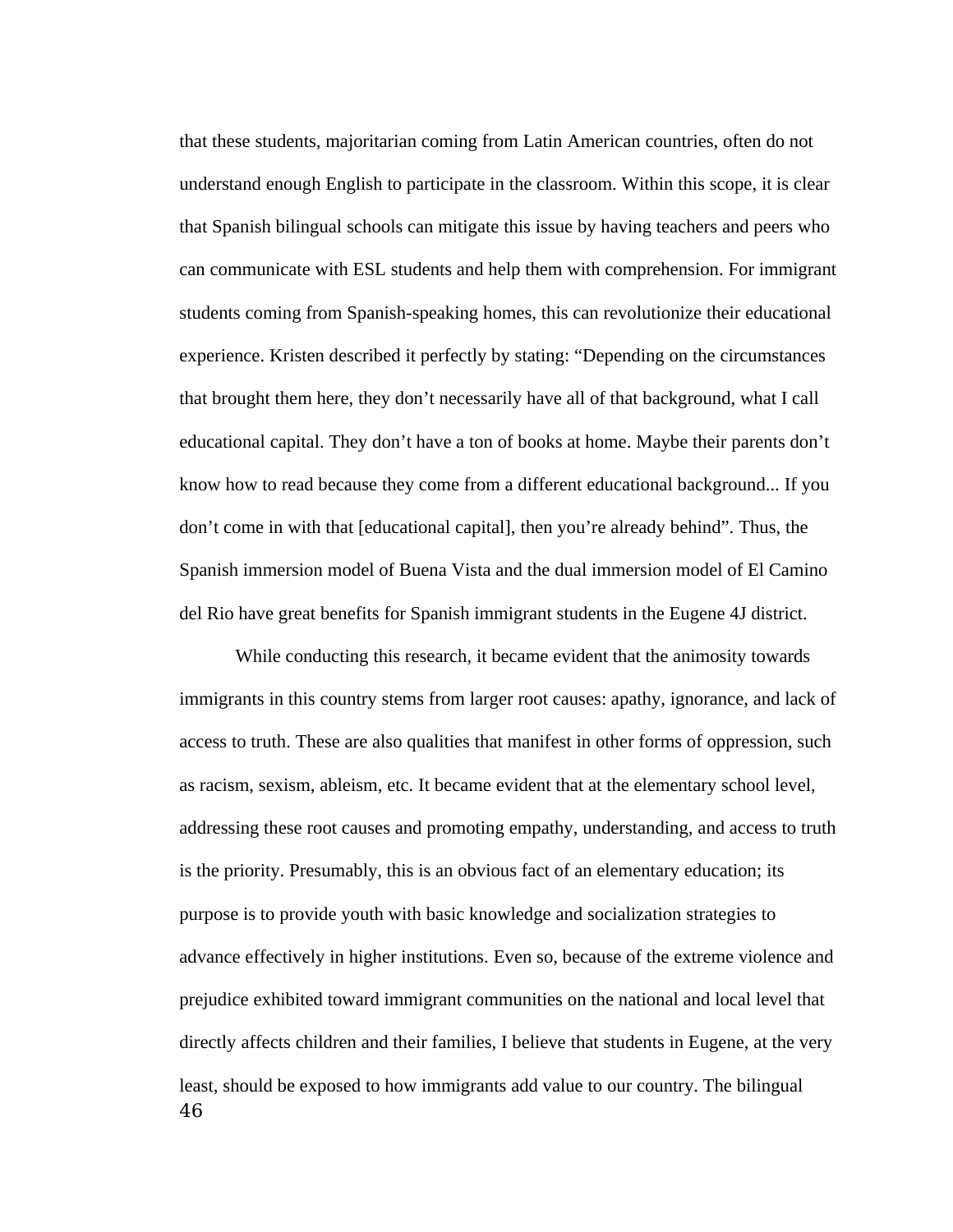structure of El Camino del Rio and Buena Vista lend excellently to these types of conversations, and more broadly towards exploring the injustices that immigrants face on a daily basis. For example, both of these schools are intentional about providing a safe space for students to express their concerns with President Trump's negative rhetoric of immigrants and harsh immigration enforcement policies. As previously mentioned, the demographics of El Camino del Rio make it simultaneously an important hub for immigration advocacy and a larger target for prejudice. Consequently, pro-immigrant rhetoric is present throughout the entire building, making it a part of the daily consciousness of students, teachers and staff that allows for organic exchange about immigration politics. Since the demographics of Buena Vista include fewer native Spanish speakers, this phenomenon is reasonably felt to a smaller extent. Ultimately, I found that teachers at these schools are navigating an important balance cultivating a culture of understanding, while also addressing the pressing issue of immigrant discrimination.

Perhaps one of the biggest benefits of Buena Vista and El Camino del Rio is their capacity to fundamentally empower Latinx immigrants. Often, these students suffer academically because there is a lack of contact between their teachers and parents due to language barriers. When a child's support network is not being included in their education, they will naturally have a more difficult time being motivated at school. Because the Spanish language is equally spoken and understood at these schools, Latinx students are not being neglected in terms of parent involvement. In addition, both institutions value representation among their faculty, allowing Latinx immigrants to have mentors that share their same identity. This is extremely important, as there exists 47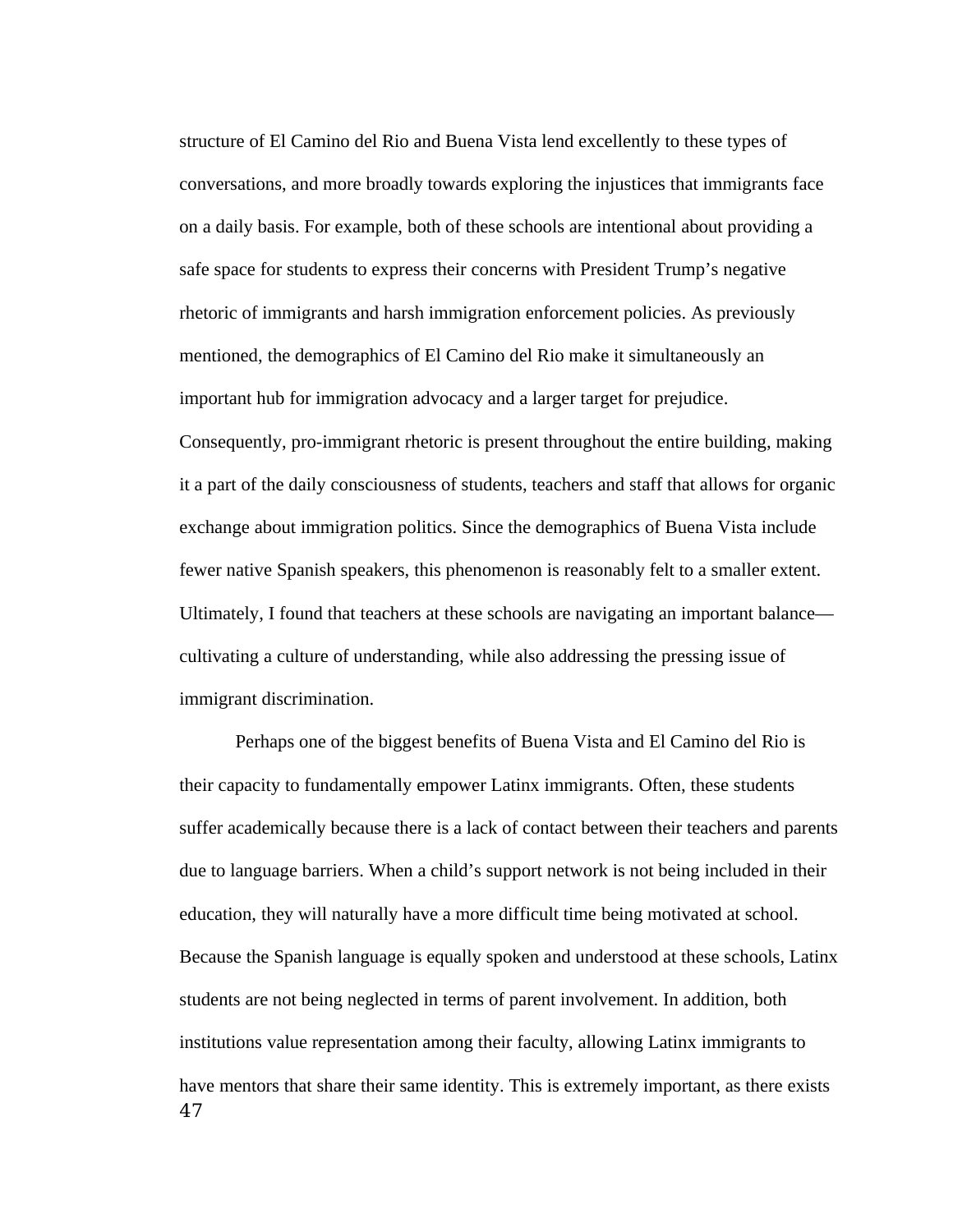a complex convergence of oppression that Latinx immigrants face, so it can be lifechanging for immigrant students to be exposed to immigrant teachers. For instance, one of my Latinx interviewees noted "My students in my class and I take time to have important conversations. They are five and we've already had the conversation of why we don't touch people's hair. Why? Because one of my students was touching another student's hair. They were like, 'Why does their hair look like that? Why does it feel like that?' So I busted out my book 'I Love My Hair', which talks about braids, texture, everything. I use myself as an example". These types of conversations lead to critical thinking. Developmentally, it is important for children to be empowered to think critically as this will prove to be useful to them throughout their lives; specifically, when it comes to critiquing the structures of oppression within society that affect their lives, the lives of their loved ones, and strangers. It can be easy to accept the status quo, which only perpetuates destructive practices. Thus, by creating a space where young students can deeply acquire the skills of understanding, empathy, and critical thinking, teachers at Buena Vista and El Camino del Rio are establishing a foundation for these kids to make positive change in the world.

### **Discussion:**

My journey with this thesis project has been informative in its own right. Originally, I had planned to interview teachers from all types of elementary schools in the Eugene 4J district, not just Spanish bilingual ones. As I started asking people in my network if they knew teachers who would be open to discussing the topic of immigration pedagogy, a majority steered me to El Camino del Rio and Buena Vista.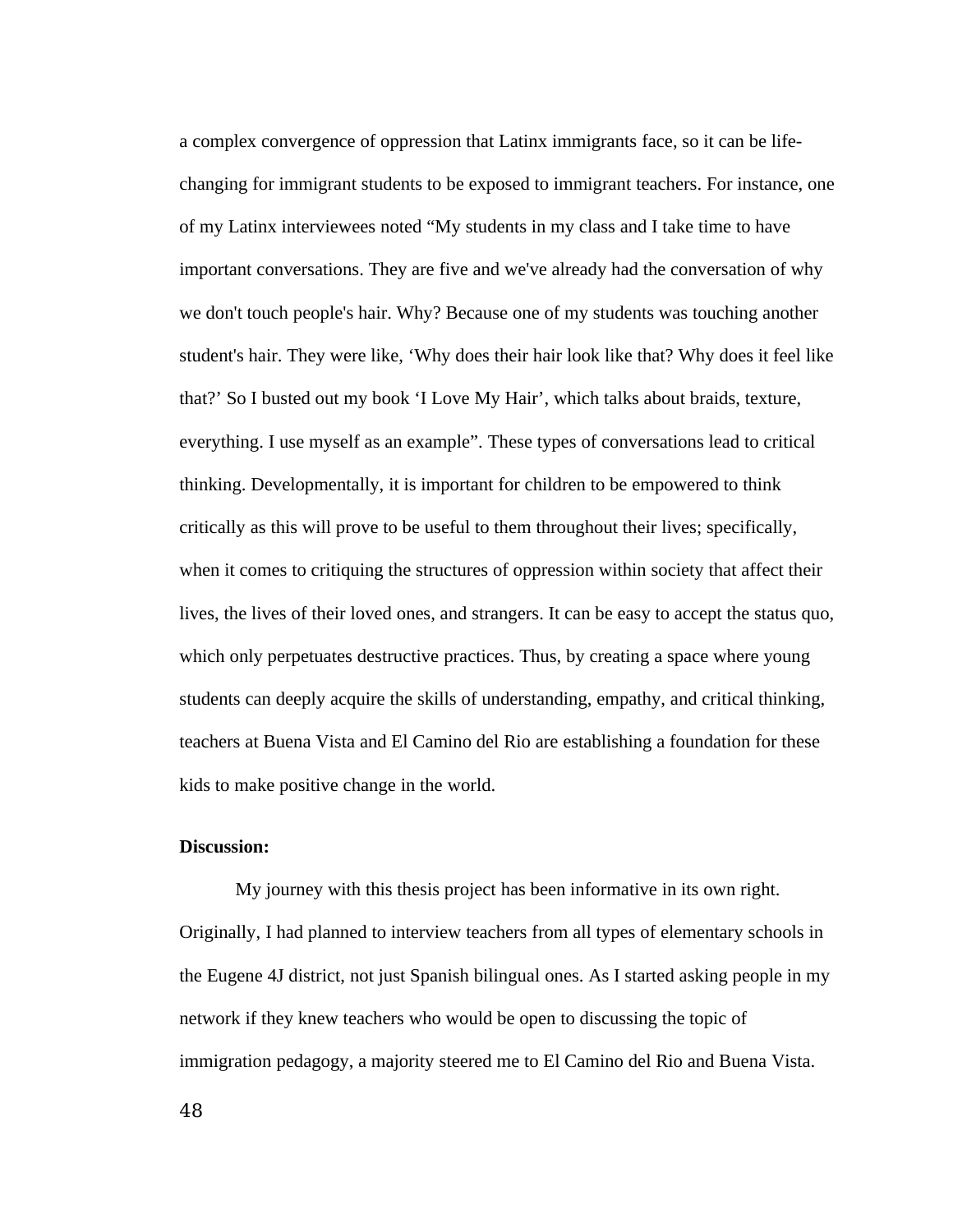This inspired me to narrow my research to these two schools and analyze in what ways the culture and pedagogy of these Spanish immersion programs cultivate a space for immigrant support and broader discussions about the injustice immigrants face in the United States. Importantly, it made me realize how much demographics play a major role in the extent of how much immigration pedagogy is carried out. At Camino del Rio, where almost half of the student population comes from Spanish speaking households, there is a very conscious effort to cherish and protect immigrants; this can be observed throughout the physical structure of the school, where posters and art exhibit pro-immigrant rhetoric, and in the individual support the teachers and staff provide to students and their families. In the classroom setting, there is an intentional effort to address immigrant abuse on the local and national level, especially as their school has experienced hate by anti-immigrant groups. Contrastingly, the culture and pedagogy of immigration at Buena Vista is felt to a lesser extent, albeit still quite present because of the nature of their school. They collaborate with the Amity Institute, which is a non-profit organization that invites young people from other countries to be involved in American education and community life. As a result, the students at this school are consistently exposed to individuals from other cultures, which allows them to have a personal connection to immigrants and the concept of immigration. It may be presumed that as the demographics of Spanish-speaking students in Eugene elementary schools decrease, the intentional effort to cultivate a culture and pedagogy of immigration lessens. While I completely recognize the logic of why immigration pedagogy is higher in schools where the demographics have a greater proportion of native Spanish speakers, I believe it is equally important for predominantly white 49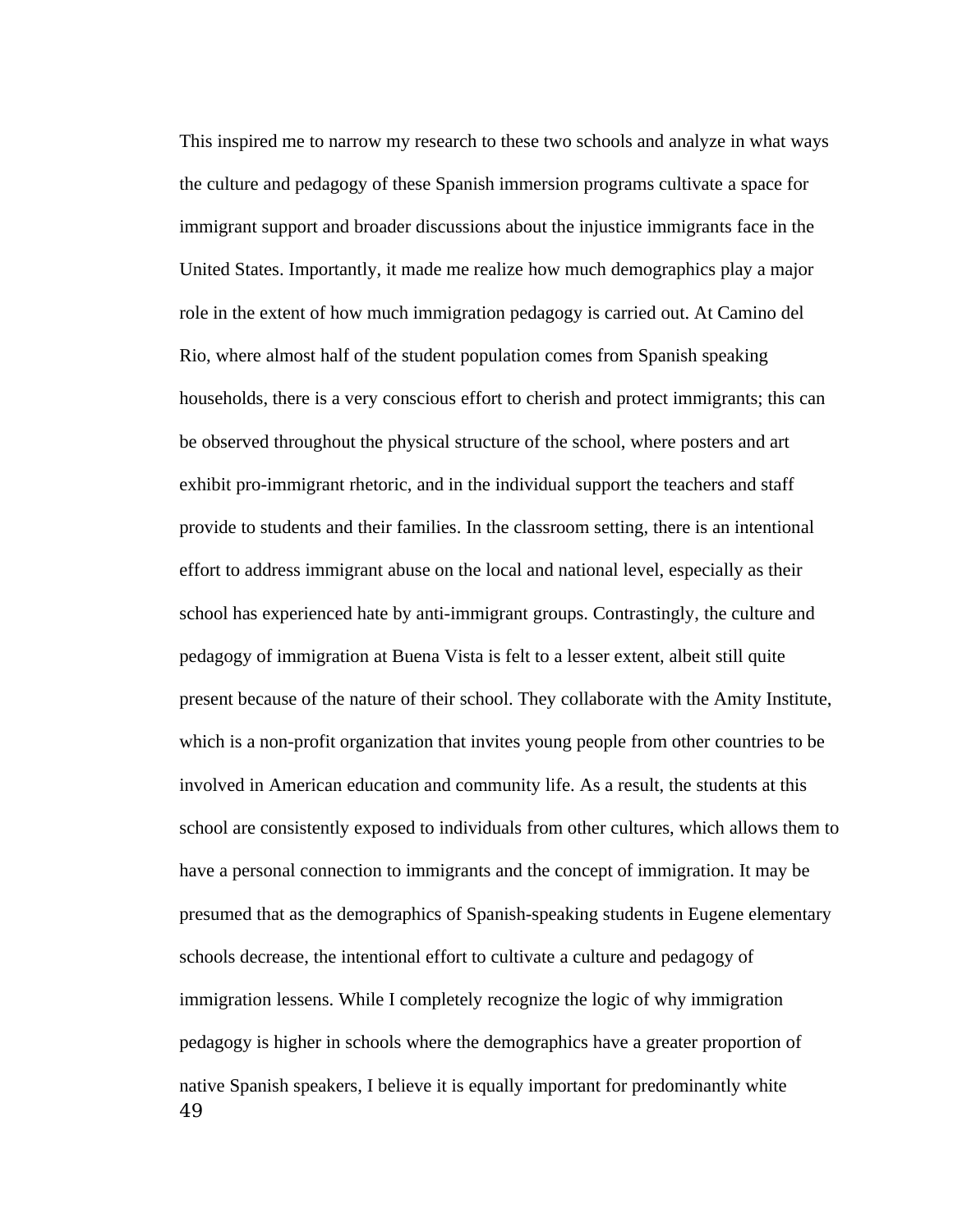Eugene elementary schools to cultivate strong cultures and pedagogues of immigration, especially during President Trump's administration whose rhetoric towards all foreign people has a destructive tone of racism.

Taking a broader outlook, students of color in the American education system are certainly at a greater disadvantage than their white peers. The unfortunate but true reality is that this institution mirrors the oppressive nature of society toward minorities. Children of color are limited by huge structural barriers; to name a few, they have to face racism, concentrated poverty, discrimination, and access to college (Love 10). Going back to the concept of majority-white schools, I want to observe educational theorist Bettina Love's perspective that "When White students attend nearly all-White schools, intentionally removed from America's darkness to reinforce White dominance, that is anti-darkness. When dark people are presented in school curriculums as unfortunate circumstances of history, that is antidarkness... The idea that dark people have had no impact on history or the progress of mankind is one of the foundational ideas of White supremacy" (Love 14). We need to save the state of our education system—we cannot continue perpetuating injustice and the disposability of our immigrant students of color. Professor Love calls for a complete re-imagining of schools that goes beyond making adjustment to the already existing system. More specifically, she states we must implement a system of abolitionist teaching, which "... asks educators to acknowledge and accept America and its policies as anti-Black, racist, discriminatory, and unjust and to be in solidarity with dark folx and poor folx fighting for their humanity and fighting to move beyond surviving. To learn the sociopolitical landscape of their students' communities through a historical, intersectional justice 50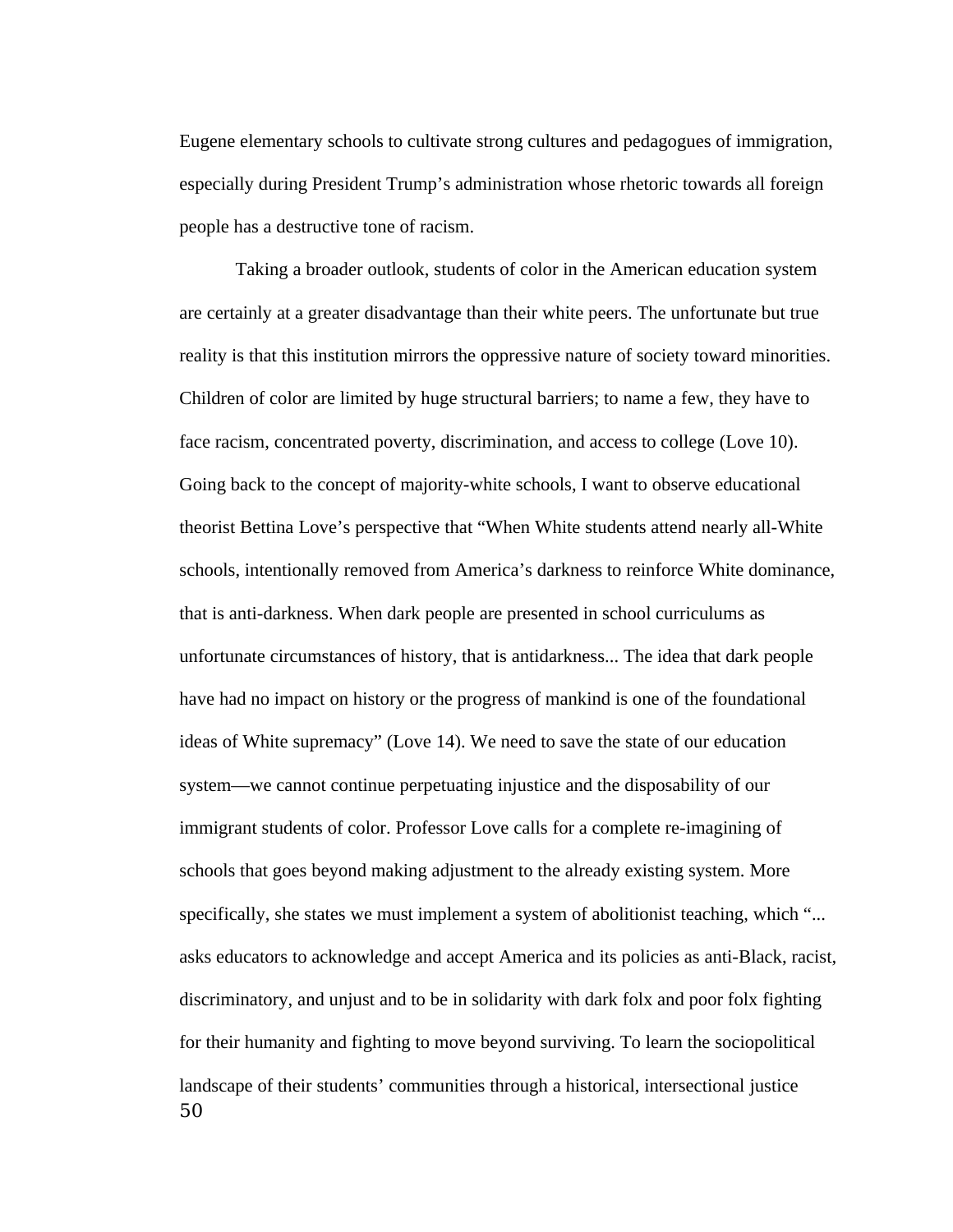lens" (Love 12). In the Eugene 4J district, this type of radical reform would mitigate any lack of discussions surrounding race and inequality, especially in terms of immigrant abuse. For immigrant children throughout the country, their voices are not being protected and honored. Their basic right to matter is being ignored. To extend "How do you matter to a country that tears families apart because of arbitrary lines that instill terror, violence, and geographical separation rather than a compassion for humanity?" (Love 2). As a result, it is our job as a community to fundamentally love our immigrant students in Eugene by organizing to revolutionize our education system to make this vulnerable population protected and upheld.

Speaking of revolutionizing contemporary society, I believe it is vital to consider the work of activist Audre Lorde, as she provides exceptional insight on how to make sustainable changes. Specifically, her essay "The Master's Tools Will Never Dismantle the Master's House", can be applied to the topic of this thesis. One of her main arguments is that liberation can only occur when all voices are included, not just tolerated. In the context of this essay, she is asserting that tokenizing feminists of color or ignoring differences only perpetuates systems of power that white feminists are contending to be working against. If education systems are attempting to make this world more equitable by implementing curricula that address racism and other systems of oppression, they need to go beyond the surface level by cultivating a devoted, intersectional community. Lorde claims that "Without community there is no liberation, only the most vulnerable and temporary armistice between an individual and her oppression" (Lorde 112). One of the most valuable benefits of El Camino del Rio and Buena Vista is that their Spanish bilingual models create a community culture that 51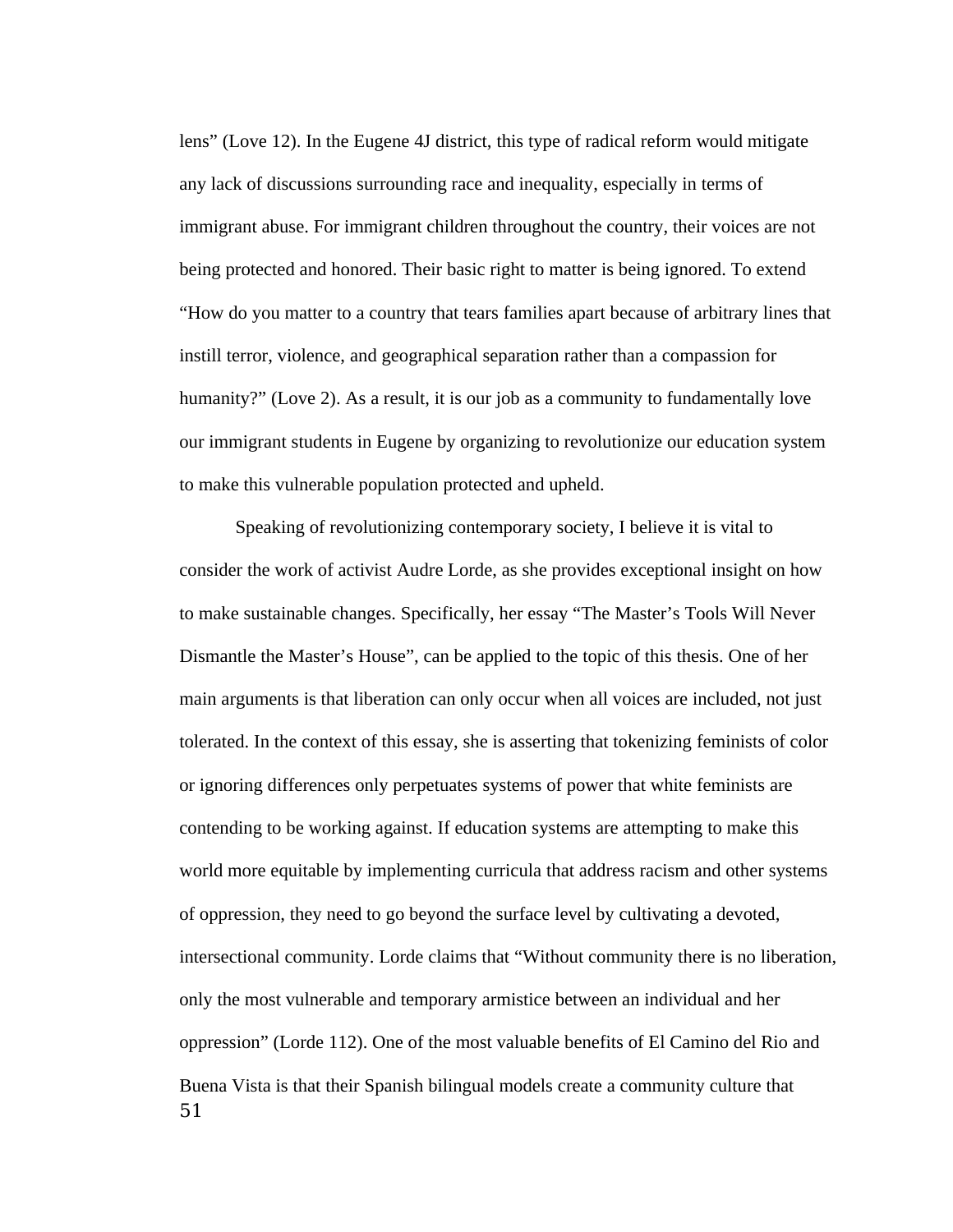actively seeks to protect their most vulnerable participants: immigrants. The mere fact that students are given the opportunity to develop their bilingualism in another language gives them the tools for building relationships with people from around the world. With hope, this will empower them to consider that all of humanity is intrinsically unified. For this reason, it is noteworthy to consider ways to cultivate equally intersectional communities in Eugene elementary schools where the demographics are whiter, and the educational model less conducive to multicultural and immigration pedagogies. Beyond implementing personal and cultural histories of immigrant people in their curricula, they can counteract their lack of diversity by creating assignments that make their students connect to their communities. This can manifest in a variety of ways, but I want to highlight a teaching method by one of my interviewees, Valentina, that perfectly relates to this concept:

"What I've done is create homework activities where families together go and participate in an activity in Spanish in our community. So, the Día de los Muertos events, these are free. But also go have dinner at a restaurant. Go use your Spanish, go practice. Go talk to somebody in your community... I require my families and my students to use their language, not at home and homework and by themselves, like no, take it out into the community, talk to somebody, socialize with somebody, shake someone's hand. And not every stranger is danger".

By making students in less diverse schools come into contact with the Spanishspeaking community through classroom assignments, it will enlighten them to the value of having a multicultural society. 52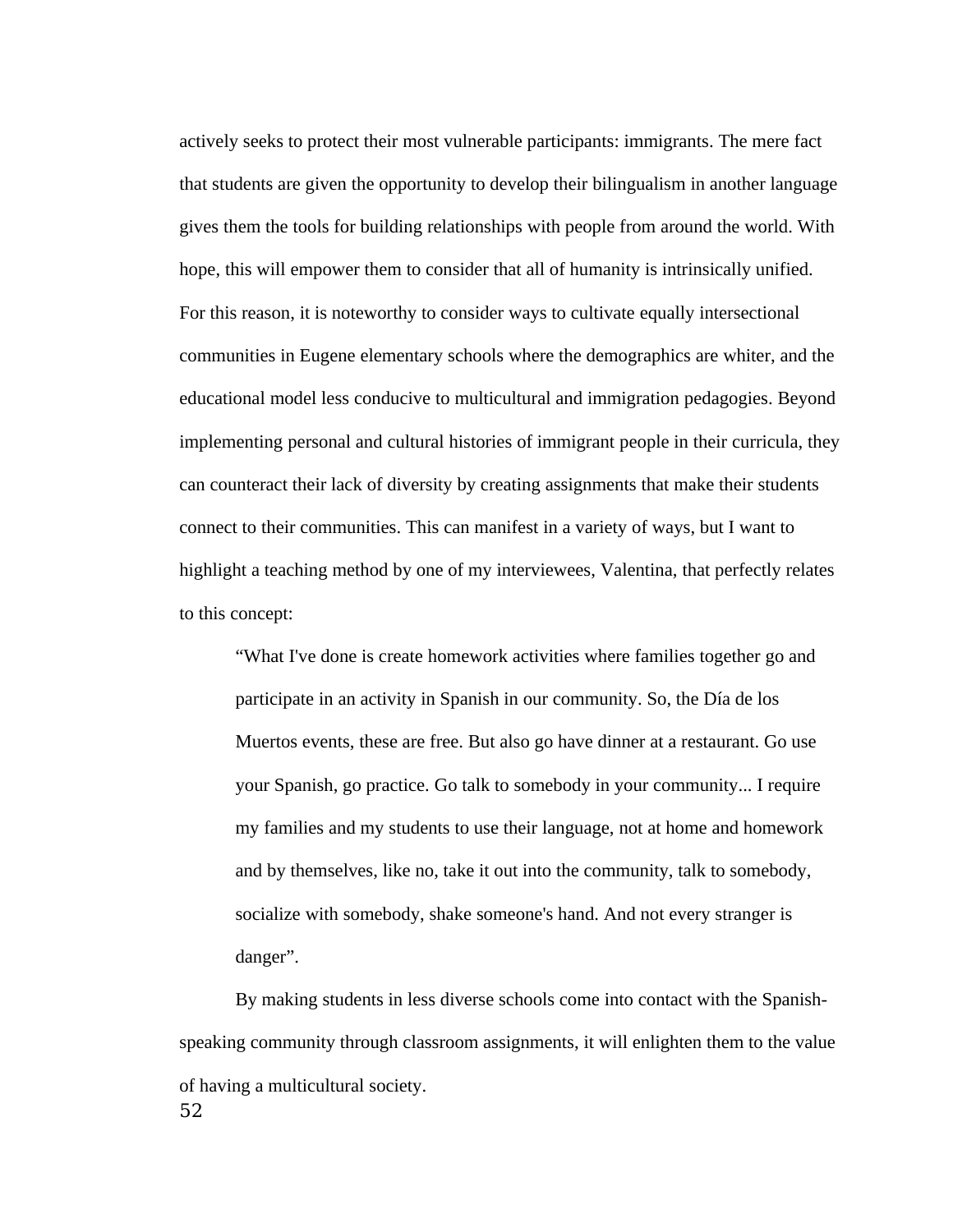As mentioned in my implications, immigrant discrimination stems from larger root causes of apathy, ignorance, and lack of access to truth. The bilingual structure and social-emotional curricula of Buena Vista and El Camino del Rio allow students to be emotionally intelligent and respond to others with empathy, especially the immigrant community. Because of this finding, I have been deeply inquiring about the benefits of social-emotional curricula beyond the elementary school level. In fact, I have been exploring the idea of social-emotional teaching up to the college level. The more we grow as people, the more difficult life's challenges become; consequently, why are we stopping social-emotional learning at the elementary school? Why are we not teaching individuals how to cope with feelings as they become more complex? According to American College Testing Research Report Series (2014), they find that predictors of workplace and educational success include skills in "collaborative problem solving, critical thinking, dispositional self-efficacy, goal setting...personality, psychosocial factors, self-knowledge" (p.18). All of these stems from socio-emotional learning; consequently, those who are not taught how to effectively cope with their feelings and become emotionally self-sufficient suffer adversely. As indicated by this report, they are less likely to obtain workplace and educational success. For this reason, I find it imperative that we continue socio-emotional learning beyond elementary school. Ideally, this would extend throughout our lifetime, but realistically it should continue up till the college level. Not only will this help every individual lead healthier lives, it will likely lessen the rate of discrimination toward marginalization communities, as people will have built the skill set to be empathetic and critical about societal structures. Educational theorist Bettina Love argues in her book about abolitionist teaching and 53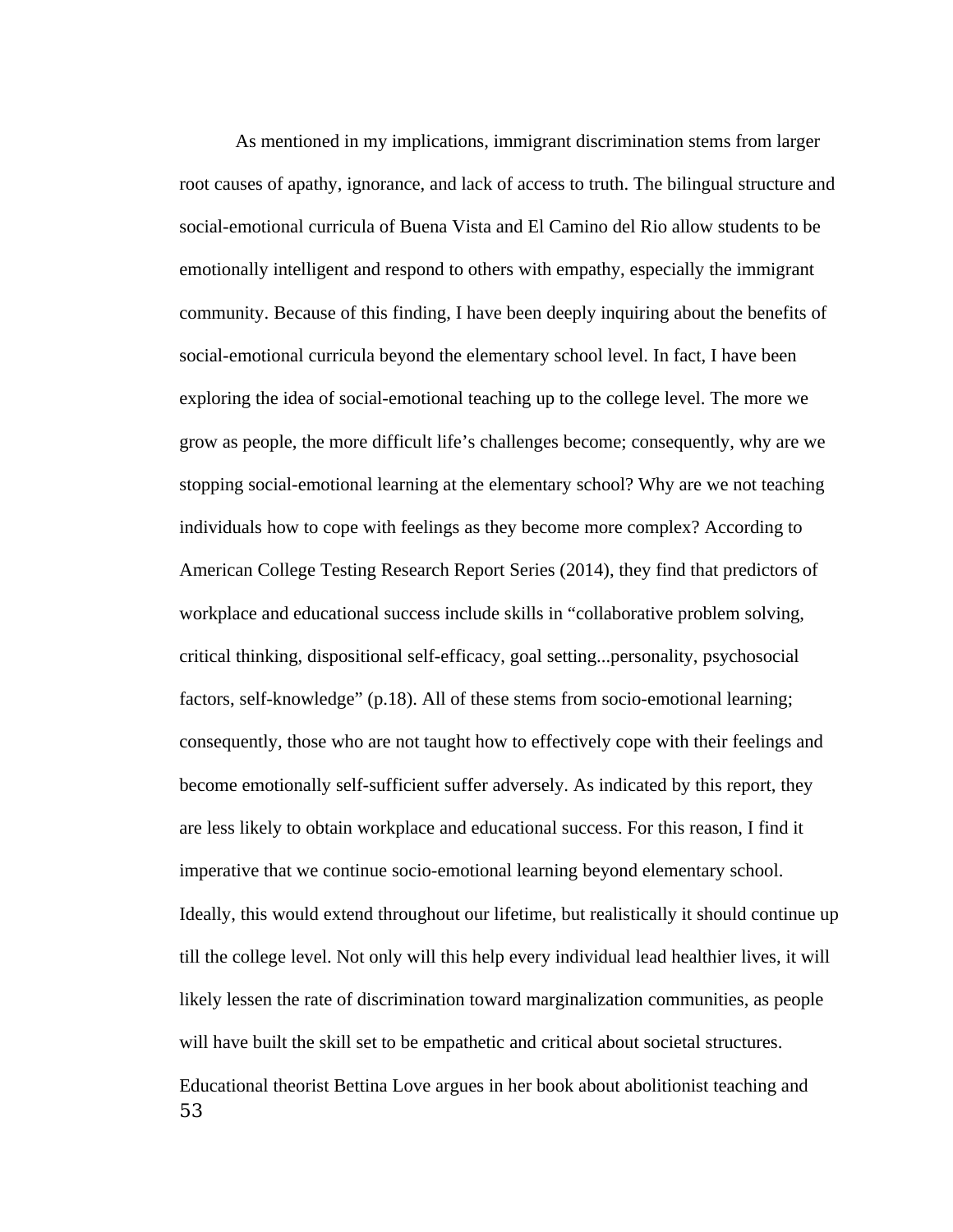educational freedom that for black students, their ability to be in tune with their emotions, especially joy, is a great form of resistance and healing. Further, she argues that "A revolutionary spirit that embraces joy, self-care, and love is moving toward wholeness. Acknowledging joy is yourself aware of your humanity, creativity, selfdetermination, power, and ability to love abundantly" (p.120). If we want to dismantle immigrant oppression (or any other type of discrimination), we need to educate our youth not only through academic information but through socio-emotional learning that cultivates empathy and empowers individuals to dismantle oppressive forces in society.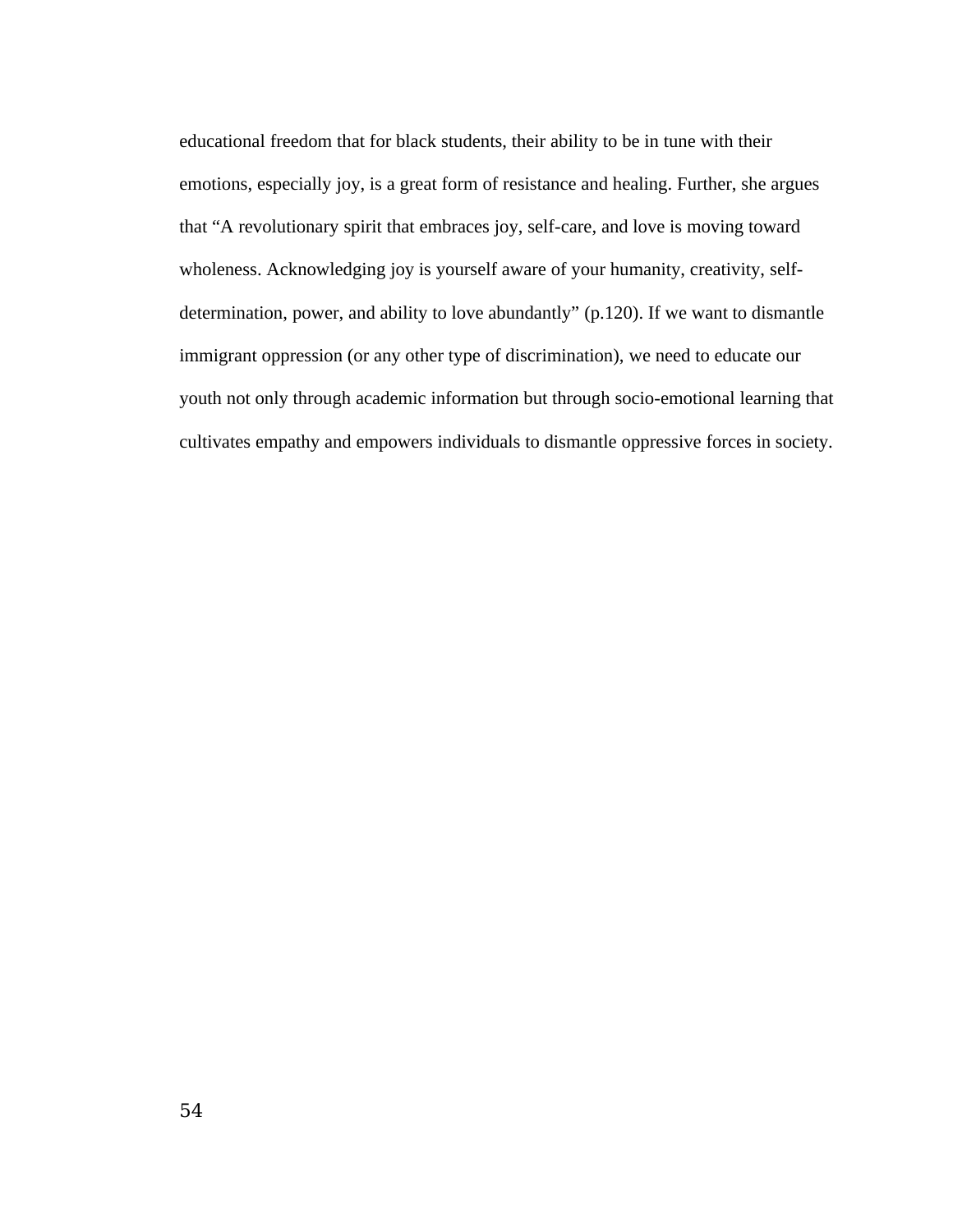## **Bibliography**

- American Immigration Council. (2017). *Immigrants in Oregon*. www.americanimmigrationcouncil.org/research/immigrants-oregon.
- Arce, J. (2019, Aug. 6). *Trump's Anti-Immigrant Rhetoric Was Never About Legality — It Was About Our Brown Skin*. Time. Retrieved from https://time.com/5645501/trump-anti-immigration-rhetoric-racism/.
- Dickerson, C. (2019, June 21). *'There Is a Stench': Soiled Clothes and No Baths for Migrant Children at a Texas Center.* The New York Times. Retrieved from https://www.nytimes.com/2019/06/21/us/migrant-children-border-soap.html.
- Ee, J., & Gándara, P. (2019). *The Impact of Immigration Enforcement on the Nation's Schools.* American Educational Research Journal, vol. 57, no. 2, pp. 840–871. doi:10.3102/0002831219862998.
- Ladson-Billings, G. (1995). *Toward a Theory of Culturally Relevant Pedagogy*. American Educational Research Journal, vol. 32, no. 3, pp. 465–491. doi:10.3102/00028312032003465.
- Lorde, A. (2017). *Sister Outsider*. Crossing Press.
- Love, B. (2019). *We Want to Do More Than Survive: Abolitionist Teaching and the Pursuit of Educational Freedom*. Beacon.
- Mattern, K., Burrus, J., Camara W., O'Connor, R., Hansen, M., Gambrell, J., Casillas, A., & Bobek, B. (2014). *Broadening the Definition of College and Career Readiness: A Holistic Approach*. ACT Research Report Series 2014 (5). Retrieved from<https://files.eric.ed.gov/fulltext/ED555591.pdf>
- Migration Policy Institute. (2018). *Oregon.* Retrieved from <https://www.migrationpolicy.org/data/state-profiles/state/demographics/OR#top>
- National Scientific Council on the Developing Child. (2010). *Persistent Fear and Anxiety Can Affect Young Children's Learning and Development: Working*  Paper No. 9. Retrieved from [www.developingchild.harvard.edu.](http://www.developingchild.harvard.edu/)
- Ndemanu, M. T., & Jordan, S. (2018). *Culturally Responsive Pedagogy for African Immigrant Children in U.S. P-12 Schools*. Journal of Black Studies, 49(1), 71– 84. <https://doi.org/10.1177/0021934717736065>
- Pierce, S., Bolter, J., and Selee, A. (2018). *U.S. Immigration Policy under Trump: Deep Changes and Lasting Impact.* Migration Policy Institute. [https://www.migrationpolicy.org/research/us-immigration-policy-trump-deep](https://www.migrationpolicy.org/research/us-immigration-policy-trump-deep-changes-impacts)[changes-impacts.](https://www.migrationpolicy.org/research/us-immigration-policy-trump-deep-changes-impacts)